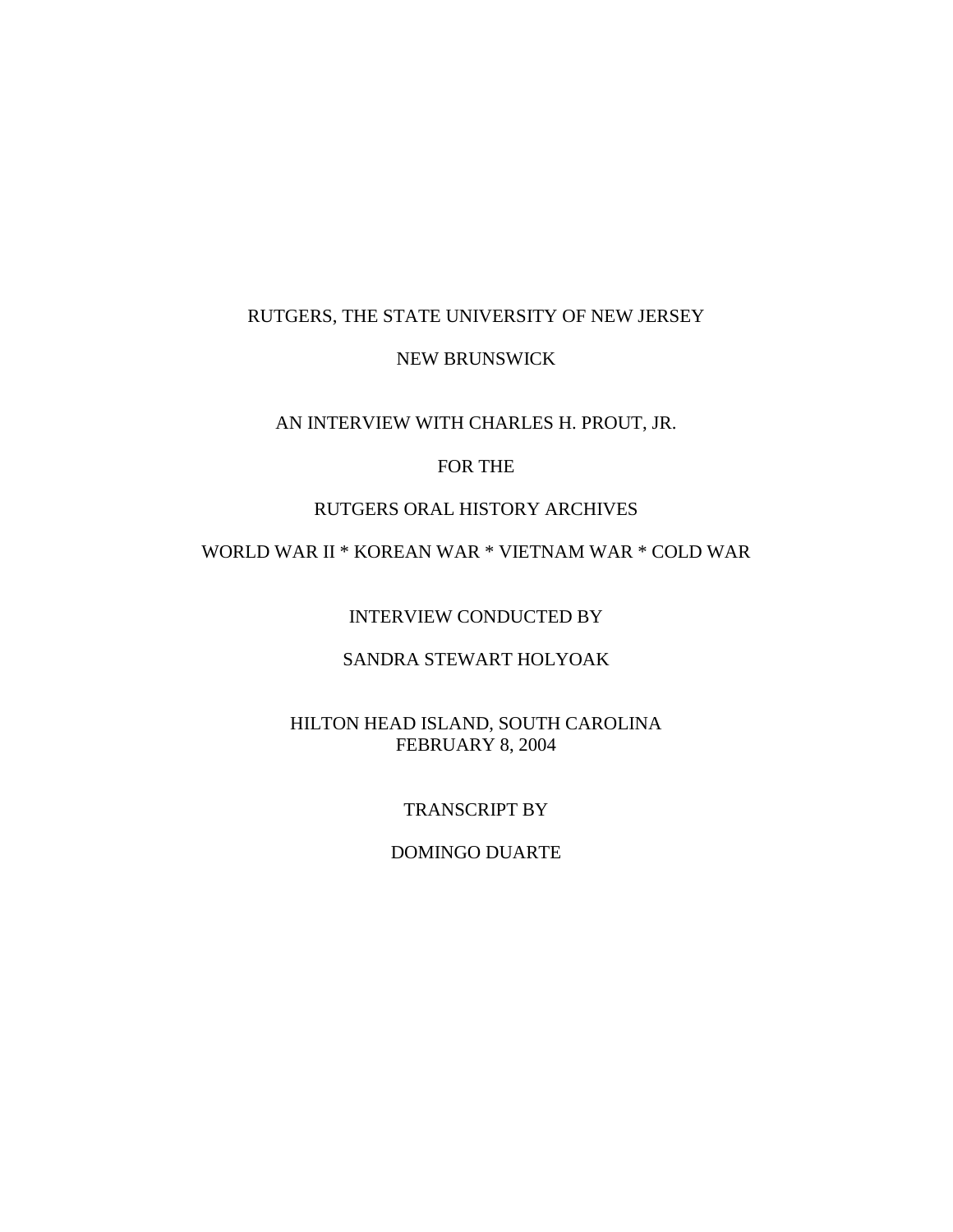Sandra Stewart Holyoak: This begins an interview on February 8, 2004, in Hilton Head, South Carolina, with Charles H. Prout, Jr., and Sandra Stewart Holyoak. I thank you, Mr. Prout, for coming out this afternoon and talking to me. To begin the interview, please state for the record where and when you were born. Then, we will start talking a little bit about your father.

Charles Prout: Okay, well, I was born March 15, 1920, in Brooklyn, but my parents moved to New Jersey when I was an infant, … and so, I grew up in New Jersey, in Fanwood, which is about fifteen miles from New Brunswick.

SH: Can you tell me a little bit about your father's background?

CP: Sure. Since I'm Junior, he's Senior, and he grew up in Cleveland. … I've done historical research on this myself and find it kind of interesting. His parents came from Cornwall, in England. They got married and, within two weeks, got on a boat and came to the US and settled in Cleveland, and so, that's where my father grew up.

SH: What were they doing in Cleveland? Do you know?

CP: Yes. My grandfather was; well, first of all, let me say, because you may not be aware, Cornwall … is a very scenic end of England, a toe that sticks out to the west, but it's hard living there. The ground is underlain with rock and there are slate mines and there is farming, which usually consisted of grazing sheep and that sort of thing. My grandfather was a teamster there. He hauled rock and ore from the mines to other locations. So, when he came to the US and went to Cleveland, that's what he became, was a [teamster]. He had his own team of horses and his wagon and he hauled … mining materials. So, my father was born and raised there, as I say, but he obviously had an adventuresome streak in him. … Well, first of all, I should say, he was trained in mechanical fields. His parents thought that would be the best thing, if he could learn something mechanical--that was the field of the future in the late 1800s. So, he became a machinist, or was learning to become one. … Anyway, when he was about nineteen, he left home and went West, with the railroads. He recognized that, although the Transcontinental Railroad was completed, it still was really wild country out there, for the most part. The railroads went through all this. So, they needed places where … the trains could stop and be serviced, as needed. There were various centers across the western part of the country. … So, he went out there and he worked at one place for, I'm not sure how long, and then, when he got tired, he'd move on to the next one, and he eventually got to San Francisco and he decided he liked the ocean. So, he then got into being a machinist on a ship and he sailed all over the Pacific, on a number of trips. I'm not sure how long, but several years' worth. … Then, I'm sure he got homesick, and so, he left and came home, to Cleveland. … He spent a couple of years there, but, apparently, didn't find that too enchanting, because, then, he packed up and went to the East Coast. He thought … he'd work on the boats going out of the East Coast, which he did, and he traveled all over Europe and South America. … Then, he met my mother, who had grown up in Scranton. She was an orphan by the time she was about twelve and was raised by a couple of older brothers and sisters, and then, she had a job as kind of a nanny for a family. … But, she wanted to get out on her own. … So, she decided to go to New York, which was, I thought, a pretty gutsy thing. She was only about eighteen years old, and she just went up and got a job working for AT&T as an operator, which, of course, was a very good place for her to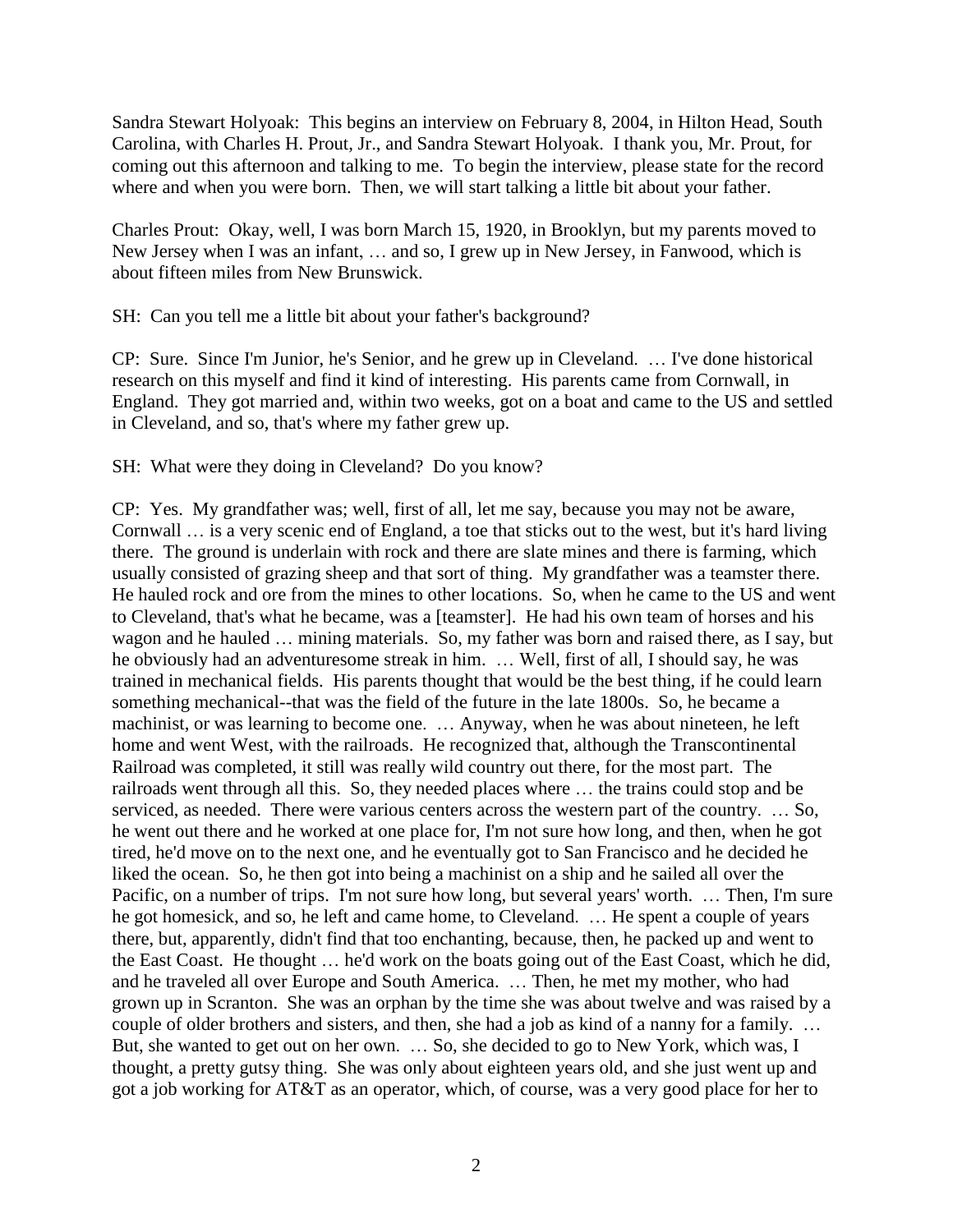be. After she'd been there, I'm not sure, eight or nine years, maybe, she met my father, who was between trips on those ships. He wouldn't necessarily stay on the same ship. He'd come back from a three-month trip, leave the ship and spend a little time on land. Then, he'd sign up for another ship. Jobs were always available. … So, anyway, they met and, eventually, decided to get married. One of the conditions my mother put down was that he had to stop going to sea, [laughter] and so, he did. He was on a trip, I think, right after they were married and that was the last one. Then, they settled down and he worked in the New York area for a couple of years, but, after I was born, they decided that they didn't want to raise their child in New York, and so, they went out to New Jersey. They first moved to Plainfield, and then, later, to Fanwood. Fanwood was the place that I remember. I have a sister who's five years younger than I am, who is a member of the Class of '46 at Douglass.

SH: Great. To back up a bit, since your father was in the Navy, what about World War I?

CP: Well, he was in the Navy then, because, you see, the skills he had were just as much in demand by the Navy as they were by the Merchant Marine. Since my father had been a part of the Merchant Marine while he did all this sailing, in World War I he signed up with the Navy as an ensign. He was classified as a machinist and served on converted commercial vessels.

SH: Where was your mother's family from?

CP: They were from Germany, … or Hungary, really. I'd pin it down more Austria-Hungary, [laughter] actually, Bohemia, which is kind of lost in the middle of all that scramble in middle Europe. She was born in Hungary, in a city called Pecs, which is, I think, about fifty miles south of Budapest. Her mother died in childbirth, with her. … She had an older sister and two older brothers. Then, within a couple of years after my mother's birth, her father decided [to emigrate]. He worked in the coalmines in Hungary. The coalmines were very dense in that area. When he decided to take the family and move to the US, they settled in Scranton, because Scranton was a center of coalmining.

SH: Okay.

CP: So, she grew up there. … Initially, they had a little farm, and then, when her father died, they got rid of the farm and she, as I said, was raised by her older brothers and sisters, who, by that time, were married and lived in the city.

SH: What year did your mother and father marry?

CP: 1918.

SH: Right after the war, then.

CP: Yes, right.

SH: You said your mother no longer wanted your father to go to sea. What did he do then?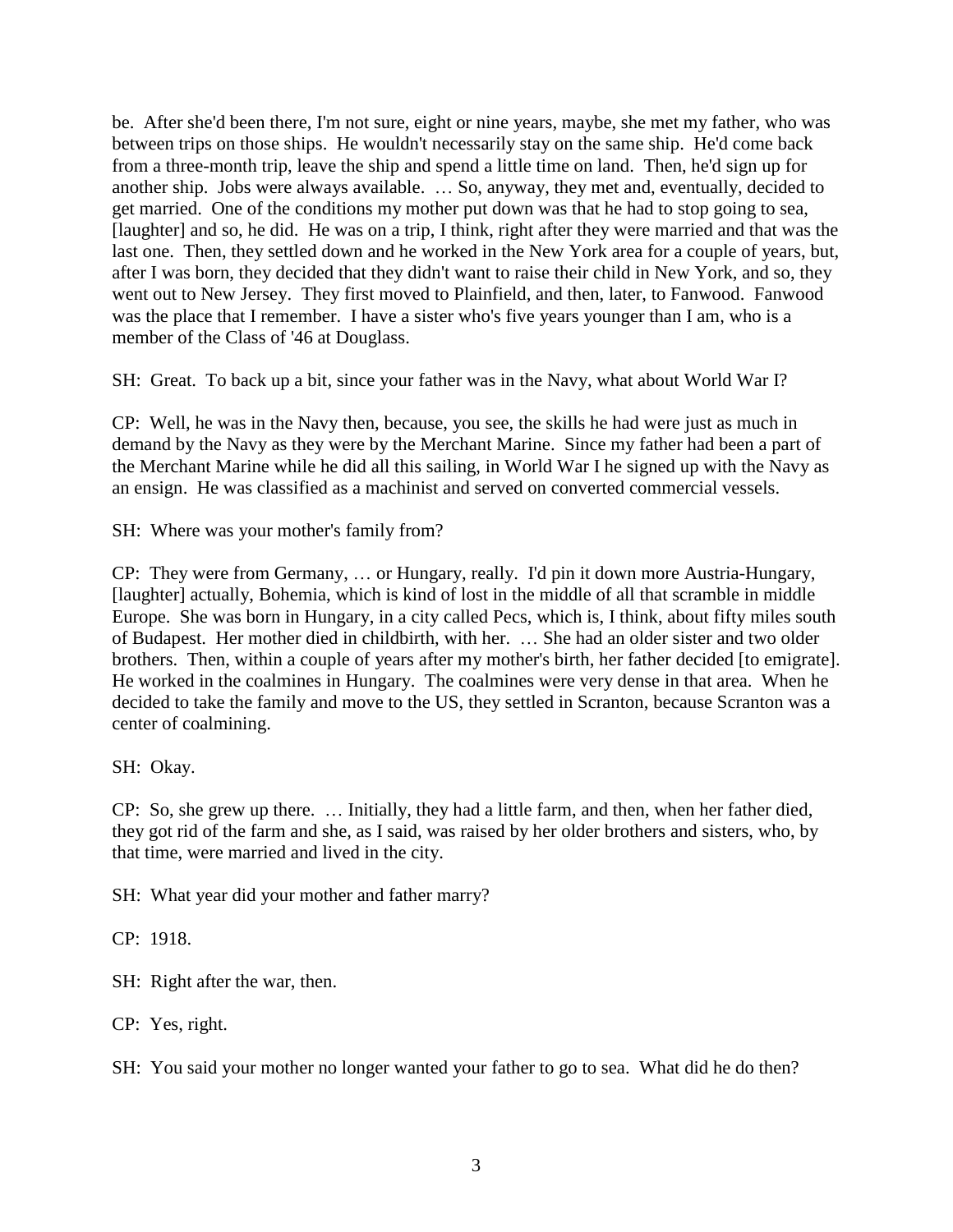CP: Well, you see, he was a machinist, so, he had a rather excellent skill to market. In contrast to his father, who hauled rock around in his wagon, which didn't take an awful lot of skill, my father had this [skill], and, of course, he had a lot of experience by that time. So, when he decided to get work … on land, it was relatively easy for him. … I don't mean the jobs were that easy to get, but, if people needed a machinist, there weren't a whole lot of them around. So, he worked, over the years, for different companies in New Jersey, all of which seemed to be in the area, mostly, … of Newark … and Hoboken and places like that. He worked for Westinghouse Air Brake, at one time, I know. He worked for Crucible Steel, and there are a couple of others. I can't remember now, but he was with them for fairly long periods of time. … So, he did that the whole time that he worked. He worked until he was about seventy; I'm just not sure. He retired, but I think it was kind of a thing that he was getting on in age [and] there weren't many jobs available anymore. He retired, probably, when he was about seventy and he died when he was seventy-three. …

SH: Worked his whole life. What about the Depression? How did that affect his employment?

CP: That affected us a great deal. As you can tell from what I said, we were certainly not an affluent family at any time. My father, I guess, earned good money, but it was a workman's type wage. … I was born in 1920, my sister was born in 1925, and so, along about 1929, my mother got the idea that she'd like to go back to work and, of course, she had the telephone operator experience, which, you realize, at that time, that was a sought-after skill. Now, everything is automatic in the telephone system. Anyway, she contacted AT&T and they referred her to New Jersey Bell, and so, she got a job in Plainfield, at the New Jersey Bell office. It was a nighttime job, which she wanted, so she could look after her kids and home in the daytime (between naps). That was part of her idea, so [that] she would be available during the day, to some extent, when … my sister and I were around. So, anyway, … as I say, by sheer coincidence, she got this job in 1929 and I think, about a month after she got it, the stock market crashed and the economy went to pot, in a hand basket. But, fortunately, she was in; she had the job. So, she worked there until about 1940, I guess, give or take. I know that she could consolidate the time she'd spent with AT&T and the time she spent with New Jersey Bell together for purposes of a pension. So, she worked until she was eligible for a pension. She took early retirement at that time. … The point I'm really getting to was, during the Depression, having her working, too, was a great advantage, particularly because, in about 1930, my father lost his job. Business got so slow, he had an awful time trying to find another job, and did not for a period of a year-and-a-half or two years. He was at home, kind of keeping things going there and going out … to interview for jobs, but it was a very, very lean time, because my mother's pay, while it was good and it was steady, it wasn't an opulent amount, by any stretch. … Then, when he did get a job and went back to work, of course, things got a lot better. But, the net of it was, the Depression was a very lean time in our family, as it was, of course, in [the lives of] ninety percent of the people you could talk to. We watched our pennies very closely. … My sister and I were both inculcated with the idea that you don't waste money, or waste anything for that matter. There were times, if I wanted to do something and we couldn't afford it, so I was told, "No." But, generally, we were not deprived of anything significant. In retrospect, I have always felt that was a great experience, within the context of not being a good experience, but it was a worthwhile experience, because it gave you a perspective on life and living that I think kids now don't get,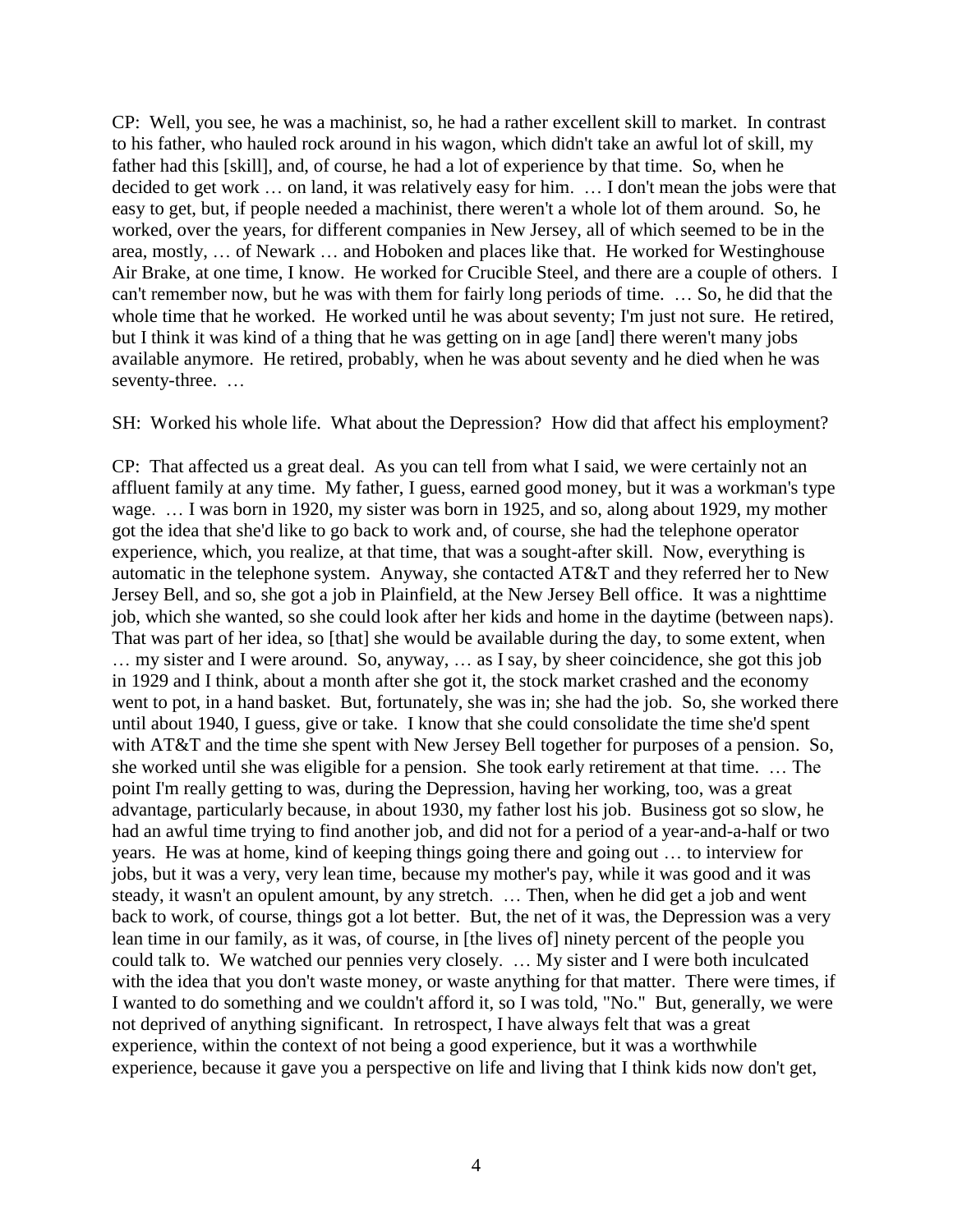because we're all so affluent now. If kids want something now, they get it. So, the Depression was a positive growing out of a negative, I'd say.

### SH: That is great.

CP: Oh, one thing I was going to say. It skipped my mind, momentarily. Since I grew up within thirty miles of New York and it was a commuter town, a lot of people commuted to New York. I always thought, "Boy, [to] go into New York and work, that would be great." So, I decided, one summer, when I was still in high school, that I was going to get a job working in New York and earn some money. So, my parents staked me to a one-week commuter ticket. … I would get up in the morning and I'd get on the train which took me to a Hudson River ferry, which, in turn, took me over to the Wall Street area. That was where [I looked for work]. Oh, boy, I tell you, was that ever an eye-opener for me, because, gosh, there were little employment shops all over the place. They were mostly upstairs. They had only little doorways on the street, but they'd have a chalkboard out on the sidewalk, with a list of the jobs they had and how much they paid. … Number one, I practically never saw one listed that I could do, because, of course, I didn't really know how to do anything, and there were just teems of people going in and out of these places. … Of course, I'd go in and it wouldn't take them long to get me out of the door again. But, I'll tell you, there's nothing, I think, quite as humbling as an experience like that. When you are walking the sidewalks and could see no prospects of a job, after awhile, you get so you kind of hated to go in. But, here you are, walking the sidewalks, with a lot of other people. … I didn't need a job to live or anything like that, but, still, boy, you talk about a feeling of rejection and a feeling of how tough times were, really were. Well, you know, I didn't even use up that whole one-week commuter ticket my folks gave me, because, after about three days, it was so discouraging, I just decided, "No point in going in, doing that." I was having to buy a lunch each day, and so, I just stopped going. I've thought, many times since, that, except in that kind of a circumstance, you can't really understand how it is. I used to think, when I'd see a lot of these older men walking around, … "Boy, what a terrible thing it must be for them," because, as I say, I had a place to sleep and a place to eat, but they didn't, other than what they could scratch together. … It must have been a terrible experience for an awful lot of people.

SH: You were doing this in high school, but were you also planning to go to college?

CP: Interestingly enough, yes, I was. This was principally due to my mother. She thought how great it would be, and she cherished the fact that she had one nephew who had gone to West Point and she thought that the sun just rose and set on him. She didn't want me to go to West Point, but [it was] the fact he'd gone to college, because there was nobody else in the family who had gone to college. So, she talked it up. She didn't talk it [up] in the sense of pushing me or leaning on me, but she just kind of, constantly, by conversation, kept it in my mind. It would be very difficult, "Maybe we could manage it financially, maybe we couldn't." But, it would be such a great thing for me to have a college education. So, I kind of grew up, through the high school years, not sure I would go to college, but thinking there was a reasonable chance I might be able to do it. It was interesting that my father supported it; he wanted me to go to college, but he never talked about it. It never came up. It was my mother who did all of it. He was the kind of person who saw the glass … half empty; my mother saw it half full. … With her thinking and her backing, even though I knew it would be tough, I never really remember saying to myself,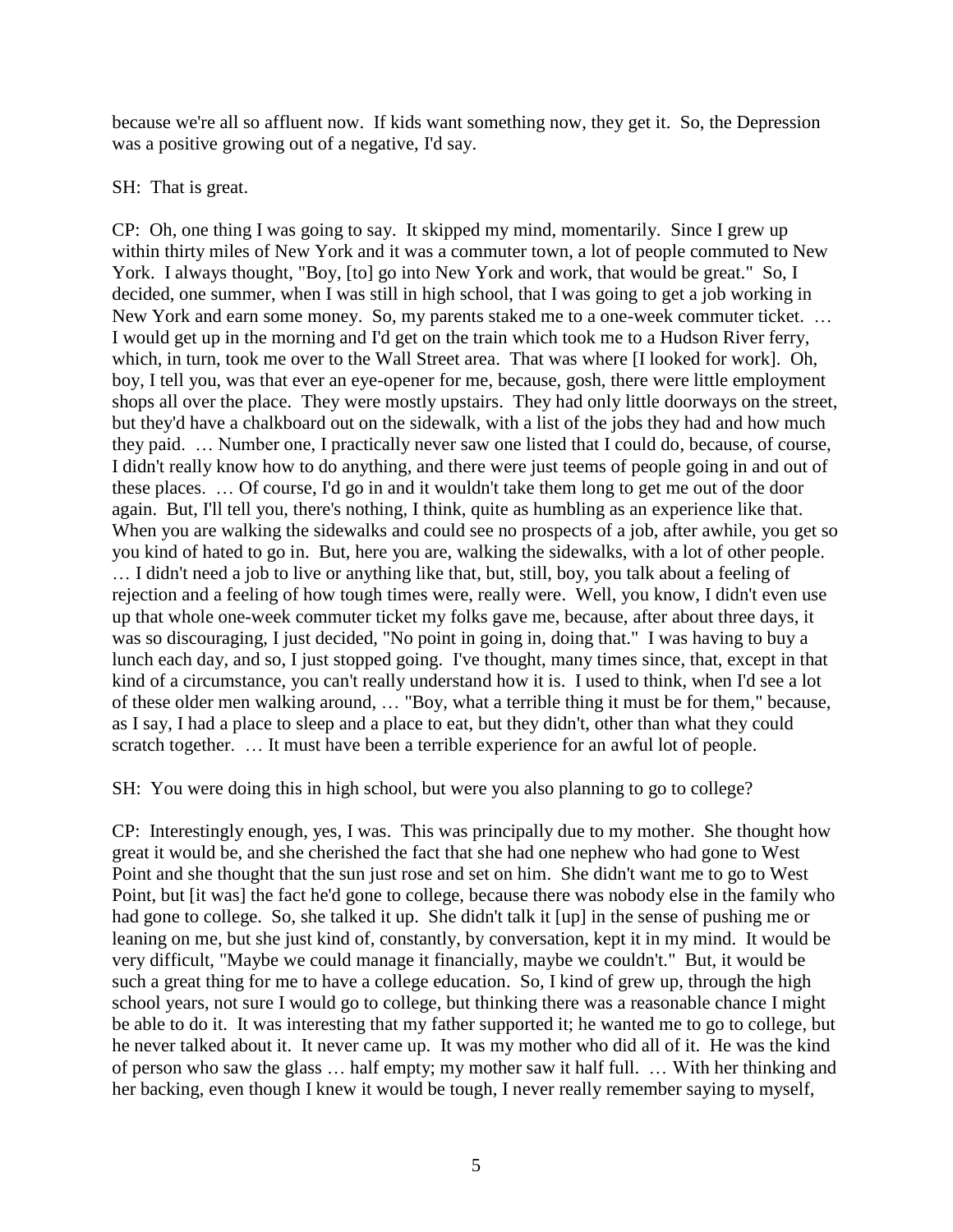"Oh, I can't," because she wanted me to take [the] college preparatory curriculum, which I did. It quickly came down that I would go to Rutgers. I never visited any other school. … Well, I did go to Columbia, but that was under special circumstances, but the only one I ever visited with the intention of enrolling there was Rutgers. Rutgers was only fifteen miles away, but I didn't want to commute, and I don't think they necessarily wanted me to, either. They wanted me to do what I wanted to do, and I didn't commute. I lived on campus, but home was nearby and, if things got too tough financially, I could always start commuting. … Also, although Rutgers wasn't the State University then, it had this very nebulous little connection to the state, and the state funded a whole slew of scholarships that were called State Scholarships, a hundred bucks, and I got one of them. [laughter]

SH: Did you?

CP: Yes, so, that was how it came about.

SH: You went to Fanwood High School.

CP: No, it's Scotch Plains High School. Fanwood is a small town, about a mile square, with two thousand population, more or less. Scotch Plains is shaped kind of like a horse collar, around three sides of Fanwood. There's a big clump on one side, on what you would call Scotch Plains. There's another clump on the other side, which, at that time, was all open country. It's all developed now. And there was a thin collar that went between Fanwood and Westfield that linked these two parts of Scotch Plains together. Anyhow, the school system was the Scotch Plains-Fanwood School System. We had a great elementary school in Fanwood, but I went to junior high and high school at Scotch Plains.

SH: In Scotch Plains, was there a teacher who perhaps encouraged you?

CP: … Well, yes, there were a number. I really had some very good teachers I liked and I did well with them. I think, perhaps, the two leading ones would be Robert Adams, who was the math teacher at that time. He later became principal and served as principal of the high school for many years. I saw him about thirteen or fourteen years ago when I went back for my fiftieth reunion, the only reunion we'd ever had. … They invited some of the old faculty members who were still living and still around, and he was one, so, it was nice to see him again. I did very well in his classes, and that, of course, had a lot to do with my liking him. And then, my English teacher, who taught … junior and senior English, Miss Edith Higgins, was terrific. And, of course, that was helpful to me later, because of my interest in writing. I had to do a lot of compositions in her class, which was good practice. So, those would probably be the two who most influenced me, although, as I say, there were a number of others whom I thought very highly of also.

SH: Did you visit Rutgers at all before you enrolled?

CP: Yes, I did. … Rutgers used to, annually, in the spring, have a prep school weekend, which I think a lot of colleges did to introduce themselves to prospective students. … There was a fellow from Scotch Plains High School who was two years ahead of me, but he and I took [biology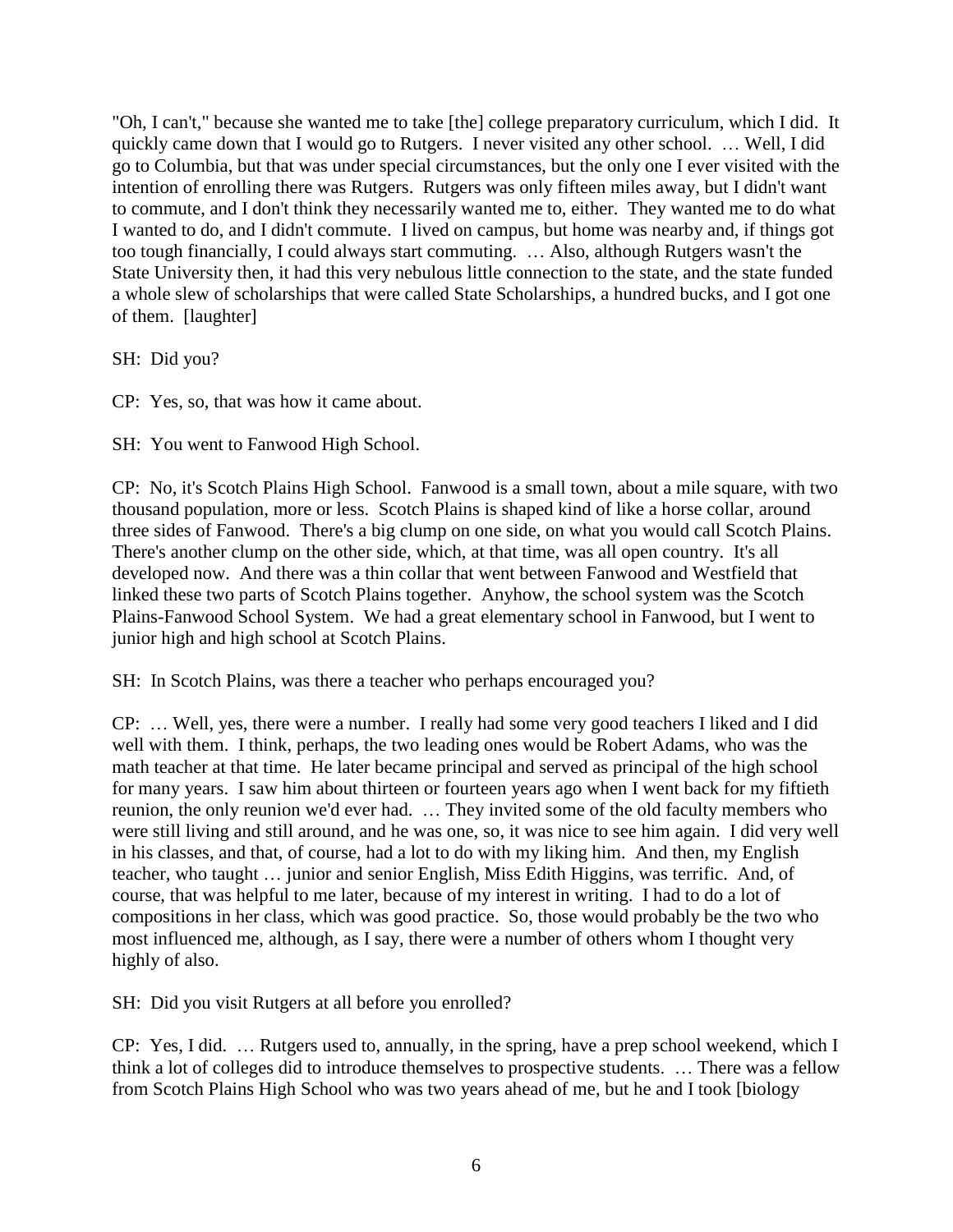together]. He was taking biology late. He and I shared a lab station. So, I got to know him pretty well. Anyway, he went to Rutgers, and it must have been his first year at Rutgers, he joined Beta Theta Pi, and the prep school weekends tended to be focused on the living units. They'd invite prospects to come to spend the weekend and you could stay at the house. So, anyway, he invited me to come to this prep school weekend. Anyway, I went over and it was very interesting. You had a chance to go around campus, meet students, attend an athletic event and interview a professor in your field of interest. In my case, since I thought journalism was what I wanted to do, I had an interview with the head of the Journalism Department. ...

SH: Who was that, at that time?

CP: That was Kenneth Olson. … It turned out it was his last year at Rutgers. He went from here to Northwestern, where he became head of the Medill School of Journalism at Northwestern. Of course, I didn't know that when I had my interview with him. The next year, I went to prep school weekend again, … my senior year in high school. I had an interview with the chairman of the department again, and it turned out to be a different professor: Charles Allen was his name. After my sophomore year, he, in turn, went to Syracuse, as the head of the journalism school there. He was succeeded by … [Frederic] Merwin. Anyway, the visits were a very nice experience. I really liked Rutgers and, from that point on, … that was where I was going. … There wasn't any question about it, in my mind.

SH: You went there in the fall of 1937.

CP: '37, that was when I entered, yes, and I graduated in June of '41 and Pearl Harbor came in December. [laughter]

SH: In 1937, did you go into a dorm or did you go right into the fraternity house?

CP: No, I went into a dorm. I might add, of course, the fraternities used this prep school weekend as a recruiting opportunity, and so, … the second year, when I was there, the Betas invited me to pledge to the fraternity and, since I liked the fellows I had met, I did pledge, which, of course, is not binding. I could have de-pledged later, if I wanted to. … Anyway, when I first entered Rutgers, I didn't live in the fraternity house, because I wasn't that definitely locked in. I was in Pell Hall, which is [in] the Quadrangle, which was quite new, at that time. It was really the choice place. I'll tell you, the worst place was Winants Hall, because it was so old. But, at any rate, since I was a pledge, I was over at the Beta House fairly often, for special events, occasional meals and things of that sort. … Then, when fraternity rushing came, they asked me if I knew of any other people, freshmen, whom I'd met whom I thought would be good to have as members. On my recommendation, those fellows would be invited over for a meal and social visit. Well, of course, I did know people. … I didn't give them a list of everybody in my dormitory, but there were four or five people that I particularly liked, and I gave them those names. Those fellows, I think without exception, pledged Beta before it was all over. ... Anyhow, because I was getting more and more deeply involved at the fraternity and there was going to be an initiation in February, I decided to become a full-fledged member and to move out of the dorm and move over to the chapter house. Then, I lived there the rest of my time at Rutgers. …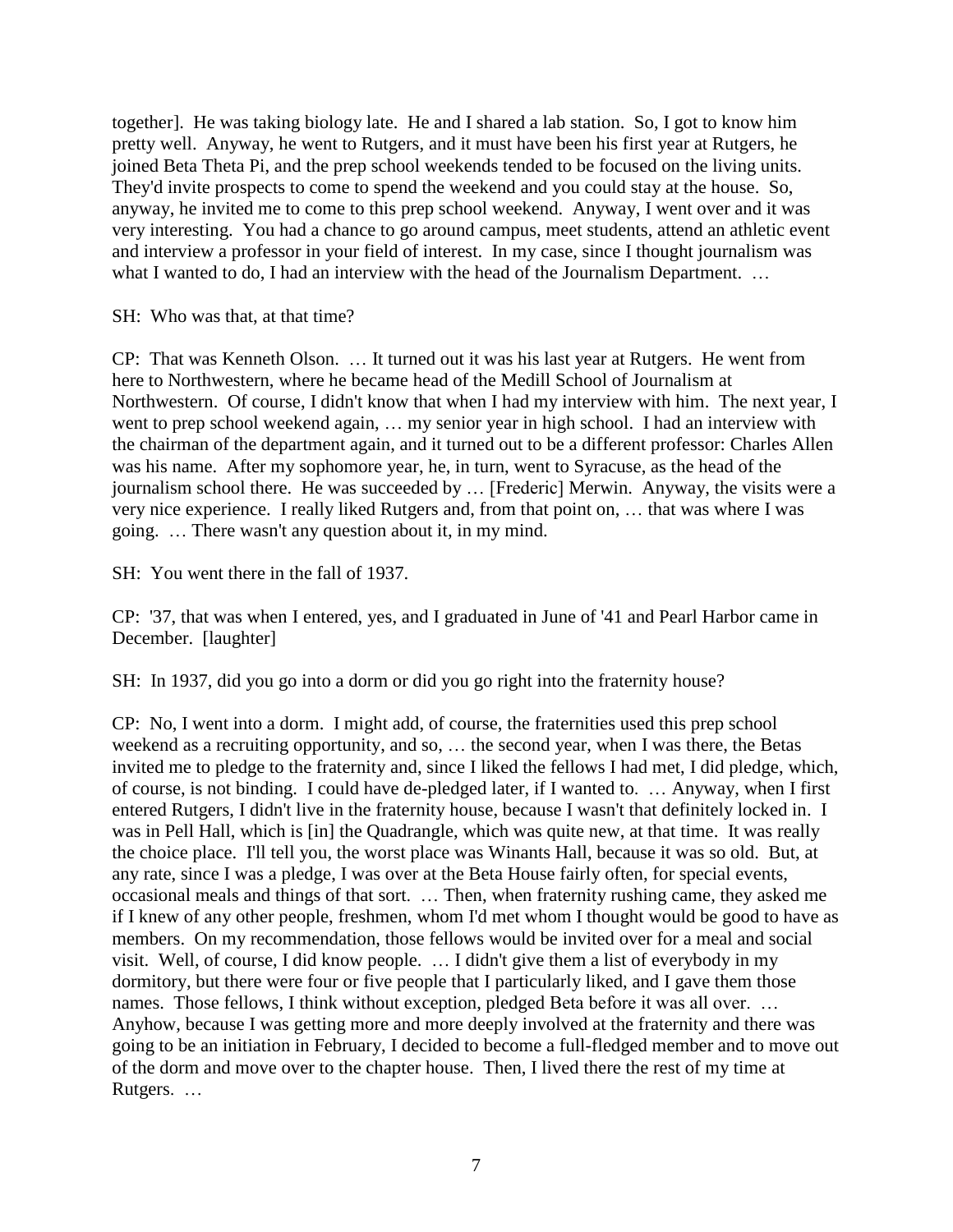SH: What was the first year like, as a freshman, at Rutgers, for you?

CP: Well, first, I should say that it was terrific. Everything about Rutgers, everything about going to college, I just loved. It was a great adventure. … It was the typical, freshman, broadening experience, and I found it to be just great. I knew, from what people had told me, that the first year would be the toughest, from a studying point of view. … I was worried about that, but not totally, because I had done very well in high school and I didn't see why I couldn't do pretty well in college. Nevertheless, … I studied an awful lot and I had to work at it. Most of my courses, I went through in good shape, but I remember, I took French 101, because I had to take a language and French, I thought, sounded like the one that'd be best. That came awfully hard for me, the grammar and all that. I worked like a dog and I just barely got through it. I can't remember, but I think I ended up with a "D." … The professor was a young guy and he was very nice and I liked him, but French just didn't seem to penetrate with me. … So, interestingly enough, the French Department offered a second-year course, they said anybody who got only a "D" in elementary French, instead of moving to French 102 or 202, could take another course that was offered: "French Reading." It was taught by the head of the department, who was a lively, nifty, old guy. I really liked him. He had spent a lot of time in France and he had a lot of interesting stories. We didn't study vocabulary and grammar, but it was built in. You had to know vocabulary and grammar if you were going to read books, assignments or articles or whatever he gave us to read, and then, we had to give reports on them. Well, that just triggered me. I had a great time. [laughter] I did very well and I couldn't get over it. At the end of the first semester, my parents got a letter from the professor, who, as I say, was the head of the department, congratulating them on the fact that I had made the department honor roll. [laughter] I thought, "Well, you talk about rags to riches." But, anyway, I did well in that year, and then, I didn't take any more language, which I've sort of regretted since. I wish I had taken a second language.

SH: What about getting involved with the *Targum*?

CP: Yes. I went out for that right away, because that was, of course, of interest to me, and I worked up to be the editor-in-chief my senior year. …

SH: What did you start out doing as a freshman? What were you writing about?

CP: Reporting.

SH: Just reporting?

CP: Yes. You just … did whatever the editors told you to do: [laughter] writing articles, mostly routine ones, occasionally a special one of some kind, but I enjoyed the *Targum* very much and some people I met there became long-time friends. In fact, one of them, Whitney Shoemaker, lived here at Hilton Head until he died about three months ago.

SH: Really?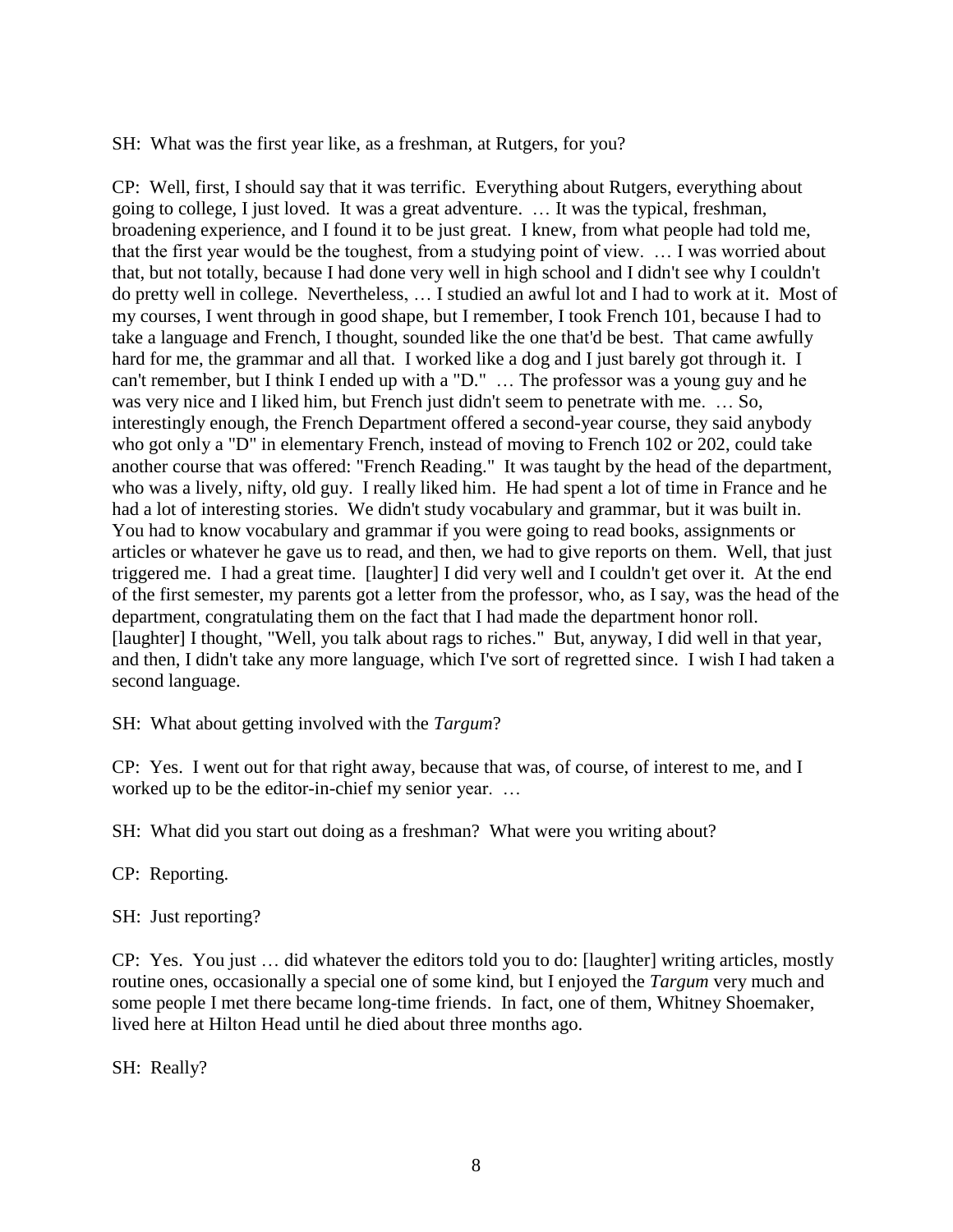CP: Yes. I used to see him periodically when we lived here. He was a year ahead of me at Rutgers. He was Class of '40. Anyway, I did Targum, and then, I was interested and went out [for other activities]. I'm not athletic. I had duffed around a little in high school, with no success at all. So, I didn't go out for any athletic teams, but I was interested in extracurricular activities, especially those with a journalistic flavor. Something which probably doesn't exist anymore was called the Freshman Handbook. It was a little, pocket-sized book that was published annually so that all incoming freshmen had a source of useful information about things to do and how to establish themselves on campus. The Handbook had a small staff of students who would do the work, and I went out for that one year. … Then, a year or so afterwards, I went out for *Scarlet Letter*, the yearbook, and I spent a lot of time on that and I ended up being the editor-in-chief of that in my senior year, too. … I've always been proud that I was only the second person in the history of Rutgers, up until that time, anyway, who was simultaneously editor-in-chief of *Targum* and editor-in-chief of *Scarlet Letter*. The other one was from the Class of 1913, Earl Reed Silvers. … You probably have not heard his name, but he was the head of the Alumni and Public Relations Department at the college. An older man with grey hair, very dignified and very prominent in things. He wrote books, and he had the Rutgers University Press under his wing, too. So, I felt very proud to join his company, as you can probably tell. [laughter]

SH: Were you assigned to report on different athletic events or the musical programs?

CP: Oh, all and every. Obviously, athletic events were an important part, but there were other subjects: Student Council politics, news from the Administration on course programs, news on honor societies, etc.

SH: I thought maybe you had a column that you wrote.

CP: No. I was always in mainstream news reporting and editing. There were columnists, but they tended to be seniors, and there weren't a lot of them there. Whitney Shoemaker was a columnist. … He started as a reporter, but he became a columnist, and I always thought it was a great title he put on his column, "From the Cobbler's Bench," and his name was Shoemaker. [laughter]

SH: It makes sense, right?

CP: I should mention, because of my interest in things journalistic, there was an organization called Pi Gamma, of which I became an active member. Juniors and seniors who had demonstrated they had ability, in journalism, would get the opportunity to be the paid campus correspondent for various newspapers and news services. … So, that was nice, because you got a lot of experience and a little income from it. I became the campus correspondent for the Associated Press, in my junior and senior years. That was, kind of, an extracurricular activity and also a part-time job to boot. You didn't earn that much, but you earned some, and it was fun. I covered all kinds of newsworthy campus events for the AP. Among them, we could sit in the press box at football games and write our pieces. My freshman year, the Director of Public Relations, who knew I was interested in doing this kind of thing, lined me up to be campus correspondent for the *Plainfield Courier-News,* my hometown paper. They weren't paying anything, [laughter] but it was a good experience for a budding journalist. I stopped when I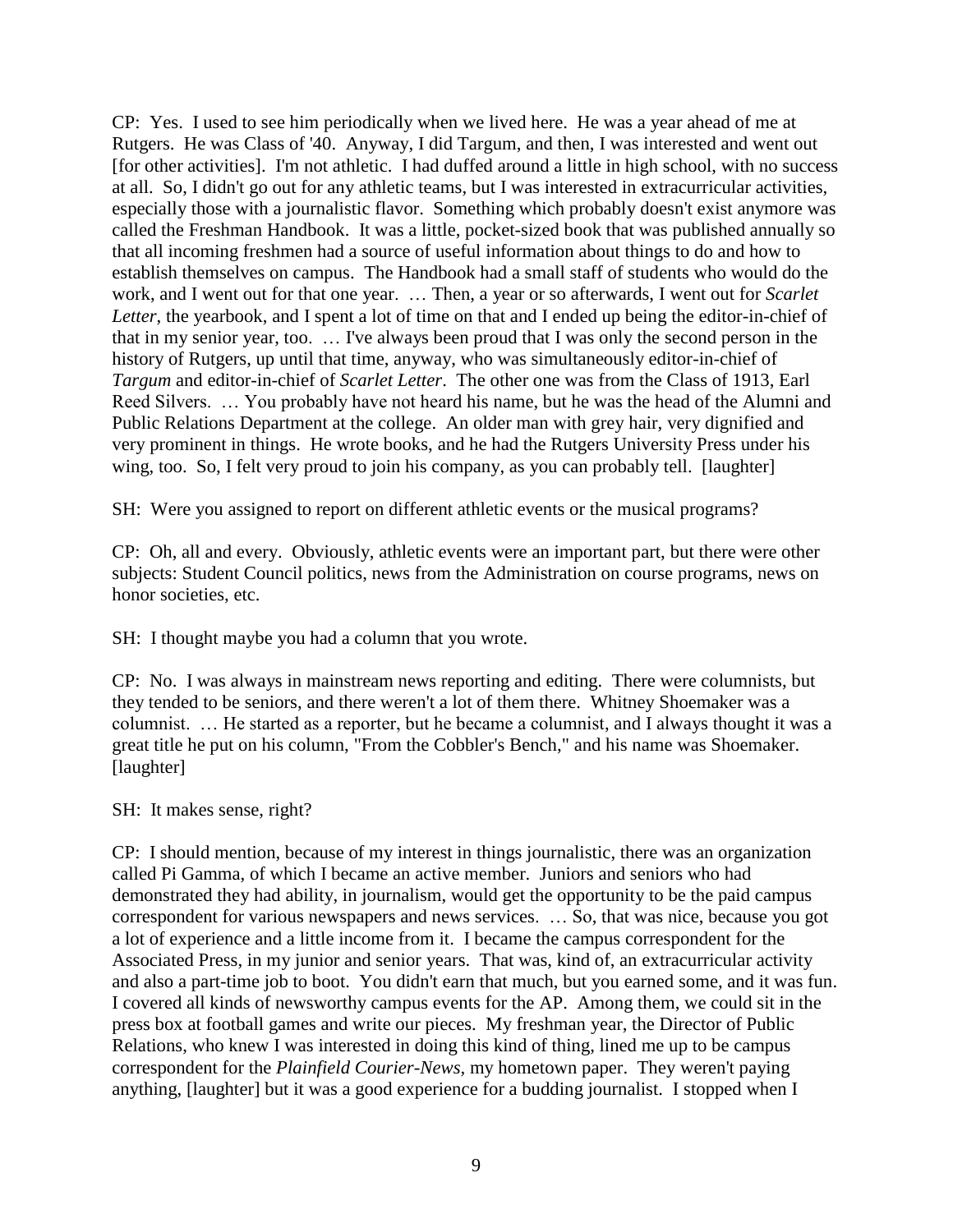started with the Associated Press, but that was very interesting, and, of course, the *Courier-News,* in lieu of pay, gave you a lot of bylines. [laughter] So, all my friends, back in Fanwood, were hearing about me, and that was nice. These jobs tended to be more heavily on athletic events than anything else, because the run-of-the-mill stuff happening on the Rutgers Campus wasn't of an awful lot of interest to the *New York Times*, let alone the *Plainfield Courier-News*.

## SH: What about mandatory chapel? How did you take to that?

CP: It was okay. I didn't mind it. We had not been a religious family. We weren't anti-religion, we just weren't [religious]. Well, my father, I might say, he was a little anti-religious, but my mother wasn't. … When I was in high school, for reasons I can't remember anymore, probably because I had friends [involved], I did start going to the Scotch Plains Baptist Church. … I eventually was baptized and became a member of the church, but nobody else in the family went there or was baptized. … So, I wasn't into it very much, either. I just accepted mandatory chapel as part of the college experience. It just went with the territory, and I don't recall that I necessarily got any wondrous benefits from it, but, on the other hand, I didn't think it was a total waste of time. Chapel, as I recall it now, involved going once a week, and it wasn't on Sunday, it was during the week and it didn't last a long time. Really, what it consisted of, primarily, was a speech, by somebody or other, and some of those were quite interesting and some weren't.

### SH: Do you have any Dean Metzger stories?

CP: Oh, yes. I liked Dean Metzger. As you probably have heard, he was rather dignified, not big, tall or anything, but a kind, dignified gentleman. He was homely as a fencepost, but had a very, very nice manner about him. In fact, if I recall correctly, he'd originally been a minister and that's how he came to this, because [of] the Dutch Reformed Church. I liked him and I knew him quite well, because I was active in campus activities. Naturally, he couldn't get to know everybody as well, but he made it his business to get to know student leaders. I guess it was in my senior year, I was very pleased and impressed to get an invitation from Dean and Mrs. Metzger to come to their home for dinner on a certain night. There were about five or six of us, I guess, all campus leaders. I thought it was such a nice thing. They took these fellows and gave each of us a chance to get to know them a little bit. That's one of my fondest memories of him.

Another one I have [laughter] is more funny than anything else, I guess. When I was editor of the *Targum*, probably in the fall of my senior year, Sam Zagoria, who was a classmate of mine and managing editor of Targum, and I got a command invitation to see the Dean in his office. We went with some trepidation because this was a very unusual event. It turned out to be about what came to be known to us as the "bulletin board incident." You could get in to the *Targum* downstairs hallway all the time, but the editorial and advertising offices were kept locked, except when we were actually working. The *Targum*, at that time, was ... semi-weekly. So, that meant there was one day, twice a week, when the place was open and everybody was there and it was humming like a beehive. In-between times, there were stories to be covered. … The editors, usually the managing editor, would make up a list of reporting assignments for all the student reporters, which they were supposed to cover and bring in completed on the days the *Targum* offices were open and working.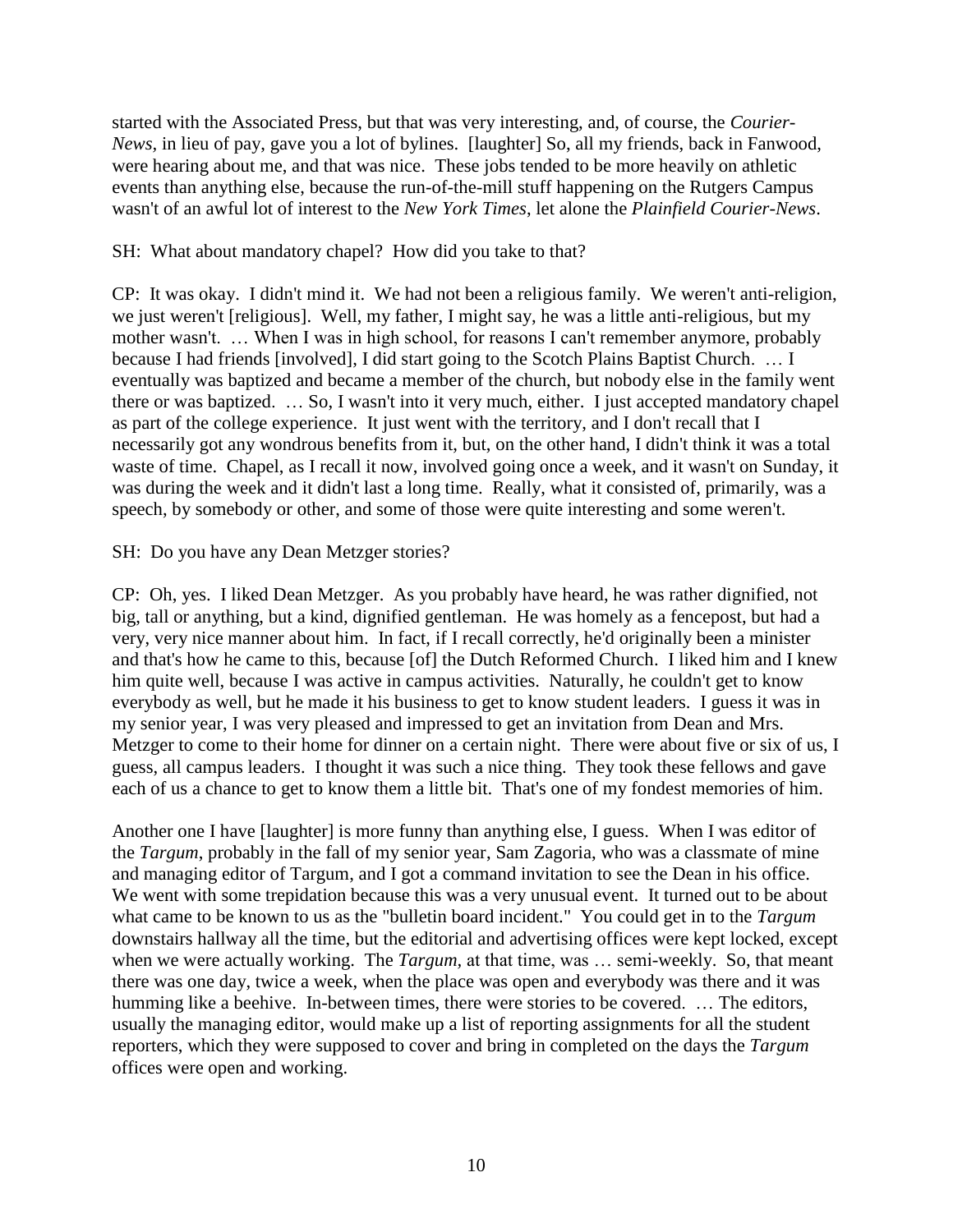---------------------------------------END OF TAPE ONE, SIDE ONE-------------------------------------

SH: Side two, tape one.

CP: Well, I was just saying, this talking about the assignment sheet, which was posted on a bulletin board in the hall entryway of the building because it was open all the time and everybody could come in any time to get their assignment. … At any rate, there was a steady procession of people coming in and out, looking at that board. It happened there was a freshman reporter who was kind of an oddball; really all right, there was nothing wrong with him, except that he … kind of didn't fit with the other people. … He had a meek, way about him, and he was kind of [the] butt of jokes. Anyway, one time, somebody sat down and ... wrote a sheet making fun of him, which they posted on the bulletin board, next to the list with the assignments, where everybody would see it. I really can't remember anymore what it was, something of a harangue, I guess, but it was all a joke. You could tell it was supposed to be funny, … but it was just larded with profanity. Oh, boy, it was really bad. … So, this kid came in to get his assignment and he found the joke sheet there and he was absolutely beside himself, which I guess you could understand. He took it down, and I don't know who he went to see, probably the dean. All I know is that, one day, Sam Zagoria and I got a communiqué saying that Dean Metzger would like to see us in his office, on such-and-such an hour. Anyway, he sat us down and he talked about it, and he said, "Now, you know, I know you two didn't do this, but you're responsible to control things there," and he said, "and I want to read some of this to you," and so, he did, profanity and all. … He said, "Now, I want you to know, that's what you're making this minister have to say." ... It was quite effective, Sam and I were having trouble keeping from bursting out laughing, but it also had an impact. We didn't have any more incidents of that sort. In later years, thinking back on this, I thought the Dean really handled it very well. Had he called us in and chewed us up and down we'd have remembered and taken the necessary action to prevent a recurrence. … But he didn't. He was nice. He made us share the embarrassment that such a thing could occur on the campus and particularly that it happened against a young and relatively defenseless freshman. We got the message and laid down new rules for the bulletin board. We had no recurrences.

SH: What about ROTC? Were you involved in that?

CP: Yes, I was in ROTC for the first two years, which is when you're a private, or corporal. I really wasn't interested in it. It was a kind of a pain-in-the-neck to have to go to it, but it was mandatory at Rutgers at that time. One major reason I didn't want to take advanced ROTC in my junior and senior years was you had to go away for two weeks in the summer for training camp and I didn't want to do that. So, I dropped, much to my later regret when I was drafted into the army as a private rather than entering as a second lieutenant. [laughter] I wish I had continued, but, at that time, that's what I didn't.

SH: What is the most memorable story you covered on the *Targum* in your four years there?

CP: Oh, gee; you mean that I covered personally?

SH: That you dealt with.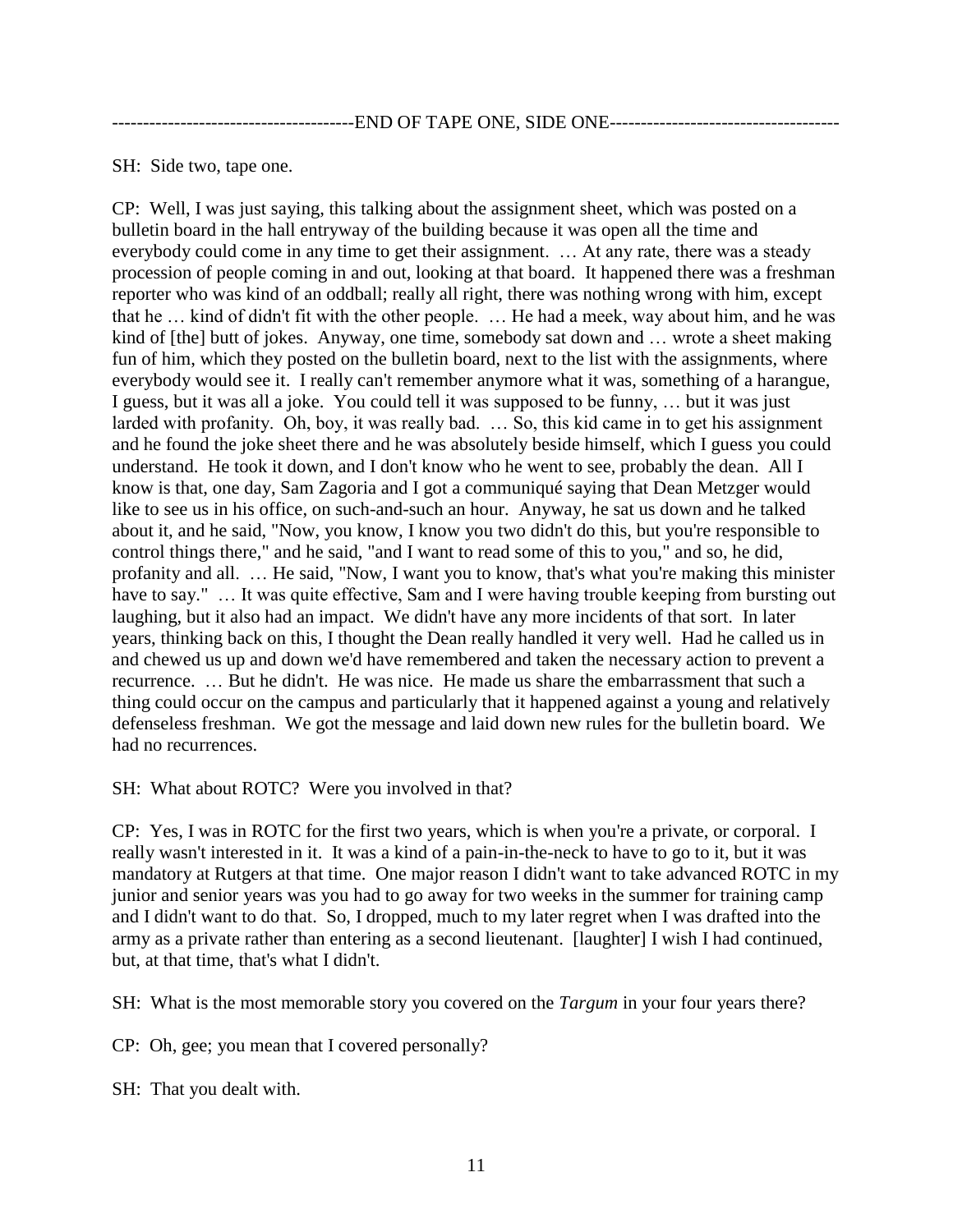CP: Well, I must admit, … frankly, I just can't remember. There were so many.

SH: Okay.

CP: I remember one when reporting for the *Plainfield Courier-News.* I was in the press box and wrote the article about the Rutgers-Princeton game in 1939. You will recall that was the first time we'd beaten them since 1869. The Department of Public Relations invited editors from different papers to come for the football games, not to report but just to enjoy the games from a good seat. It happened [that] the editor of the *Plainfield Courier-News* was sitting up there in the press box at the Princeton game. He got caught up in all the excitement. So, he told me, before he left, "I want you to give us a good sports story and a good color story." Which was great. So, I wrote two rather long articles, both of which they published, and they added pictures. … It was the longest coverage I did for any event (with by lines) that I did the whole time I was in college.

SH: The sports story would be the football game.

CP: Well, the game, and the other was … kind of the cultural aspects of it, you know, the big crowd and the new stadium and the beating [of] Princeton, you know, all that stuff.

SH: I thought maybe you had a specific player that you highlighted.

CP: No, only to the extent that he may have done something unusual in the game. … Excuse me, before you go beyond that. … Thinking back on your question, as it related to *Targum*, I must admit I don't think I had any direct involvement in this story, but it had a great impact, at the time. … It's stuck in my memory anyway. The football coach at the time was a man named [J. Wilder] Tasker, who had been there for a number of years, with notable lack of much success. The students were down on him. "We're always losing, always losing." … The *Targum*, I think, may have hit on it a few times, too, although, we weren't inclined, in those days, to carry on vendettas or campaigns in the paper. But it was just general conversation all over the campus, "Gee, when are they going to get rid of him?" Well, the decision was made and they hired a guy named Harvey Harman, who had been the coach at Penn [University of Pennsylvania], and they let Tasker go. Well, *Targum,* [at] the time that happened, had a big, big story about it, with this giant headline across the top of the front page, "Tasker Out." The article and headline did reflect the mood of the campus, but it was obviously a highly inappropriate thing for a bunch of students to be [attacking him]. I mean, this poor guy, you think of Tasker and his family being treated that way; it was really pretty bad and it created a lot of reverberations. I'd venture to say that Dean Metzger had the editor at that time in, too. Anyway, I remember that story, although I don't really think I had any involvement in it, but it was an incident that happened, and it taught me a good lesson on what kind of a harsh impact a thoughtless article and headline can have on an individual and his family.

SH: As a *Targum* reporter, writing a lot of sports stories, did you have good relationships with some of the athletes that were playing?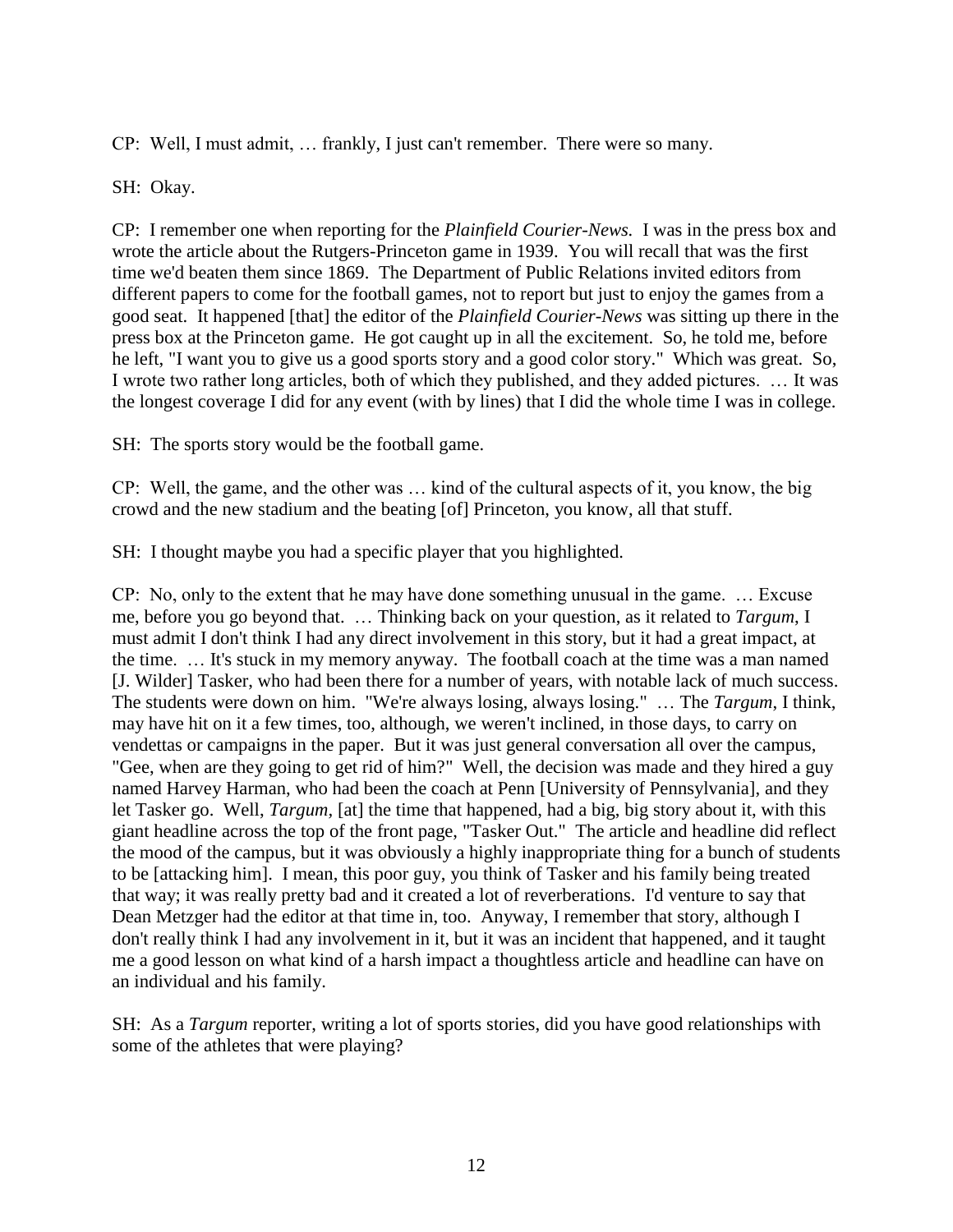CP: Oh, sure. Well, you know, Rutgers wasn't that big a school then and you tended [to know most students]. You didn't necessarily have close relations, but you'd try to get close relations with the coaches, because they could give you cues on stories. ... One of the nice things about reporting at that time was, you really got to know the whole campus, not just the particular part in which you were involved. In fact, you're bringing something to my mind now, back on a notable story that I had long since forgotten. Now I'm going to make it seem less impressive, because I can't think of his name right now, the streptomycin guy, Doctor …

## SH: Waksman?

CP: Waksman, yes, Waksman. Well, at that time, I'd never heard of streptomycin. He was a professor over in the Ag School and he had a little cubicle of a lab, corner of a lab. But that was where he had developed streptomycin. You know, the world wasn't waiting with bated breath for streptomycin to come along, and so, this was something that he developed doing his research with soil microbes. ... Anyway, I was sent over to interview him and do a story about what he was doing. That was extremely interesting. I've always, through the ensuing years, felt like I knew him, although I didn't really. [Editor's Note: Mr. Prout may have been sent to cover the discovery of actinomycin, the first antibiotic to emerge from Selman Waksman's work on soil microbes, a discovery he made with then graduate assistant Dr. H. Boyd Woodruff. Streptomycin was isolated in October of 1943, a discovery credited to Dr. Waksman and another graduate assistant, Dr. Albert Schatz.]

SH: Did you talk to his graduate assistant, Albert Schatz?

CP: Oh, the guy who sued, later? No, … I think I just talked to him, [Waksman]. In fact, at that time, I'd never even heard of Waksman but I was so impressed later. This was after I got out of school; in fact, I think it was after World War II, that streptomycin broke through. You know, penicillin was the wonder drug of the war, and the sulfa drugs were just before the war, but, then, streptomycin came along, at least in a big way. I felt so excited that I had known about it and been involved, in a minor way, way back when nobody really knew or understood what was good about it. So, that was a notable story, but that was part of the niceness of doing both [the] *Targum* and the *Plainfield Courier-News*/Associated Press sort of thing. It got you around into all parts of the college that, … otherwise, probably, you wouldn't have. … You didn't know him, but [Donald] Scotty Cameron was a professor, I think of English, but he was also the curator of the (Rutgersencia?) part of the library, at that time. He was quite an impressive person, … I remember interviewing him and, getting into all different departments of the library. … Something else that came out of the editorship of the paper; I'm sure, not the yearbook, but the paper. The New York World's Fair opened in '39. … That was the summer of my sophomore/junior year. … It was such a success, they decided to continue it for a second year, over the summer of 1940. By that time I was the newly christened editor of *Targum*. General Motors, as a way of reaching a lot of people in academia and getting involvement, invited the presidents of colleges from all over the country for a preview showing of their exhibit to come and to bring, I think it was two student leaders for a special full day at their exhibit which was one of the best and biggest. … So, I was invited by Dr. Clothier, and the other student was, I think, the president of the Student Council. Anyway, it was very, very interesting. … We spent the whole day, most time I ever spent with Dr. Clothier. GM had a huge building with their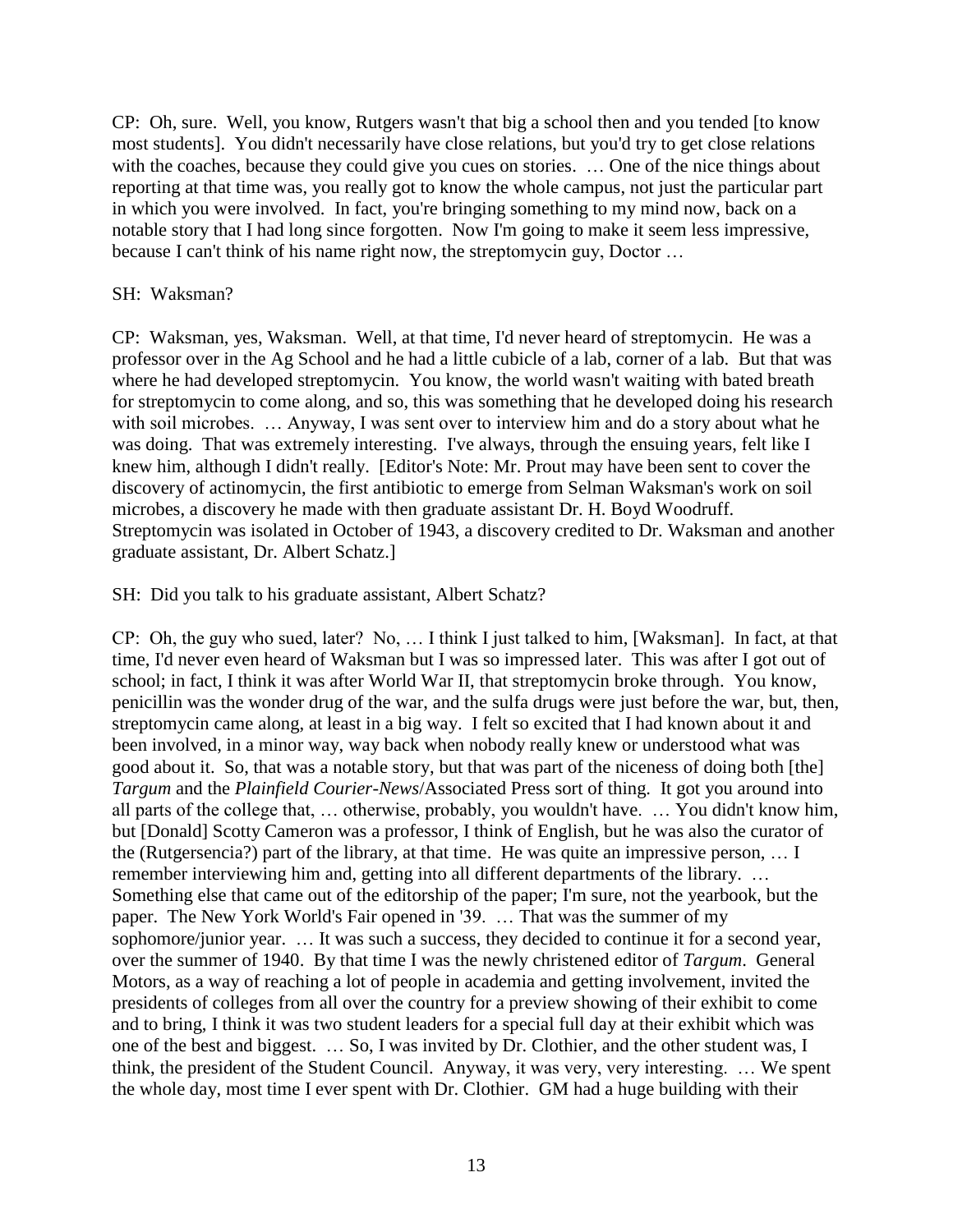famous "Futurama" exhibit inside, which foresaw the development of superhighways. They had us for lunch, I guess it was, and I remember, when we went, either to lunch or to the exhibit, there was a receiving line, not a long line, … but I was so impressed, because Alfred Sloan, who was the Chairman of the GM Board, and their president were there to greet us. They were very, very big, well-known people, particularly Sloan. He was the management genius who, essentially, made General Motors work. After they put all those companies together, he was the one that figured out how to make it go. … That was really quite a heady thing, for a college junior. It also was a special treat to spend the entire day with Dr. Clothier. Of course, he knew most of the other university presidents in attendance and he always thoughtfully introduced us to many of them and included undergraduates in the conversations he had. Anyhow, that was something else that came out of the editorship of the *Targum*.

#### SH: Did you work in the summers between semesters?

CP: … Between years, yes … again, the money situation. I needed to earn money, and I did. The summer before my freshman year, I answered an ad in the paper. This milkman, who had his own milk route (most big dairies had their own deliveries, but this guy served dairies that didn't). He was a middle-aged man and he needed a young guy to help sling the cases of milk around. … I had to go to work about two o'clock in the morning, because the deliveries had to be made before daybreak to keep the milk out of the heat of the day. I didn't like that. … It was hard work but it wasn't just that; it was dull. Also, I didn't like getting up at two o'clock in the morning, but it was the only job around, so, I took it. But I guess he could tell I didn't care for it too much and, of course, he didn't know I was going to college. I didn't tell him, because, in those days, you didn't bring up anything that might interfere with getting the job. So, as far as he knew, I wanted a job to be his permanent assistant. I'd had to have a smallpox vaccination as part of my getting ready to enter Rutgers and I'd had it just before I started the job. Well, it turned out, apparently, if you do a lot of heavy lifting and that sort of thing immediately after getting a smallpox vaccination, you can create a problem, not with the inoculation, but a side effect, which, in my case, became a big, inflated gland under my arm. So, I developed a kind of a knob under my arm and it was painful and, also, worrisome. So, my mother got me back to the doctor. When we told him what I was doing, he said, "Oh, well, that's the reason." He said, "You shouldn't do that kind of heavy lifting for awhile and the swelling will go away." So, then, I happily took it on myself to notify my boss that I wasn't going to be able to continue the job. I only worked for him about two weeks, and he was very sour on that, [laughter] because he felt like he'd wasted his time and his money. So, I had no other job that summer. I wasn't able to get one. But the summer after my freshman year, I was in the market again. Keep in mind; this was a time when jobs were still very, very tough [to come by]. You know, we're talking about 1938, 1939, 1940. In fact, this would have been the Summer of 1938. … I was out looking for jobs and my mother, as I was leaving one day to go look locally around Plainfield … came to the door and said, "Oh, by the way, I read in the paper that there's a new Pep Boys Auto Accessories Store going to open down in Plainfield. You might look there. Maybe they need somebody." So, I went and I got a job. The store had a manager and an assistant manager and probably two, maybe three, young guys as clerks. We didn't know much about the business, but they taught us. Well, anyway, I enjoyed it. It was hard work. We worked awfully long hours, but all stores did in those days. I think we were open from nine to nine, every day, and probably a little later on Saturday. … They were long hours and some of it was [difficult], because I'm not particularly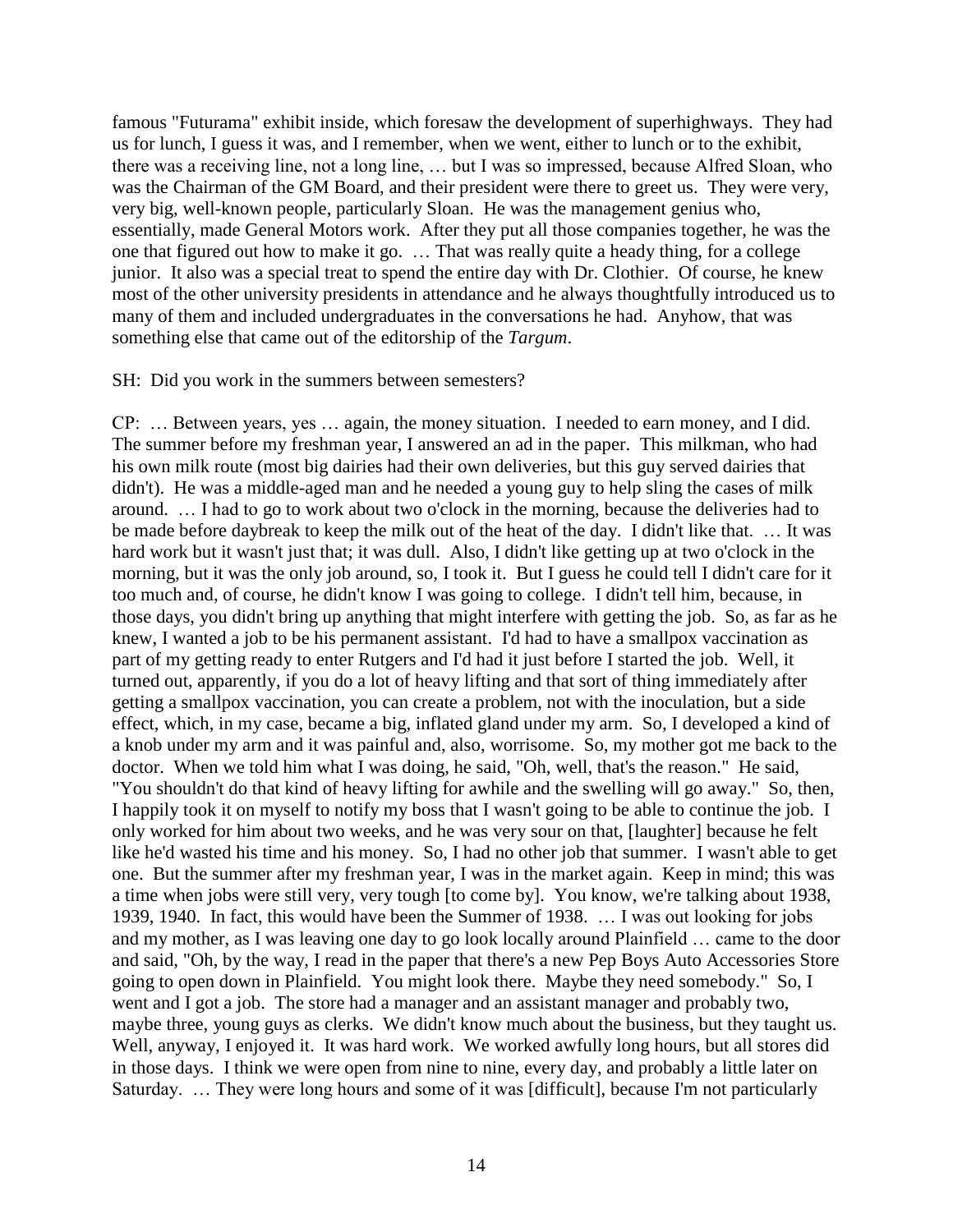mechanically inclined. While a lot of the stuff auto accessory stores sell is not mechanical, some of it is, and I'd have to kind of grope my way around a little bit on that. … I remember that they had their own brand of tires and, if you bought the tires, you got free installation. The person who did the installing was the person who sold them. ... So, you'd have to go out in the back, get the wheel off their car and put the new tire on, and get all dirty and dusty and hot and sweaty, and then, you'd go back out on the floor of the store and wait on people. It was tough, but, anyway, it was a good experience. I learned some useful things there. But they didn't know I was going to college. I just went and said I was looking for a job. … The manager was a nice guy, who treated me very nicely. … But, anyway, came the end of August, and I had to go and tell him I was leaving. … I just didn't have the heart to lie about it to him, about why I was leaving, even though I knew that he would know I knew this at the beginning and I sort of took advantage of him, without telling him. … So, anyway, I told him, the last day I thought I could be there, that I was going to have to leave and I said, "I'm going to college and that's the reason I won't be able to work here anymore." … I think I apologized to him, you know, for not having let him know that at the beginning, because maybe he wouldn't have hired me if he'd known that. … I've always remembered, it was such a nice thing, that he said: "Look, … don't you apologize at all." He said, "Whenever you can do something to improve yourself, you do it, and I think it's great you're going to go to college." I thought he was great. … Then, that college year, when I was home, occasionally, I'd stop in to see him, you know, just say, "Hello," and, "How are things going?" … So, that was good, and I earned a bit of money and it was useful. Well, anyway, armed with that experience, the following summer, I got a job in another auto accessory store in Westfield. You see, by that time, I was experienced, so I could sell something. I don't remember whether I told them … I was in college at the time or not. … Anyway, it was more of the same thing, … but it was a good job. It earned me some money, and a lot better jobs than a lot of people got. By the time I got to my junior year in college I could begin to see the end of the tunnel financially. I kind of thought, because I'd been in journalism school now and was beginning to feel a little bit over impressed, probably, with my ability to write, … I decided I'd like to do some freelance writing, and, hopefully, sell the articles. So, I told my parents, "I don't want to take a job this summer. I want to take a shot at this," and I did and I sold a few articles, and I collected an awful lot of rejections slips. … The kinds of articles I sold didn't reap big rewards, so that, from an economic point of view, the summer was a dead loss, but it was an interesting learning experience for me. I would have to try to think up what would be the subject of an article that somebody might care about. Then, I'd have to research it. Then, I'd have to put it together, and then, I had to mail it off. Sending freelance material "over the transom," you get an awful lot of noes. But, occasionally, as I say, one would come through. [Editor's Note: The phrase "over the transom" refers to works submitted for publication without being solicited.] … Then, I'd be all steamed up about that for awhile. … Anyway, that's what I did that summer, and then, the following summer, after I graduated, I already had a job, so, I went directly into that. …

SH: Before we get to your senior year and the end of your college experience, what about Franklin Roosevelt and the New Deal? What did your family think of him?

CP: My father thought the sun rose and set on him. He thought he was just the greatest thing. … I don't really remember having too much of an opinion, one way or the other, and my mother, if she did, tended not to express herself, maybe because she grew up during a period when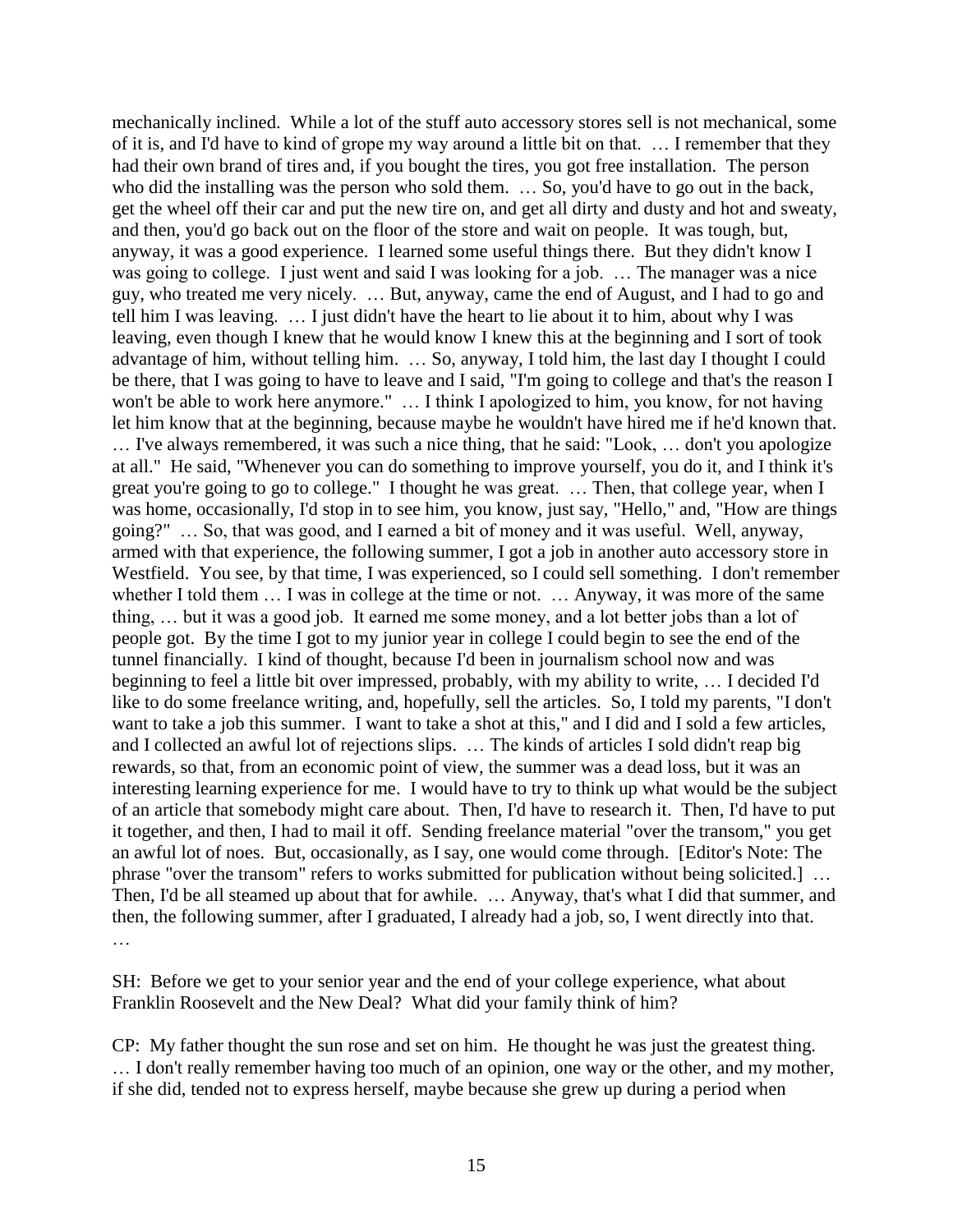women didn't have a vote. … She had other things that were on her mind, like how to keep the family afloat [laughter] and things like that. Anyway, my father was very, very high on FDR. I did have a personal experience with FDR. I can't remember now what the occasion was, but there was some big event in Philadelphia which I was attending at Penn, participating in whatever I was participating in. Part of it was that we got to go over and sit in for a little while in Convention Hall. It happened it was the day that Roosevelt came to give a speech. … Along with a million other people, I remember standing near the entrance to the Convention Hall, ... when Roosevelt came in, in that open-topped sedan he used, waving to the people. … I was really pretty close and he was a very charismatic guy. I didn't speak to him or anything, but [I recall] seeing him, the first time I'd ever seen a President, one of the few times I've ever seen one in person. So, that was kind of a notable experience, but that was not ideological, it was just that he was a famous guy. I was aware of a lot of the controversial programs he had launched, you know, the bank holiday, wanting to pack the Supreme Court, the NRA, WPA and CCC and all those things, but I was more aware of them just because they were there. I didn't really have any strong opinion about him or what he was doing or not doing. … In later life, I developed them, but, at that time, no.

SH: What about what was going on in Europe with Hitler? Were there any discussions in your classes at Rutgers or at your home?

CP: I don't recall anything in classes, although political controversy was not a fashionable topic for college classrooms then – that came in the 1960s. … Of course, we were all very aware of what was going on over there, but it didn't seem to be something that affected us. It was over there, you know, and, while we were aware of it, and, in fact, in my last year or two, I remember, I got pretty antsy about, "Was I ever going to get to finish college?" the way things were going, but that was kind of a personal, prejudiced thing. I wanted to finish and I didn't want some dumb war to interfere with it. [laughter] ... So, we were aware of it, but it was not an overwhelming matter. It was something we talked about privately, but we didn't dwell on it, and it tended to be more of a passing comment type thing.

SH: Were there isolationists or America First-ers?

CP: I don't recall any on campus, ours or anyone else's. I remember, very well, the isolationist movement and, you know, it got to be a very bitter subject in the public media. [Aviator and America First member Charles] Lindbergh went over to Germany and said he thought everything was going to be great and all that.

SH: What about *Bund* activities?

CP: The *Bund*? You know, I can't remember where this memory was. I have an idea [that] it was not in connection with college. It was probably in the summer, somewhere, but, I remember, there was a big *Bund* event in northern New Jersey. It was going to be a procession. … It was at night. The marchers carried flaming torches, wore the brown shirts and all this. It consisted of young [people]. It was kids. … It was kind of an answer to the Boy Scouts, … except they were a little older. … At the time, I don't think [you would], at least I didn't, connect it so much with, "This is something being done by Germany to develop support." I knew it had a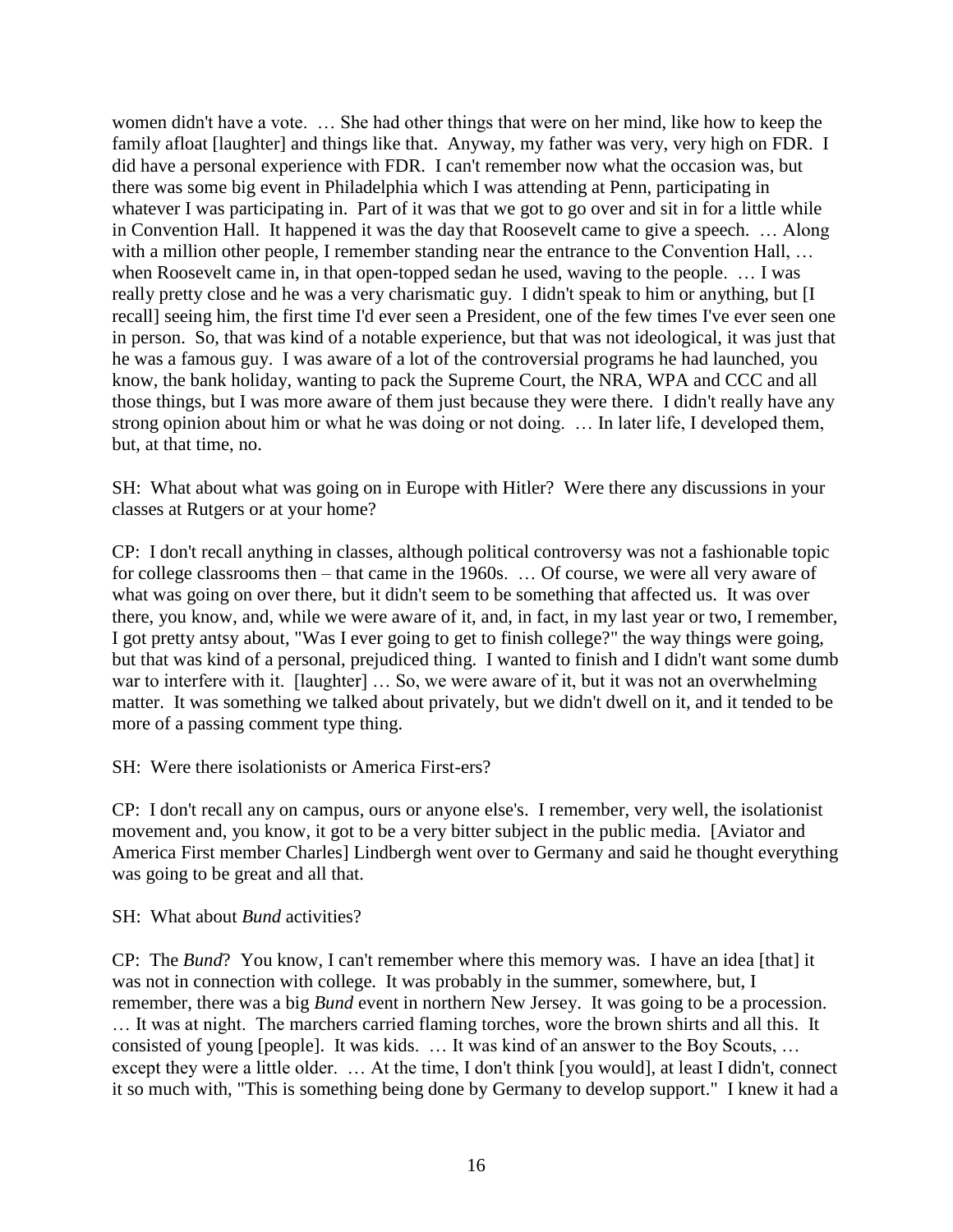connection with Germany. Maybe I wasn't perceptive enough, but I wasn't [political]. In later years, particularly because of the Vietnam War, young people became radicalized in a way they didn't before. So the *Bund,* I remember it and I remember thinking, "Gee, it was kind of scary, the way they chanted and did all this stuff," but, beyond that, I don't remember an awful lot else about it.

SH: I was just curious. It happened in some people's towns, so, they were aware of it.

CP: Maybe that didn't happen in Plainfield, I'm just dim on it.

SH: As you prepared to graduate, did you already know what jobs you wanted to look for?

CP: Yes.

SH: Were there people on campus recruiting?

CP: Yes. …

SH: Also, please talk about the draft.

CP: As I told you earlier, I didn't take the second two years of ROTC, but that wasn't because of not thinking about the war, but I didn't care about it. I didn't want to go … away for two weeks of summer camp training in the summer. Therefore, when I was getting ready to graduate, I was concerned about the draft, the peacetime draft had started in 1940. At that time, before the war, the draft was a one year [commitment]. As a student I was not at risk for the draft, but after graduation I was vulnerable. So, I was conscious of that. Again, it didn't overwhelm my thoughts, but I was aware of it. … Anyhow, now, coming to the jobs, I majored in journalism and I enjoyed journalism. … If I do say so myself, I was good at it, but, as time went by, I began to be more and more uneasy about, "What kind of a job opportunity was I going to have?" because we were still in the Depression and journalism jobs were hard to get. If they were hard to get generally, they were hard to get in spades in journalism. … Of course, during the time I was in undergraduate journalism, I was in and out of a number of newspaper offices. I remember one paper, it might have been *New Brunswick Home News,* when I was in there one time, and here was this little, old, hunched over man, with white hair, looked like he was a hundred years old, sitting over in the corner, clicking away on the typewriter. I thought, "Holy smokes, I don't want to end up like that." [laughter] ... Really, initially, I thought, journalism was my field. ... I was going to take a shot at it. ... However, I wanted the big-time journalism. The New York area papers, which, of course, were the ones that I looked to, … Newark and New York, was where the likely possibilities would be. Well, none of the New York papers hired kids right out of college, with one exception, the *Daily News* hired people to be copyboys, at fifteen dollars a week, … and even those jobs were hard to get. But those … didn't have much appeal. So, I decided to check out non-journalism jobs via on-campus interviews. The Student Employment Office coordinated campus interviews by recruiters who were looking for people. … They would post notices on the bulletin board, "Such-and-such a company is going to be here on such-and-such a date," and all you had to do was sign up for an interview. My thinking was, "Well, … I might not be able to get a job, but it might be a good idea to take some interviews. It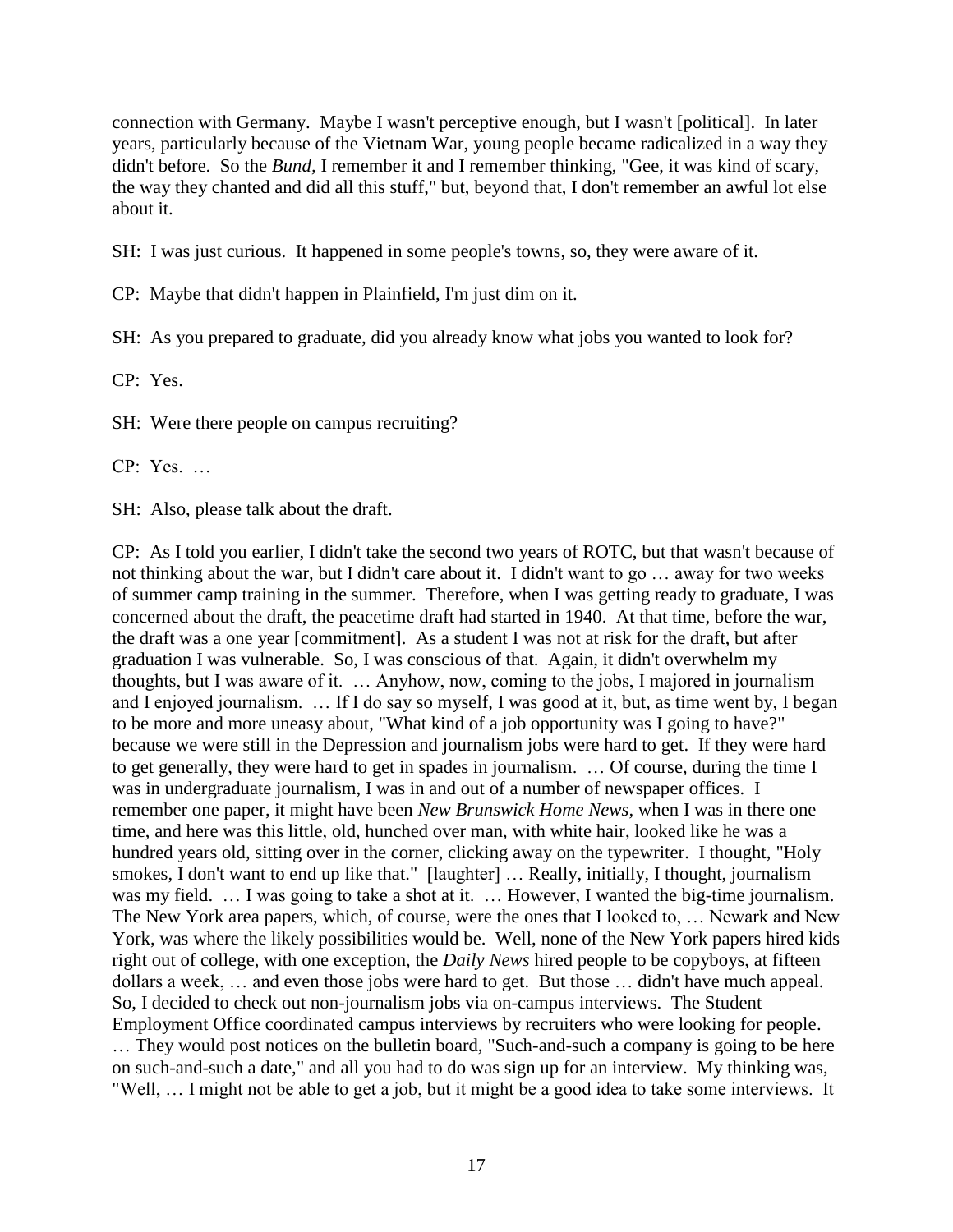would be good practice. … I'd learn a little bit about what seemed to work well in an interview and what didn't." … So I decided I would sign up for a few of these. I just sort of picked among [the profiles]. When the companies would arrange to conduct job interviews, they would send a little profile, telling you, if you didn't already know, … a little bit about the company, and, also, telling you a little bit about the job opportunity, so that you knew what you were interviewing for. Most companies were hiring to fill a class of people who would become executive trainees.

… So, anyhow, I picked out a few that I thought looked interesting and I took the interviews, spread over a period of, probably, a couple of months. It was very interesting and very educational to learn about how they conducted themselves and learn about how I should conduct myself. Anyway, with the passage of time, I was duly impressed. I got job offers from three companies, and you can't imagine how exciting that was, in that era, when jobs of any kind were so hard to get. I got an offer from General Electric, but, for reasons I never understood, … it was in their accounting department. Oh, God, I wasn't suited for an accounting department. It was a training program, they said, but they wanted me to work in the accounting department. So, I was pretty sure I didn't want to go to that job, … but you didn't have to answer right away. So, I held off to see what else turned up. Then I got an offer from Sears Roebuck. What they wanted was for their trainees to be assistant managers of their retail stores, learning to be qualified, eventually, to be a store manager. Well, there was a Sears Roebuck in Plainfield, and (Jack Wallace?), who had been the Director of Public Relations at Rutgers, but had left to go to work for Sears, was working as the assistant manager. I made it my business to go and visit with him and find out a little bit more about what [the job entailed]. I could have done the work, but it didn't appeal to me. … Oh, I forgot to tell you that, when I was in high school, I had a job, Christmas and Easter, busy seasons, during the school holidays, and on weekends, during busy season, in a retail shoe store. Between the retail shoe store and the retail auto accessories store, I was not enamored with the retail business. They worked long, long hours and they don't get paid too well. … Anyway, it made me feel good to have these two jobs in my pocket, but I had interviewed with the Vick Chemical Company, which is the Vicks cold remedies company. … They hired about thirty or thirty-five … [college] graduates each year to go into their executive training program, which took approximately a year to complete, and then, at the end of that, they would offer some people permanent jobs. ... It involved a lot of traveling and a lot of selling, but selling from the manufacturer to the retailer. … That part and the traveling sounded good to me, but I was also very impressed, because their program was predicated on the idea that they wanted creative thinkers, because they wanted ideas. The lifeblood of their business was people who could generate ideas and put them into effect in the marketing field. That was appealing, because I thought I had that. In fact, they even talked about writing as an evidence of your creativity. … And then, I had known a couple of Rutgers fellows … who had gone to Vick in prior years. In fact, the editor of *Scarlet Letter* two years before me had gone there. I talked with him and became convinced that Vick was the place for me. ... It sounded like my kind of thing. So, I kept out on the two other job offers by not giving them an answer, because I was hoping that Vicks would come through. Well, doggone if Vick didn't, and, in fact, kind of almost a record setter, they hired three of us from Rutgers that year, … as far as I know, the most they ever hired from any one college, in one year. … So, I took that job and turned down the other offers. It was around the first of July, we all came in to New York, which is where Vick's headquarters were, and we had a one-month orientation program. Then, we went out in groups, but working individually, to call on retail accounts. I went first to Chicago, with a group of six, and we worked all of Chicago during the remainder of the summer. … Then, I went with a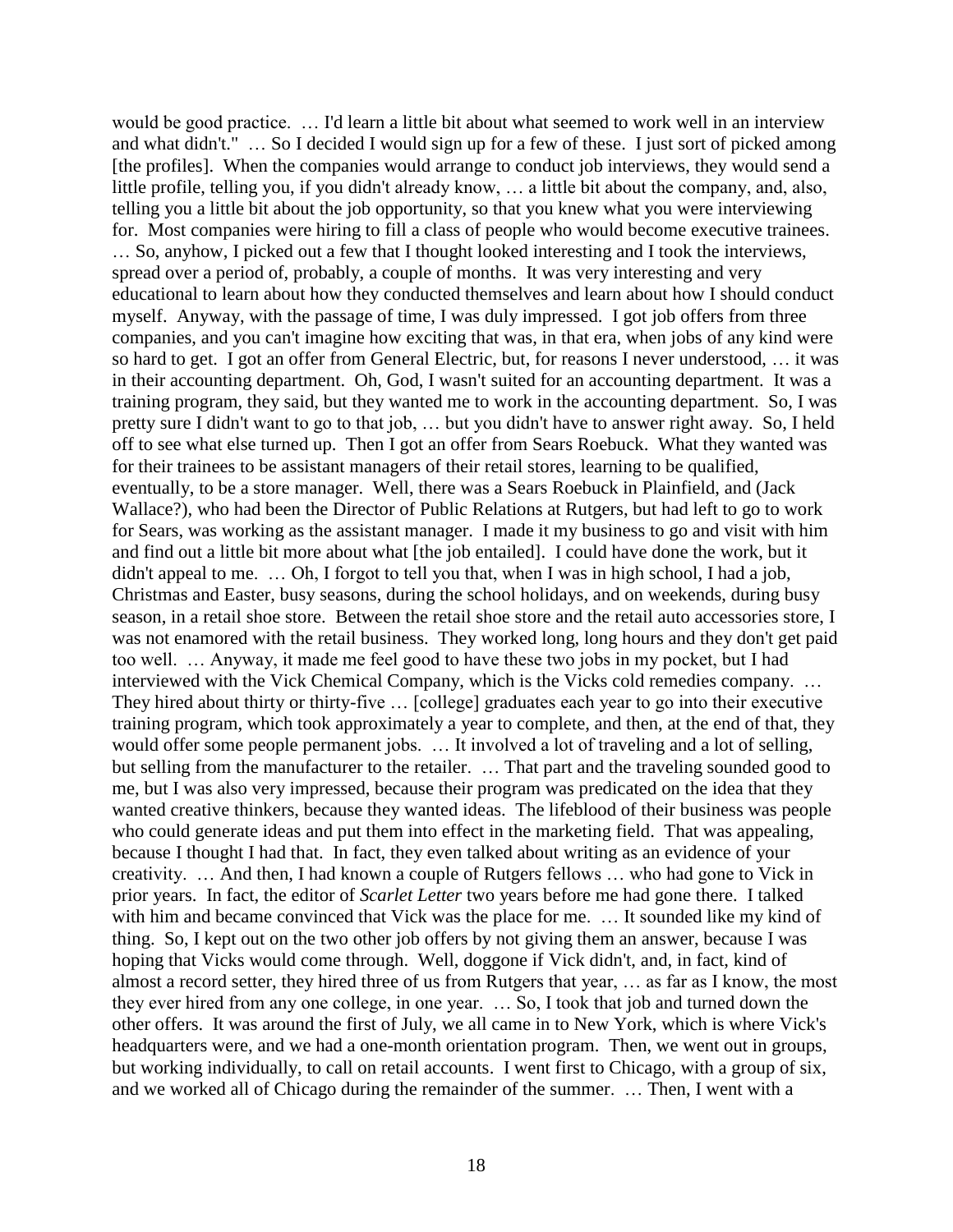smaller group, I think there were three of us, who started at the northern part of Ohio and worked our way down to southern Ohio. When it got to be wintertime, when the cold season comes on, we moved to the South to call on country stores. I traveled up the State of Georgia from south to north. I then leapfrogged to Kentucky and West Virginia. Then I was drafted, which was in April of 1942, about nine or ten months after I graduated. I had an interesting experience with getting drafted. I got my first draft notice when I was home for Christmas, right after Pearl Harbor. But I'd worn glasses since I was a fifth grader, so when I went to the draft board I found out my eyes didn't pass. So, I had a 4-F deferment, but, of course, those classifications didn't last very long as the Army was expanding, because they kept lowering the physical requirements. … I think it was around the time I went up to West Virginia to work, in February or so, that my mother forwarded a new draft notice stating that I had to come in again. By that time, I knew that my eyes would pass and I was going to be drafted, but here I was, in West Virginia. They wanted me to show up at a draft board in New Jersey to take my physicals, and then, no telling when I'd actually be called. This was just to find out if I passed. So, I wrote a long letter to the draft board, explaining what my situation was, and I said, "I just can't come all the way to New Jersey. Isn't there somewhere in West Virginia I can take this physical?" They wrote back and said, "Sure, you can go into any draft board and get them to process [you]." They gave me an introductory letter, to any local draft board.

-------------------------END OF TAPE ONE, SIDE TWO-------------------------------

SH: This is tape two, side one. Please, continue.

CP: I was in Huntington at the time, and so, I said to myself, … " I won't be in Huntington long enough to get the physical." But I was going from Huntington to Charleston. So, I arranged, by mail, with the Charleston board to come in to have a physical when I got to Charleston. … When I got there, I passed and they filled out the forms and sent them back to my draft board. I used to laugh about it at the time. I doubted there was anybody who went to so much trouble to get drafted. [laughter] Anyway, that's what I did. … I immediately notified Vicks. I wanted to get home and have a little time at home. So, I just wrote them or called them and said, "You know, I really want to stop right now. I'll finish Charleston, and then, what do you want me to do with your car?" [laughter] because, you see, I'm driving a company car. … So, they had me drive it back to their home plant, which was at Greensboro, North Carolina. … Then, out of Greensboro, I caught an airplane, which was only the second time I'd ever been on an airplane, and headed home to New Jersey.

SH: When was the first time you were on an airplane?

CP: It was while I was working in Ohio. … The supervisor was with me and it got to be a weekend and I'd never been in a plane and he'd only been in one once or twice. So, we went out and hired one of those "ten dollars, fly you around the field" deals. [laughter] It was all very exciting.

SH: For a young man raised in New Jersey who had not done a lot of traveling, what was it like to be traveling all over the country, the Midwest and the South?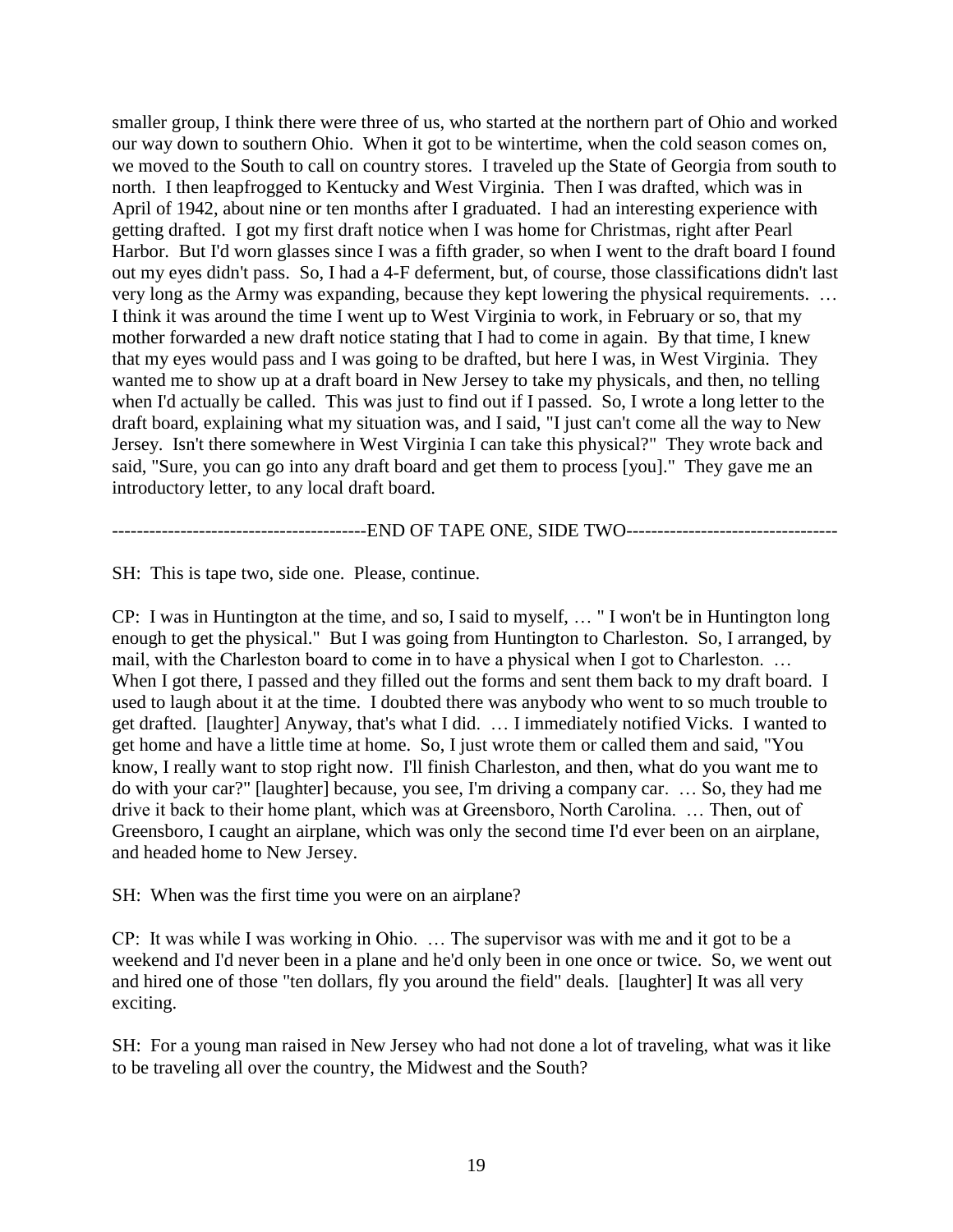CP: Oh, great, I loved it. I loved it, and I still do. I love to travel and I find every place extremely interesting. I was just wrapped up in it. I thought it was great.

SH: Was there anything shocking or untold?

CP: No, not that I recall. You know, I knew that conditions … were different in the South than they were in the North, but, no. … To give you a quick answer to your question, I liked the South very much. In fact, I later met and married my wife; she's a North Carolinian. … During my working career we lived in the northeast and Midwest, but after we retired we moved south. We've lived down here now for about twenty-two years. And of course, before retirement, I came [to North Carolina] all the time to visit family. I like the South very much and have always felt very much at home here.

SH: Did you meet her before the war?

CP: No, I met her during the war, and it was one of the great pluses of my military service. When I was drafted, I went as a private to a camp that doesn't exist anymore. It was just temporary, Camp Croft, which was outside of Spartanburg, South Carolina. In Spartanburg is a very excellent, small girls' college, Converse [College], which is still a women's college, which … makes it a rare breed anymore. … Anyway, being a basic training camp, everybody at Camp Croft was in basic training. So, we all did the same stuff all week long, and it was in the summer and it was hot. But we got off on Saturday afternoon and Sunday, and so, everybody wanted to go into town. They ran big cattle trucks to get us in there, but Spartanburg's not that big a place and Camp Croft was about twenty thousand. So, they'd dump all these soldiers on the streets of downtown Spartanburg and you could hardly fight your way up and down the sidewalk. So, along with several fellows I'd gotten to be friendly with, I decided to walk out Main Street to get away from the downtown area and the crowds. When we got out a little ways there was this pretty, little college campus. It was summer, nobody around, but [it had a] green lawn and trees and benches to sit on. So, we went in and we'd sit on the benches in the shade and enjoy ourselves. Well, it was a great thing, to me. … Eventually, when I met my wife, I learned she had gone to Converse and I knew all about Converse, or something about it, anyway. [laughter] … After basic training I went to officer candidate school at Fort Benning, Georgia. I was then assigned to Fort Jackson at Columbia, South Carolina as a bright and shiny second lieutenant. My wife and I met on a blind date two weeks later and were married three months after that.

SH: What do you remember about Pearl Harbor?

CP: Of course, like everybody else, it's etched in my memory. With Vicks [on] December 7th I was working in the vicinity of Atlanta. I was out in a couple of suburbs, kind of industrial suburbs, south of where the airport is now. … I was living in an Atlanta hotel, because there were several of us working in Georgia, and we were all staying in Atlanta. It was not a bad drive from there to my territory and it was a lot more fun to be in the city than [the suburbs]. … Atlanta, of course, wasn't nearly as big or [as] modern city as it is now, but, again, it was interesting. I enjoyed it. I was interested. … Anyway, another fellow and I, who were staying at the hotel together decided to go out and do some sightseeing around Atlanta on a Sunday afternoon. It turned out to be Pearl Harbor day. We'd been out, driving around, looking at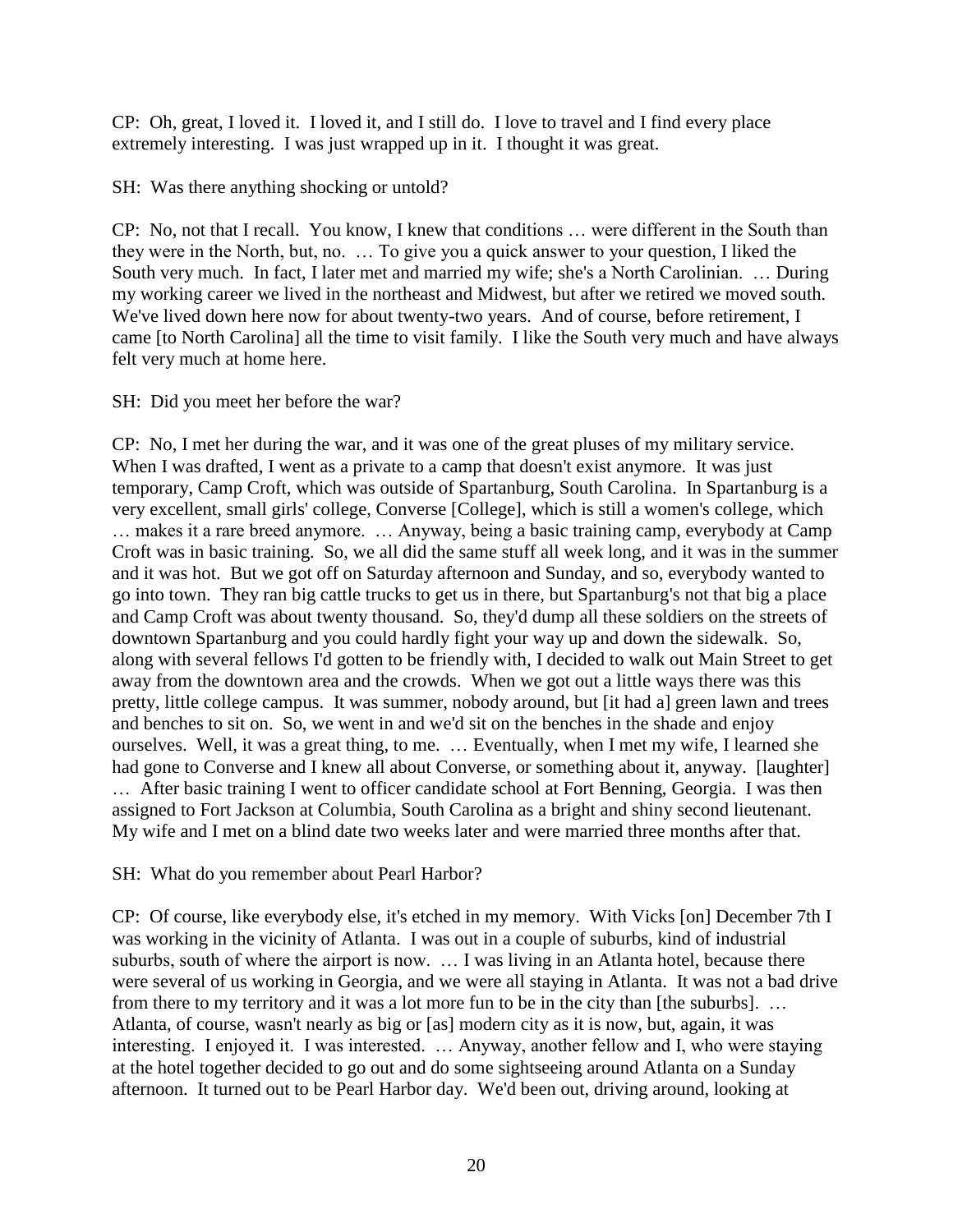different points of interest. When we got back to the Henry Grady Hotel, there was a cluster of people down at the far end of the lobby grouped around a little table radio. … We wondered what was going on and we walked back there and that's where we heard about Pearl Harbor. The shock was visceral. … The next day, I was going to be working in one of those southern suburbs, but … it was announced that Roosevelt was going to address the nation and Congress at a certain hour to ask for a declaration of war. It was the middle of the day. I wanted to be somewhere where I could hear it, and so, I found a restaurant that had a radio, and, of course, you didn't have to ask anybody to turn the radio on. Everybody was glued to their radios. … So, I went there to have lunch. Of course, the subject of war set off a whole string of very disquieting thoughts. You knew your life was to be turned topsy-turvy and as a young college graduate all my thoughts were shifted instantaneously from career to Army and survival. I guess you would say it was exciting, but it was alarming more than it was anything else. It was such an unknown.

SH: You knew that the United States was going to war, but, at this point, you were still 4-F.

CP: Yes. But I had a pretty good idea that would change in a hurry. See, after Pearl Harbor, they knew they were going to need a lot more people in the military than was true during the peacetime draft. They lowered the physical requirements quickly, and eye requirements were the first to go.

SH: Where did you report after you were drafted?

CP: I reported on April 3rd. [laughter] It's another date that doesn't get away from me, April 3, 1942, and was sent to Fort Dix.

SH: In 1943 or 1942?

CP: Oh, I'm sorry, '42. I was sent to Fort Dix, which was a processing center. The draft boards all over New Jersey, and probably other areas, sent their recruits to Fort Dix. I was only there for a couple of weeks, while they gave us shots and issued uniforms and all that kind of stuff. Then, I was put on a train that ended up in Camp Croft, at Spartanburg. … Basic training took three months. That was standard in all branches of the Army. Camp Croft was part of the infantry and infantry is, by far, the largest part of the Army. It's also one of the least desirable branches to be in, I might add. [laughter] … I was very conscious of that, but, while we were taking basic training, which was hard and it was also worrisome, because of what we were going to be getting into after the end of basic training. … So, anyhow, … you recognize, the mix of people you get in a place like that is all over the lot, … but there were four other fellows in my platoon, who were also college graduates and we just, naturally drifted together and spent our spare time together. … About halfway through basic training, there came an announcement about how you could apply for Officer Candidate School, if you wanted to. So, the five of us immediately decided that's what we wanted to do, but there was also an uncertainty. … We all talked about it, because, if the infantry is a bad, risky branch to be in, being an officer in the infantry is even more risky. [laughter] … But we all decided to apply. I've always remembered, this one fellow came up with a great line. I think he went to Penn, if I remember correctly. … In those days, I'm not sure whether they do anymore, the dress officer's uniform was an olive green jacket and a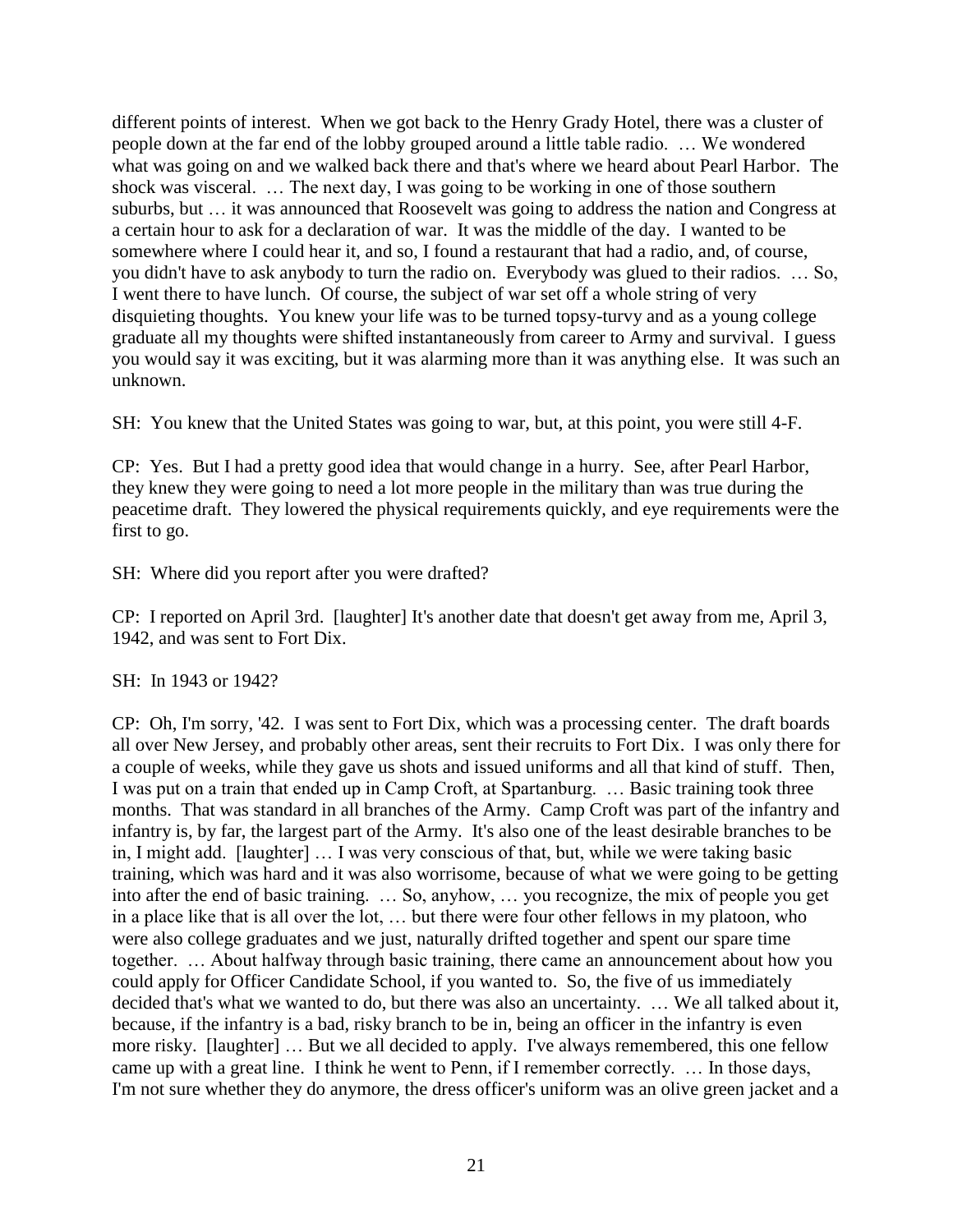twill trouser, which … was light colored, kind of having a little pink tinge. They were familiarly referred to as "pinks." In our conversations about the potential risks of being an officer in the infantry, this fellow said, … "I'm going to apply. If I'm going to die, I want to die with pinks on." [laughter] … So, we applied. Of those five, in fact, one fellow had not gone to college, but he was a great person who was of interest to us and vice versa; four of us were accepted for OCS and he wasn't. … I got really heartrending letters from him for some time after. He was just crestfallen and didn't know what in the world was going to become of him. It was tough, but, anyway, I was accepted. … This might be time for another little anecdote, which I think is interesting. I still had my glasses and I still had [problems with] my eyes, and I was not at all sure I would be able to pass the physical for OCS. They had tougher physical requirements for officers than they did to just be a private. … We had to go through a physical exam at the post hospital and I was really on needles and pins, as to how I'd make out. I went sailing through, with everything being fine, until, finally, I got to the place where they were testing eyes. ... It was just an alcove in the corridor, which provided an opportunity to be out of the traffic. ... There was an eye chart at one end and you stood at the other end and the examiner asked you [to read it]. I couldn't read the line he wanted. … I had this tech sergeant who was doing the test, and he was the nicest guy, one of the nicest guys I've ever met. He was patient with me. He said, "Well, try again." Then, "Well, I'll tell you what; just close your eyes for a couple of seconds and open them. Sometimes, you see better," and, "Take your glasses off and rest your eyes." Well, you know, he couldn't do this for very long, because it would hold up the works. … Boy, I just saw my chances going through the floor. But, finally, he said, "Well, look, come with me," and he took me across the hall and into a room, which was obviously a room that was used for eye tests, too, but it was an empty room, dark, … had nobody in it. … He seated me in a chair and there was a chart down at the other end, a different chart, one of those ones with a halo of light around it. ... He said, "Let's see what you can do with this." I couldn't read it, and, finally, he said, "Well, I'll tell you what; I've got to do a couple things. Why don't you take your glasses off and close your eyes, rest your eyes, and I'll be back in a couple of minutes and we'll take another shot at it," and he went out and closed the door. You know what I did immediately was walk to the other end of the room and memorize it forward and backward, [laughter] and, when he came back, I zinged it off. Well, I've thought of that incident many, many times since. I'm sure he knew what I was going to do and he gave me the opportunity to save myself. If it hadn't been for him, I probably wouldn't have made it to OCS, and a lot of things would have been different in my life. … Anyway, toward the end of basic training, the word came as to who had been accepted for Officer Candidate School and where you were going. ... Mostly, we all went to Fort Benning, because that's the Infantry Officer Candidate School. It was like advanced basic training, only in spades. It was much, much more difficult, and, of course, more advanced, because you had the prior training. It lasted three months. I graduated in October of '42. When you graduated, you got an automatic leave, about ten days, and then you reported to your operating assignment. So, I had the chance to go home and I had a nice time before having to report to Fort Jackson, which is just outside of Columbia, South Carolina. Fort Jackson is a much bigger post than Camp Croft was, and it still exists. It's been there for many years. So, anyhow, I reported in to Fort Jackson and I was assigned to an infantry regiment, which is where all these new second lieutenants were going. When you went in, the Colonel, who commanded the regiment, interviewed everybody. He talked to you a little bit, he looked at your record, … probably to help him decide where he wanted to put you in the regiment. … Anyway, I was assigned to an infantry company and I had great trepidations, because I didn't feel that I really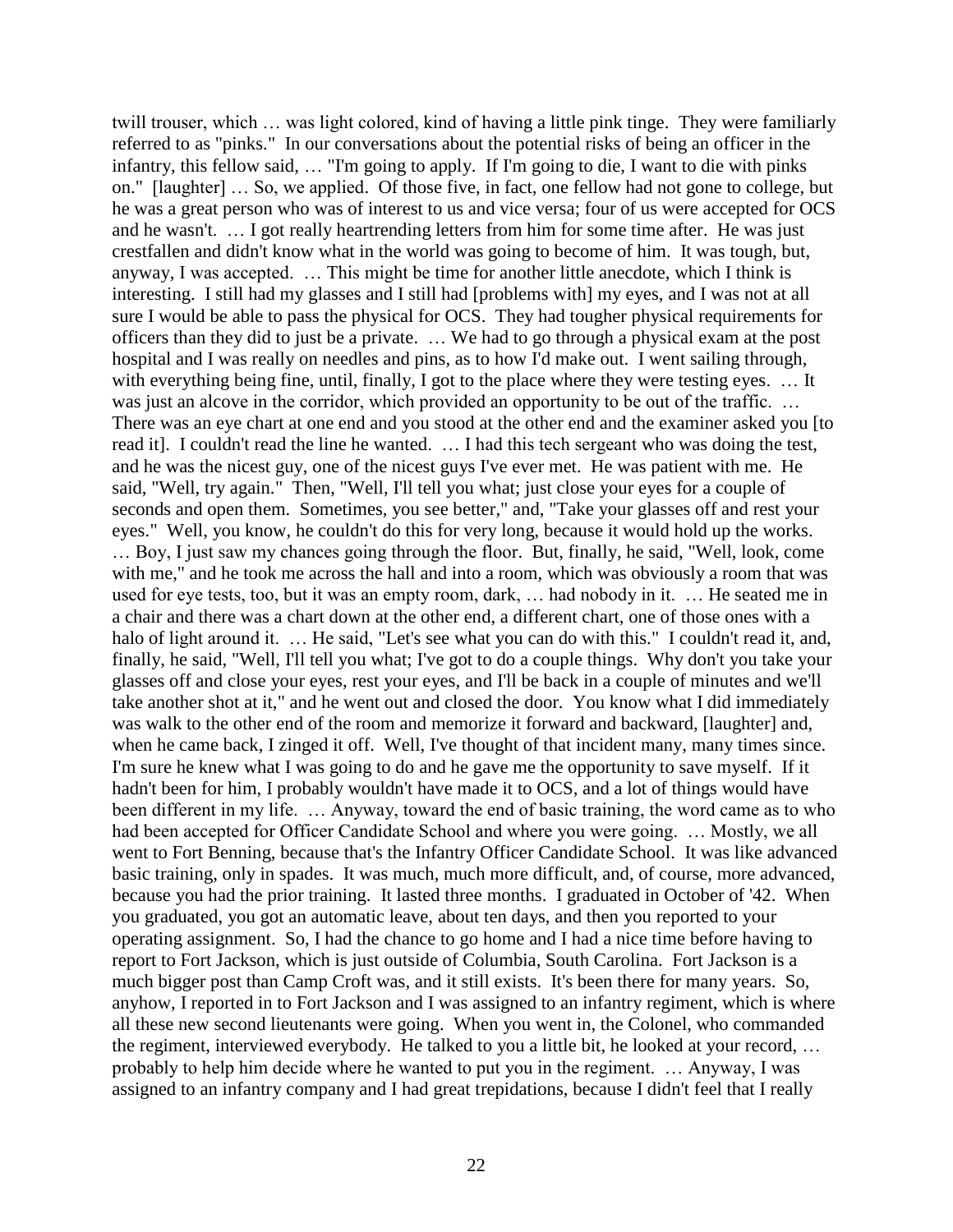knew enough to be too effective. It wasn't my kind of thing and I had very few intuitive skills to bring to the job. Anyway, there I was. … By gosh, it was only three or four days later, I got a message to report to Colonel (Ellis'?) office. He was the regimental commander, and the regiment was part of the 100th Infantry Division. … I should have explained; the 100th was a new division being created right there at that time. As is standard practice in the military, the 100th had what is known in the Army as a cadre, which are experienced officers and non-coms who have been taken from other units and brought together to be the nucleus of the new unit. You've got to have somebody who knows what they're doing. Then, they filled in the bulk of the officers and the bulk of the non-coms and that's where we new lieutenants were sprinkled all through the division. But the division still didn't have soldiers. The draftees would come later, after we were organized. Well, anyway, Colonel Ellis said that Division Headquarters, which was the top unit, was looking for someone to be an assistant G-2 and, primarily, a public relations officer. He remembered … talking with me about how I'd worked for the AP and I'd studied journalism and how I'd sold some articles to national magazines, and so he had suggested me. … He had sent my record up to headquarters and they wanted to talk to me, … for which I was everlastingly grateful to him, [laughter] because, as you can see, I felt I could be a real contributor there since journalism was my specialty. So, I went down and was interviewed by the head of G-2. G-2 is military lingo for the military intelligence section of any headquarters. In addition to the commanding general and assistant commanding general, every headquarters consists of four major subdivisions. One is G-1, which is personnel. Next is G-2, which is military intelligence; G-3 is operations; and G-4 is supply. I was interviewed by the head of the G-2 Section and, apparently, he liked me, and so, he took me in to meet the chief of staff, who's a really high honcho, a full colonel, and we talked a little bit and, apparently, he liked me, and so, then, they took me in to meet the commanding general, which was very unusual. He was the first general I'd ever met. [laughter] … We talked a little bit and everybody sprinkled holy water on me, and, from that point on, I was an assistant G-2. I did a lot of military intelligence work, too, but, among other things, I specifically had the public relations function. I moved to a new housing [unit], ... where the officers for division headquarters stayed and was billeted with a young guy who was a cavalry [officer]. Cavalry was practically dead, but he was a cavalry second lieutenant. The cavalry was mechanized at this point. They didn't have horses anymore, but, anyway, he was a nice guy and he was a Southern fellow who'd grown up in Georgia. I [was] there probably a week, I guess during which I came to learn he was kind of a ladies' man. … He was always on the go and he was in and out all the time. One day he said to me, "Hey, … I've got a date Saturday night. Would you like me to see if she can find somebody for you?" and I said, "Yes, I'd like to do that," and so, he did. We went and I met my wife. She had finished Converse and she was working as a continuity writer at the local NBC radio station. We hit it off right away. … She and the girl who arranged my blind date, and three others, were all living together in a shared apartment. When I took her back, … I remember, this was a Saturday … I asked her if she'd like to go out Monday night and she said, "Yes," and so we started going out every other night, until we started going out every night. … She doesn't like me to tell this story much, but I do anyhow: A month after we met, we were engaged and, two months after that, we were married. Of course, you have to put it in the context of the time. It was a very, very uncertain time. Nobody knew what was going to happen next and, most particularly, as related to me, I had no idea how long I'd be around before I'd be sent overseas. So, it was a case [of now-or-never]. … We were quite sure we were deeply in love with each other, because we questioned each other: "You know, this is going awful fast," [laughter] but, anyway, we were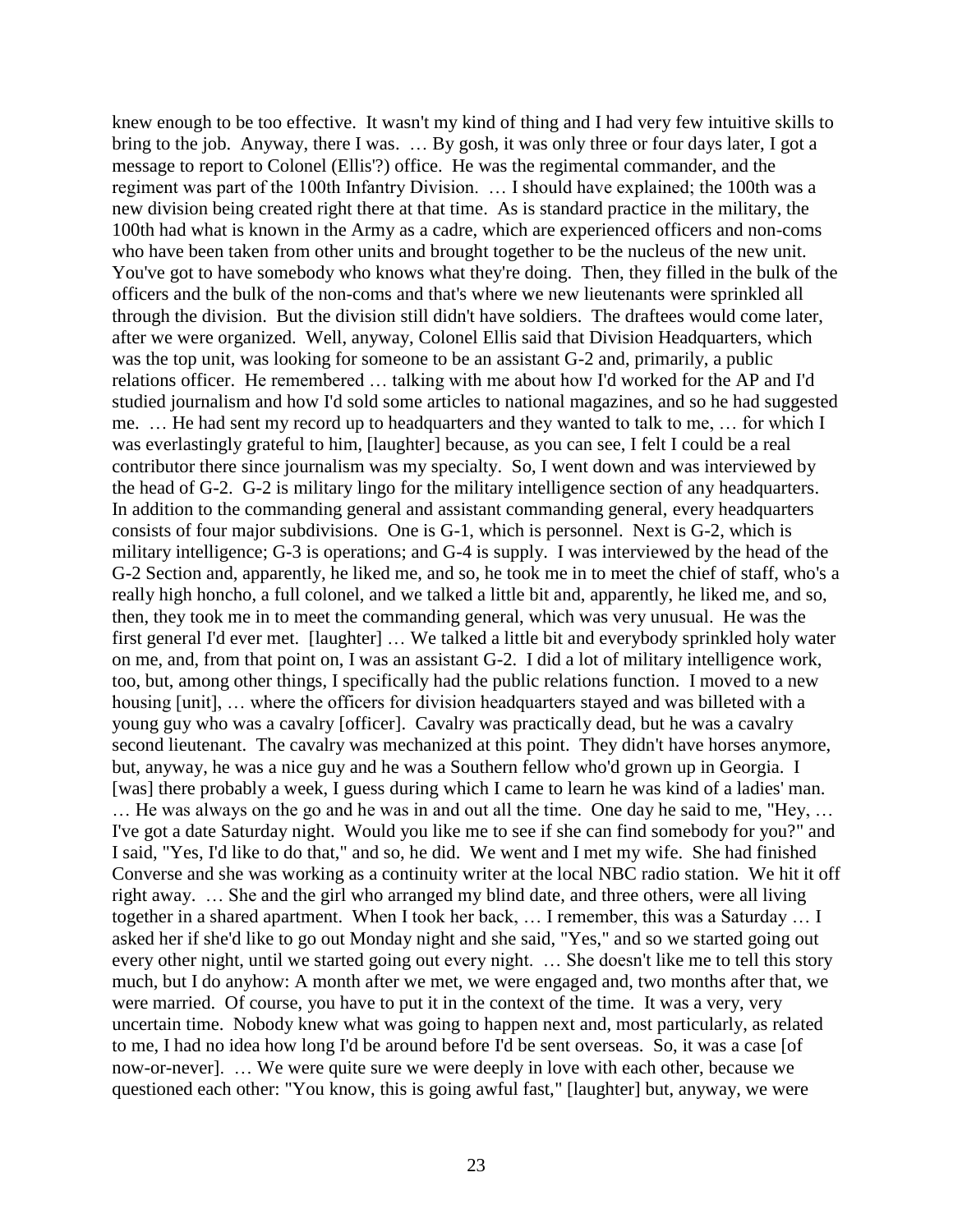married in February, and then, as it worked out, it was about a year-and-a-half before I went overseas. … Of course, we had no way of knowing that in advance. As proof of the rightness of what we did: last week we celebrated our sixty-first wedding anniversary.

SH: Did you go back to her home to get married? How did she meet your family?

CP: Yes, I met her family at Christmas, which was a month before the wedding. She didn't meet my family until the wedding.

SH: Where in North Carolina was she from?

CP: Southeastern, a little town called Tabor City. It's about thirty miles inland from Wilmington, North Carolina. It's a rural town. Her father was a livestock dealer in town. You were asking me about the South and how I liked it, and I have, I think, a funny story. We didn't have a car, so, to get to her home, we had to take the train from Columbia to Florence, [South Carolina], and then, her mother and sister drove about forty-five miles to meet us. With gasoline rationing and gas stamps, they had an awful job scratching enough together, but they drove over to meet us at the train in Florence and drove us back. Anyway, her mother said, after we'd met, "Charlie, would you like to drive?" and I said, " I don't mind," and so, Dot and I got in the front seat and her mother and sister got in the back seat. We were driving along, and her sister, who has always been kind of a chatterbox-type person, and very personable started asking me questions: "Well, Charlie, how do you like the South?" I said, "Oh, gee, I really like it. I think the South is terrific." Then, I can't remember exactly, but she probably asked me things like, "How do you like Southern pine trees?" "Oh, I think they're terrific," and, "How do you like southern beaches?" "Oh, I think they're great." But I'm saying to myself, "My gosh, everything she asks me, I'm saying, 'It's great.' I'm going to lose credibility." About that time, she said, "Well, Charlie, how do you like Southern fried chicken?" and I said, "Well, now, I will have to say, I think that's something about the South that's overrated." … My sole experience with Southern fried chicken, up to that point, had been back in New Jersey, when my mother, who was a very good cook, read a recipe in the paper on how to do Southern fried chicken. She made it for us and, oh, it was a disaster. We all thought it was awful and we said, "Boy, we don't want to ever have this again." Of course, knowing what I know now, she probably got the wrong kind of chicken, to begin with, and, second, technique is an important part of making Southern fried chicken come out well, and, of course, she didn't have that. Boy, there was a dead silence in the car, and then, this voice, out of the back seat, came and said, "Well, that's what we're having for dinner." [laughter] … I tried the rest of the drive to dig myself out of that pit I'd made. When we got home … and it got to be dinnertime I was uneasy. So boy, I had a piece of this fried chicken and it was one of the best things I'd ever put in my mouth. I raved about it. Anyway, they were passing platters and bowls around for second helpings and, when the chicken came to me, they said, "Now, Charlie, don't feel you have to have any more. We understand." I said, "Oh, no, no, I want some more, I like it." … It was a funny little episode in the family, that I've remembered longer than anybody else. Nobody else involved remembers it, except me telling it, but, boy, it's etched on me. Anyhow, that was my introduction to my future in-laws. [laughter] …

SH: Did you get married in North Carolina?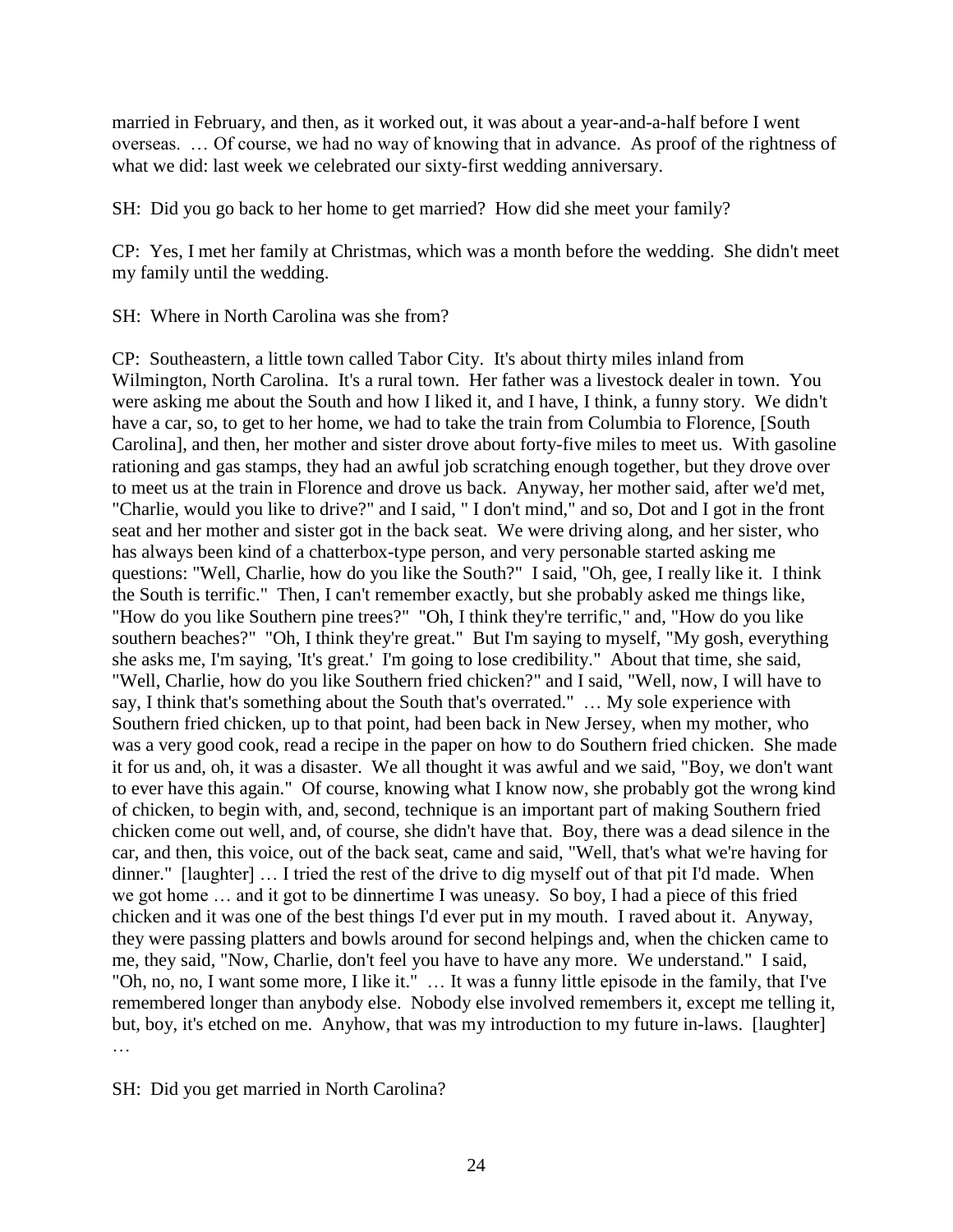CP: Yes, at her home. … There wasn't a Presbyterian church in her town. They were a rather prominent family and had zillions of friends, who were just great, and, boy, they were so gracious to me. It doesn't happen as much now as it used to, but you still hear people from the North who say, "Oh, you know, they don't like me because I'm a damn Yankee." You know, I've never experienced that. Now, admitting, I had a special entrée, with getting married, and so forth, but I just never experienced antagonism or unfriendliness. Of course sometimes we joke about it: "Oh, you're a damn Yankee, you wouldn't understand that," [laughter] but it's all in good fun. ... So, my experience [in the South] has been totally positive in every respect. In fact, I think, if I might add, just on a social/cultural level, if you lined them up in rows, people in the South are, generally speaking, a lot nicer and more friendly than most people from the North. I run into people from New Jersey all the time, because there are so many Northerners who live down here now. … Sometimes, I am kind of embarrassed because here are people from my home state who are acting boorish while the locals are being nice. [laughter] But, anyway, go ahead, what were you going to [ask]?

SH: After you were married, were you unable to have a honeymoon, since you had to return to the Army?

CP: No, we did have a honeymoon, because I was able to manage to get a leave. My boss, the G-2, it so happened, went to West Point. He was only about a year older than I was, but, being a West Pointer, he had, built up grade. He was a major at that time. He had been at Fort Jackson with the 77th Division, and then, he was one of the cadre that was transferred over to help form the 100th. So, while he had been in Columbia, he'd met his wife and they'd gotten married about a year before we were. It was pretty easy to get him to agree to me having some leave time for a honeymoon. … My mother and sister came down for the wedding, and that's when Dot met them. She hadn't met my father, because he felt he had to work and couldn't take time off. So, we took our honeymoon by going to New York. … We spent a few days in New York, because Dot had never been there, and I showed her around there. Then, we went out to New Jersey to spend two or three days with my family. … I can't remember precisely, [but] I'm sure I must have driven her over to New Brunswick to show her Rutgers, but, anyway, that was when she met my father. So, we had, probably, a week or eight days for our honeymoon, which was pretty good at that time.

SH: Did you then return to Fort Jackson?

CP: Yes. We had been fortunate enough to find an absolutely idyllic place to live. With the post there, Columbia was pretty filled up. … It happened there was a professor at the University of South Carolina who had a beautiful, big brick house in one of the nicest subdivision areas, really, in the whole city. It was really a beautiful place. … They had, in their backyard, a little brick house, kind of matching the big one, which was a guest house, where they could put people up. They had decided, in keeping with the war and all the problems everybody had finding [lodging], to rent that guest house out to somebody, and it happened to be us. We heard about it through somebody who Dot knew and we called and got it. It was a little two-room thing. It consisted of a living room with a sofa bed and a kitchen and a bath, and that was it. … But we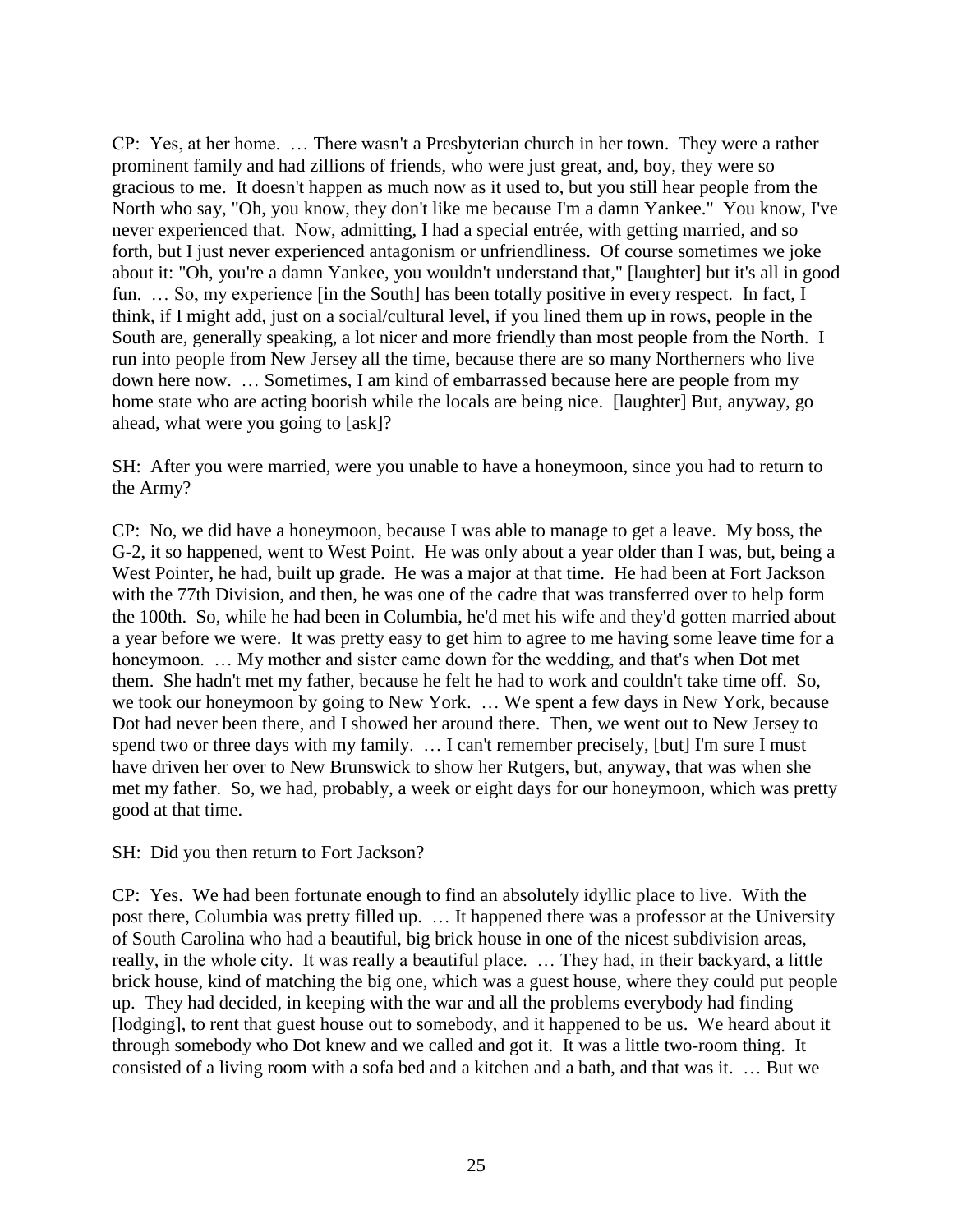even had a little, tiny garden outside the door. It was just charming and, although we ended up only being in it, I guess, about four months, … it was idyllic.

SH: How was the 100th formed and where did you go?

CP: The 100th formed at Fort Jackson and was in training there for about ten months. Then we went to a maneuver area, which had been established by the Army in Tennessee. A maneuver area is a rather sizable tract of land, encompassing towns, farms and all sorts of things. I don't recall the dimensions anymore, but I would suppose the Tennessee maneuver was as big as a county, or maybe two. … The Tennessee Maneuver Area was where all the units, or at least all infantry units, in the eastern half of the country went for advanced training. Maneuvers are where you play at fighting a war. … They have referees who keep track and were out there with the troops. You get credit when you knocked out an "enemy" position, or you were killed because you didn't. The maneuver area was run by the Second Army, which is a high command. You've got a division, above that you've got a corps, and above the corps you've got an army. The Second Army ran the Tennessee Maneuver Area. Well, how it happened I never knew, but due to my public relations background, Second Army reached out and plucked me out of the 100th and took me up to the Tennessee Maneuver Area, in their headquarters, to be part of their public relations section. It was temporary duty, not permanent, and I was a little uneasy about that. I thought I might not be able to get back to the 100th. Anyway, Dot and I went up to Lebanon, Tennessee, which is a small town, county seat, east of Nashville that was where the headquarters of the Second Army was. It was on the campus of a little college, Cumberland University, which they'd completely taken over. The college wasn't operating. … Its claim to fame was that Cordell Hull, who was then the Secretary of State, graduated from Cumberland University. … Anyway, you weren't supposed to take your wife up to the maneuvers, but we weren't about to not go together. My wife, by the way, was pregnant by that time. … Anyway, we took the train up over the mountains and … rumbled into Lebanon. Of course, the little town was just inundated and it was very difficult to find a place for your wife to live there. If it had been difficult in Columbia, it was much more difficult [in Lebanon]. The best you could hope for was a room. We got a room through the Travelers Aid Society, but we didn't like it and my wife got out immediately and started looking. ... She found one in a big, old house where they were renting … rooms to about five different military couples. So, it was rather nice. It was on kind of a pretty little street, right across the street from the campus. [laughter] … The rules were, I had to eat my meals in the mess hall; however, there was no rule which said I had to sleep in the billet on the campus. … So, anyway, there was a lady down the street who was operating a dining room in her home. All the wives went there to eat. … Dot would eat there and I would eat over [in the mess hall]. Then, I'd go home, after dinner, and, we'd spend the night together. Occasionally, I would go down and have dinner with her at the boarding house. It was really quite a different world, but it was an interesting experience. … Anyway, I was there four months, and then, the 100th Division was ordered to the Tennessee Maneuver Area, to go on maneuvers, out in the field, not at the headquarters. At that point, … I then transferred back to the 100th. … By that time, Dot was getting on in her pregnancy, so we decided it would be best for her to go home to stay with her family. Since I was already out in the boondocks with the division she had to go home by herself on the train, a twenty-three-year-old gal, very pregnant, but she got there okay. … I was on maneuvers with the 100th for two months, and then, from there, we were transferred to Fort Bragg, North Carolina, as our new post. … By that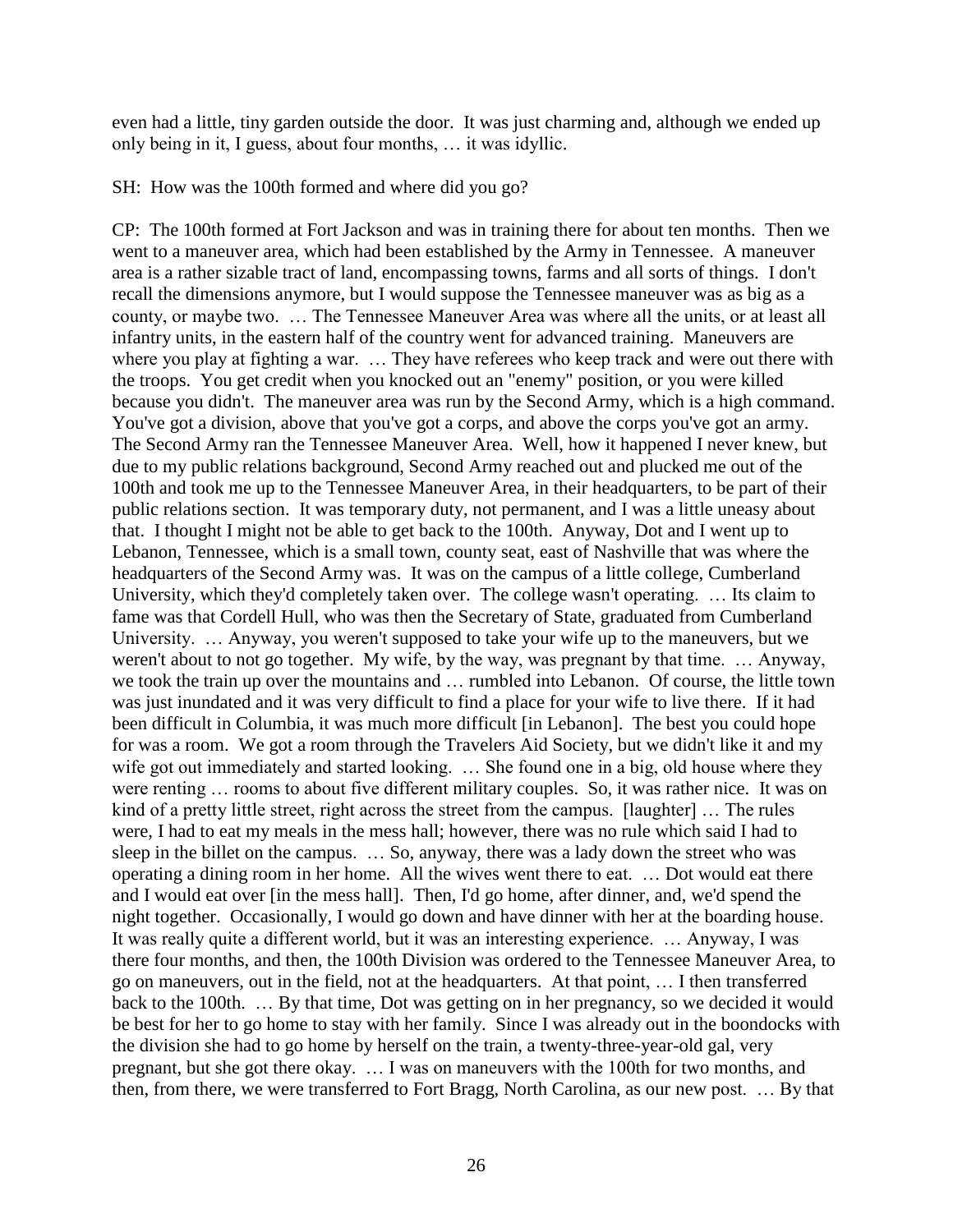time, unfortunately, Dot had had a stillbirth. Fortunately, I was able to go home briefly on emergency leave. When the 100th was sent to Fort Bragg, Dot came up to meet me. … We were at Fort Bragg for, probably, about eight months, I guess, and, … by good fortune, again, we got a nice, little brick house that we rented and it really worked out quite well. Of course, again, everything was always on edge, because you never knew, [from] one minute to the next what was going to happen. Eventually, the 100th division was sent, to Camp Kilmer. That was the embarkation point for service in the European Theater of War. …

SH: What month and year was this?

CP: This was October of '43. … No, wait a minute, no, October '44; we were married and it was a year-and-a-half later before I went overseas. We were married in February of '43. This was October of '44.

SH: Okay, it is before the Battle of the Bulge, but after D-Day.

CP: Yes. I didn't mind a bit missing D-Day. [laughter] At any rate, we were sent to Camp Kilmer, but, at that time, everything was very hush-hush. ... They didn't want anybody to know the division was even moving, let alone where it was going because of fear that German spies would find out and be able to trigger a submarine attack on the troop convoy. … So, among other things, you weren't allowed to let anybody know that you were at Camp Kilmer, but there were my parents, ten miles away. I don't remember how, I guess I did it by telephone, I let Dot know. ... I couldn't tell her where I was going to be, but I suggested she come up and visit my parents. [laughter] … So, she did, and I managed to get over to Farmwood two or three times, and see them. We were at Camp Kilmer for a couple of weeks, I guess, and then, we shipped out. Our convoy, including our division and other units as well, was the first military convoy to go through the Straits of Gibraltar after the South of France had fallen. We went through the Straits and up to Marseilles, which had only been liberated a matter of weeks before. The port was undamaged so they were able to bring the convoy in and unload. … Then, we went by truck caravan, which is a typical movement that infantry divisions do all the time, to get from Marseilles to the front lines. We went into an area you probably don't know, the Vosges Mountains, V-O-S-G-E-S, which is a mountain range on the border between France and Germany. Most particularly, Alsace is in the Vosges Mountains. … You may remember that Alsace-Lorraine was a great area of contention, through the years, between France and Germany, because it was part of France. The Germans took it away in World War I, then the French got it back, and then the Germans got it back in World War II. So, when we got there, it was in German hands. The battlefront was right at that point when we went into the frontlines in October of '44. … We fought through the Vosges Mountains and out to the Rhine River, and on through northern Germany to the end. The frontline in Europe, if you thought of it in terms of the military units, the British were at the northern end of the front, under the command of British General Bernard Montgomery. Then came the Americans, and we had the biggest sector. … First was the First Army, which General Omar Bradley commanded. Then came the Third Army under the command of General George Patton. And then, there was the Seventh Army, which is what the 100th joined. ... Then, beyond the southern end of our lines were the Free French, who had been recruited by the French, with the help of the Allies, to get people out of Northern Africa to come and help. They were between us and the Swiss border.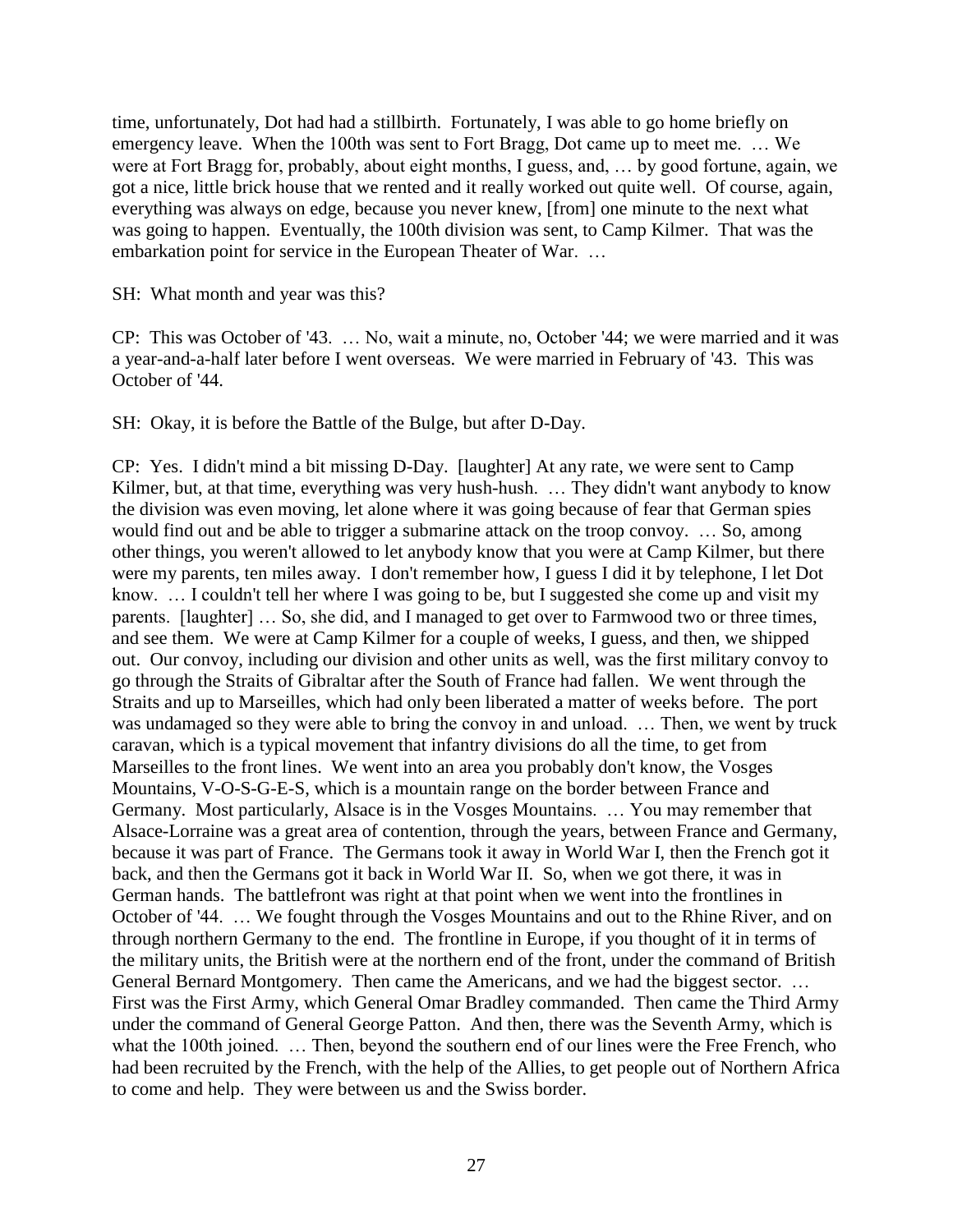#### --END OF TAPE TWO, SIDE ONE------

SH: Tape two, side two. Please, continue. You were talking about the First Army.

CP: So, anyhow, we went into the frontlines. We fought through a major part of the Vosges Mountains, and then, we came to an important stronghold of the French Maginot Line. You may remember that the Germans built an armored fortress line to keep the French out. They called it the Siegfried Line. The French in turn built a line, I'm talking now between World Wars, called the Maginot Line, which was the same kind of thing, except the guns were pointing toward Germany. These lines consisted of concrete pillboxes, buried halfway in the ground, with lots of concrete tank traps in between and lots of big artillery guns. They never worked. They were worthless, really. When the Germans came in and captured France, they just went around the Maginot Line, and then, after they took it over. Then they turned all the guns around so [that] they were aimed back toward France. … So, when we came, this was a major obstacle. And we hit the Maginot Line at one of its major fortifications. The fortification centered on the town of Bitche, B-I-T-C-H-E. It's a moderate-sized town, but, you can imagine, the American soldiers had a lot of fun with its name. ... Just as we were ready to attack, we were stopped by orders from SHAEF. The Battle of the Bulge had occurred up north, and, in order to contain that very dangerous German breakthrough, … SHAEF [Supreme Headquarters Allied Expeditionary Force] had to pull units in from other areas to help. If the Germans broke through into the American rear area, it would have been a debacle. … One of the most important units they wanted was the Third Army, with all its tanks and agility of movement. So, they pulled the whole Third Army out of the line, leaving a great, big hole next to the Seventh Army. Then the Seventh Army had to spread out and cover both its own front and the front that the Third Army had left, which meant that our line was very thin. … There was a lot of concern at the time that the Battle of the Bulge may have been a feint to cause us to do just that. Then the Germans meanwhile, might be lying back in the woods and going to come in and really hit us hard where our line was so thin. Later, of course, we all learned [that] was impossible because the Germans had no reserves and an attack in the south was impossible for them. They had put everything they had into the Bulge, but we didn't know that at the time. So, anyhow, we sat for about three months on the frontline, in front of, well, not in front of, but close to, this fortress of Bitche. As a result, the GIs in our division adopted the nickname that we were the "Sons of Bitche." [laughter] After the war, little membership cards were issued certifying we were "Sons of Bitche," unofficially, of course. … It's been a fun thing over the years. Anyway, the Battle of the Bulge was contained. There was a regrouping, and then, in the spring we launched what became the final offensive of the European war. We captured Bitche. It turned out not to be too bad, because, after they'd lost at the Battle of the Bulge, the Germans pulled back from Bitche. So, we just had to really walk in and take it, but … there was quite a fight to get to the Rhine River and to get across the Rhine. We went across at Mannheim and went on to the beautiful university town of Heidelberg. Heidelberg was saved. Both sides wanted to preserve it. I've been to Heidelberg several times, in later years, and you'd never know there had been a battle there. Of course, you wouldn't know there'd been a battle through any of these areas. They're all built-up or re-built now, but Heidelberg, with all its ancient treasures, was special. … The Neckar River is a major river coming into the Rhine in that area. We came in at Ludwigshafenam-Main [Ludwigshafen-am-Rhein], and that's where we went across. Then, we wheeled and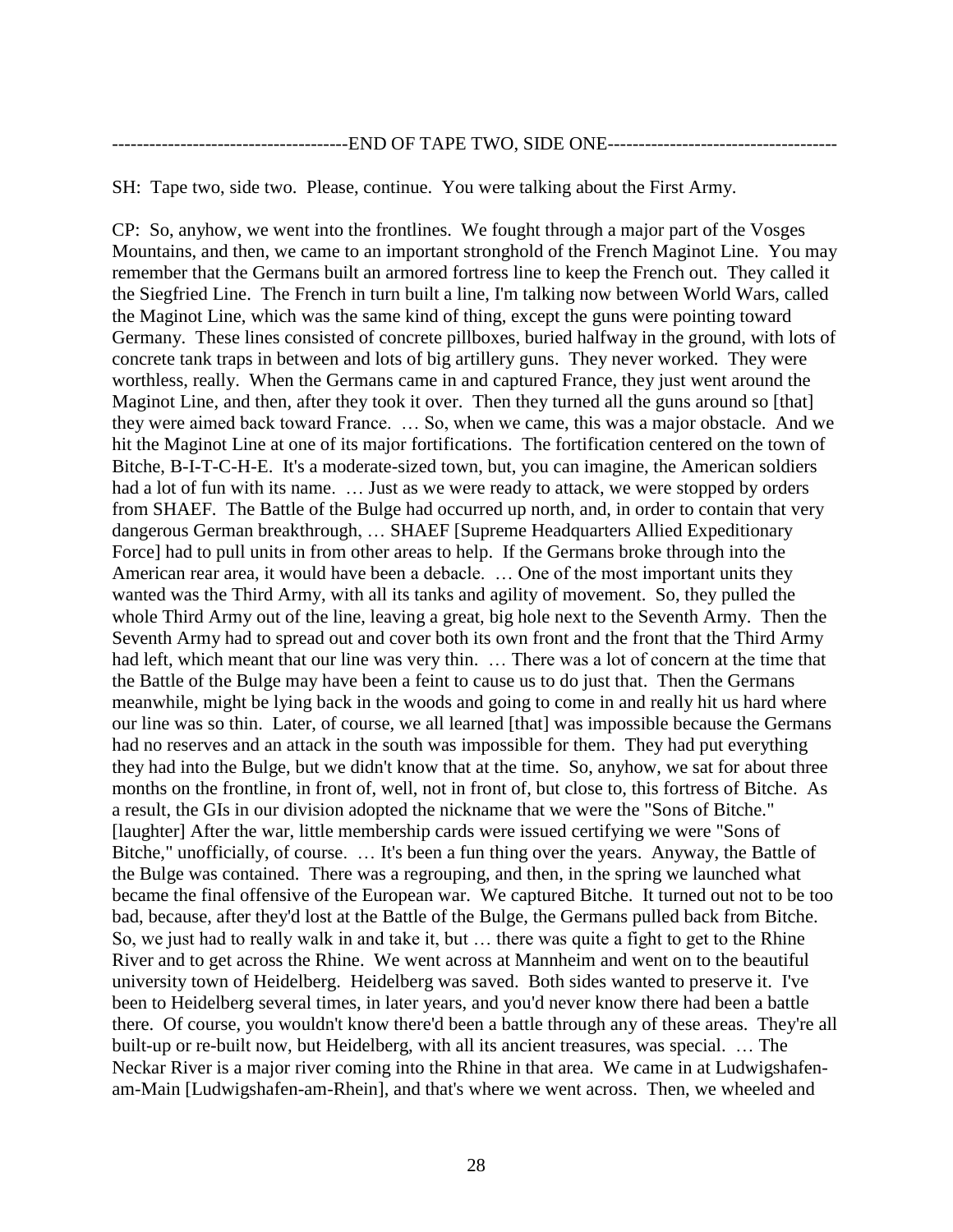went down the Neckar River to Stuttgart. Then, from Stuttgart, we went down into southwestern Germany on our way into Bavaria. In this pell-mell movement, there was really no fighting going on. The Germans were retreating and the Americans were advancing and you didn't often see each them. By that time, we'd been in the frontline without relief for about, oh, I guess, seven months. So we were pulled out of the line for rest and rehabilitation. That became, really, the end of the fighting for the 100th Division. But, I do have an interesting little thing you might be interested in about the war in the Pacific, as it affected the 100th Division. See, after the war ended in Europe, we all went into bivouac-type areas, … in towns and cities where we all had responsibility for occupation. … There were many more troops in Europe after the fighting than were needed, so headquarters had to do something with them. So, we all were in our occupation areas. Ours was around Stuttgart, quite a significant area. … Along in, I guess, July or so, of '45, a notice came out from Supreme Headquarters that designated divisions and corps, all of whom hadn't been in Europe for as long as some of the troops who had been in Africa, Sicily, Italy, and D-Day were going to have to go to the Pacific. … Boy, I'll tell you, next to not wanting to be in Europe, not wanting to be in the Pacific was the fervent desire of all troops. Aside from the tough fighting in the jungles and the islands, we knew an attack on the Japanese home islands had to be in the offing. … Anyway, we were designated to go. So, the division was told to pack all its weaponry in cosmoline. You don't know what cosmoline is, maybe, but it's a sticky, ugly, greasy substance and everything metal is packed in that, because it protects from rusting, particularly if you're going to ship it overseas. … It's a pain in the neck to put on and it's hell to get it off. … At any rate, the division was told to pack all of its weaponry and get ready for transport to the Pacific. Meanwhile, we were to send … one officer from the G-2 Section to a special school, just outside of Paris, to learn about Japanese intelligence. I was the one chosen to go. I was ambivalent. I thought it was great to get to be near Paris for a couple of weeks, but the whole outlook of the Pacific was terrible. I went up to the school and it wasn't in Paris; it was about sixteen miles out. It was, in fact, on the grounds of a French chateau. We were living in … the livery stable, but, I mean, the chateau was the setting, generally. They had flown a bunch of intelligence officers in from the Pacific, who were familiar with the military situation in the Pacific. … They gave us lectures on Japanese tactics and how to identify their planes at a distance. You have to be able to recognize planes by their silhouette, because, often, you see them coming at a distance and you can't see enough of them, but if you have learned how to differentiate between the silhouettes of our planes, the British planes, the Japanese planes you know how to react quickly. [laughter] … So, anyway, I went back there to learn about Japanese intelligence, and it was kind of a nice little interlude. I had a weekend in Paris in the middle of it, but it was … right toward the end of that weekend that the first atomic bombing, of Hiroshima, took place, and, of course, you know, it was gigantic news everywhere. … In one respect it was horrible, when you thought about it and you heard more about what was happening on the ground in Hiroshima, but I can tell you, there was nobody in the Army in Europe who was not in favor of that bombing. It gave us hope [that] maybe we wouldn't have to go over to the Pacific. … There had been a lot of talk, including at this meeting I went to, about … what was anticipated to be a horrendously bloody invasion of the main islands of Japan. Expensive in terms of lives, because it was felt the Japanese, who were very tough fighters, would fight especially hard to defend their home islands. It would be absolutely horrendous. … I remember writing a letter home to my wife, expressing my mixed feelings about this. Anyhow, I went back to the division at the end of our seminar, and I hadn't even had time to set up meetings to teach some of our intelligence personnel when the second bombing of Japan occurred. Then V-J Day.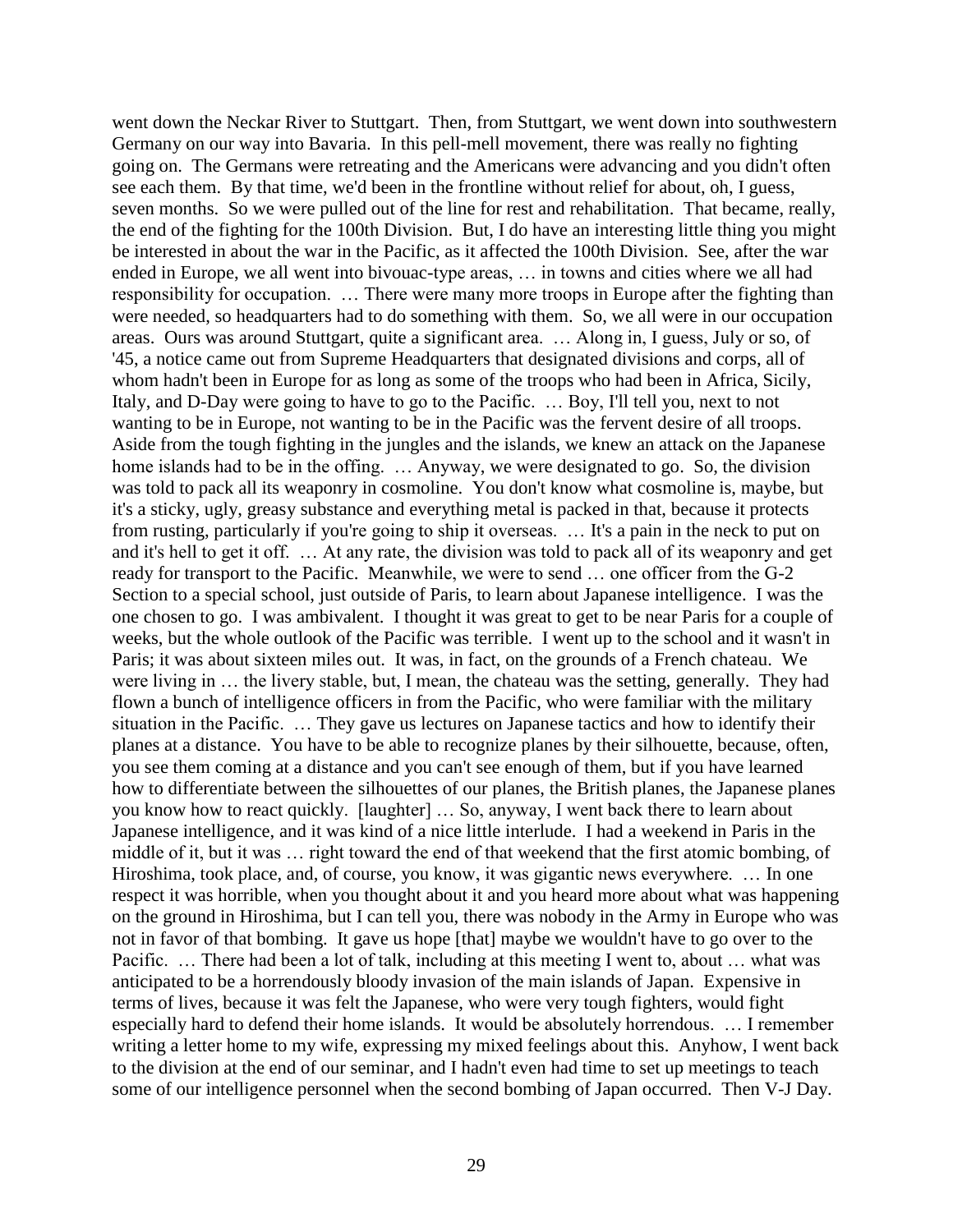Boy, I want you to know, there were a bunch of happy people around the 100th Division. [laughter] I didn't get to come home for about six months after that, because, again, we were not high on the totem pole for being cycled home. Of course, what we were doing on occupation duty wasn't difficult at all, so it wasn't bad at all. I got to come home in March of '46. … When they sent us home, we didn't come home as a division. We were all parceled out to other units, and I was with a tank destroyer battalion, which I knew nothing about, but it was just a way to get home. When we got back to Kilmer, we were assigned out to the Army post where we would go to be released. I had requested that I be sent to Fort Bragg so my wife would be able to come to meet me. The last day I spent on an Army post, while still on active duty, was April the 3rd, 1946. The first day on an Army post had been at Fort Dix, April the 3rd, 1942, and I always thought that was an interesting coincidence, to happen to be the exact same day. Now, I didn't tell you, as I was going through the account about rank because it seemed unnecessary. But now may be the time. Of course, I started out as a private then was commissioned a second lieutenant. I was promoted to first lieutenant while I was on my honeymoon. They sent me a wire to tell me.

# SH: Nice wedding gift.

CP: Yes, … but the promotion from second lieutenant to first lieutenant, during the war, came kind of quickly. In peacetime, it takes much longer, but, during the war, it was a common thing, to be promoted within three or four month. It didn't mean you were brilliant. … While I was still in this country, I guess it was while I was at Fort Bragg, I was promoted to captain, and then, toward the end of the war, I was promoted to major, and that was the rank that I had when I left the military.

### SH: What were you given the Bronze Star for?

CP: Not a specific act. In the scheme of things concerning decorations there are zillions of ribbons, for service in various theaters of war or this battle or that one. Those are not medals. They're just called ribbons, and everybody gets several of them. I had several for being in the European Theater, for being in the Rhine Offensive, that sort of thing. Then come the medals, which are much more significant. They aren't handed out wholesale. In the total scheme of the medals, if you figure the Congressional Medal of Honor is the highest one, the Bronze Star is the lowest one. [laughter] It isn't usually associated with an individual act. If there were an individual act, the person would have gotten a higher-ranking medal. … You got a Purple Heart if you were wounded, didn't make a difference how you got wounded. [laughter] You might have tripped on a rock, you know. ... [For] the Bronze Star you had to be recommended, and the commanding general was nice enough to include me for one of them. … It was representative, really, of what you might call exemplary service during a combat situation, but not because you personally went out and were shot or something like that.

SH: What specifically were your duties when you were part of the 100th as you went up through France and into Germany?

CP: Well, as I mentioned, I was an assistant G-2 with major duties, including public relations. The rest was regular intelligence. While we were in this country, public relations was a fairly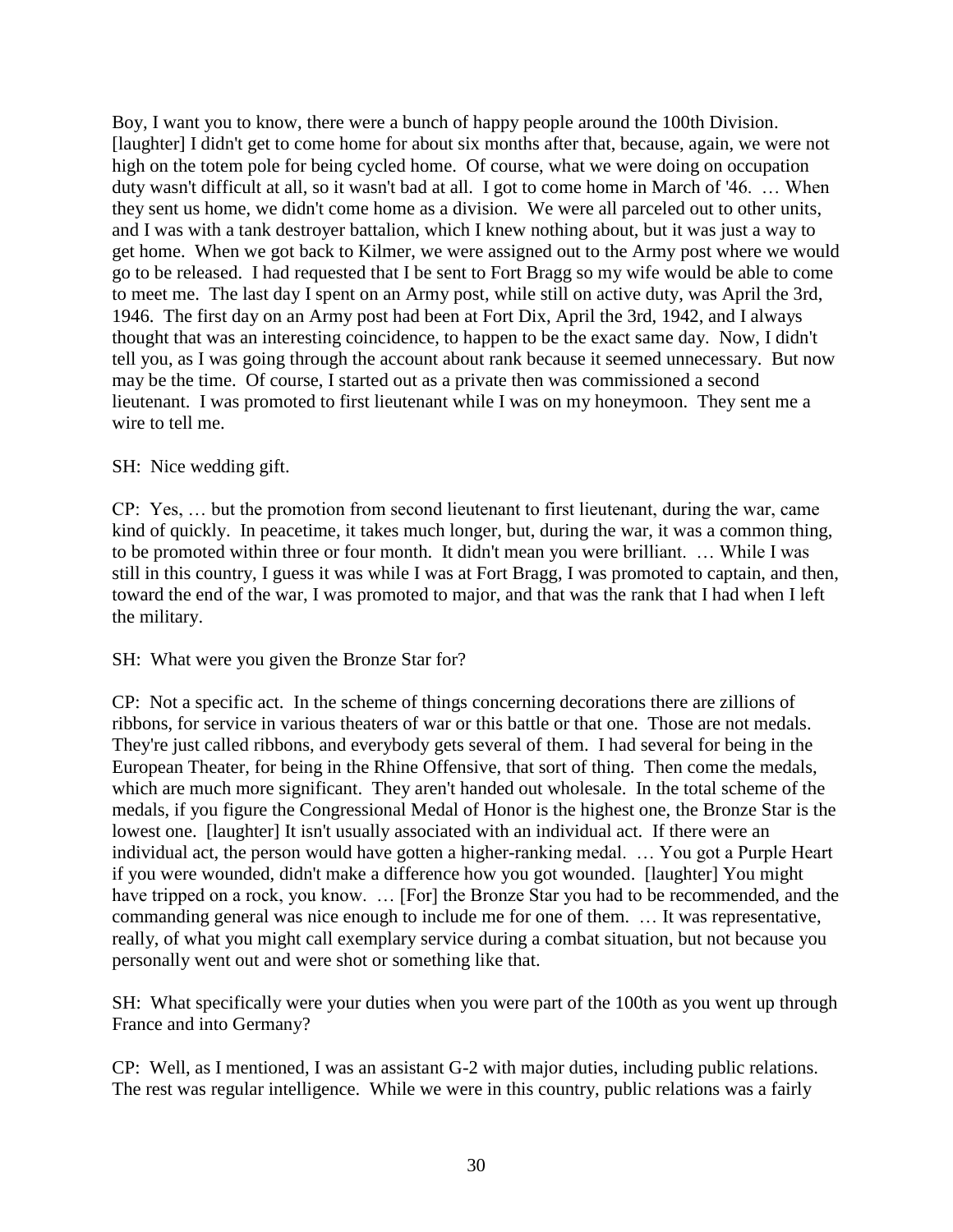significant thing, but when we got into combat, the G-2 stuff got to be more important. … In the public relations area I had a staff of three enlisted men who worked for me. They were journalists, too. … During combat there were a lot of things the Army didn't want you [to report on] for security reasons. They didn't want to disclose where your division was and what it was doing. So, we primarily kept track of events vis-à-vis individual soldiers in the division and whatever happened to them, whether they got a promotion, were they a hero?, obviously, did they get a medal?, etc. We would send out hometown releases by mail, back to the men's hometown paper, where, of course, they always got big play. … We thought that was an important morale booster, because, of course, the soldier probably didn't even know we were sending the release. But, boy, he'd immediately get a letter back from his family, telling him, "Oh, we're so proud of you," and, of course, that would boost that guy's morale. And, of course, it was a good morale booster on the home front, as well. That was kind of routine stuff, and I didn't do it, but I had the men who were with me doing it. … Then, in addition, war correspondents, who were covering the war, always wanted to be out around [the front]. They wanted to get firsthand accounts of the battle and of the people participating in it. All of the correspondents were accredited to Supreme Headquarters, which was back in Paris. They had a whole hotel that did nothing but house war correspondents, the Hotel Scribe, which is a pretty good hotel even today, and it's famous. When the correspondents wanted to go out to the front, they would go out to the next lower command from Supreme Headquarters, which would be an army group. As it implied, it was a group of armies. Seventh Army, of which we were a part, was a part of Sixth Army Group. Well, the army groups operated what were known as press camps. They would be twenty-five or thirty miles behind the front, so [that] they were out of the fighting, but they would offer housing, meals and information about the front. … The correspondents would come in there, and then, discuss with the army group's public relations people what kind of story they were looking for. The public relations people would then send the correspondents to the units and areas which fit their needs … Anyway, when they were ready to go out, the army group would … contact us and say they were sending certain correspondents through, when they would be there and that we should take care of them. I didn't have any capability to house them. I could give them a meal, but ... they were on their own other than that. … We would welcome them in. They could unroll their bedroll in our area if they wanted to and we'd talk about things the 100th was doing, things that particular units were doing. All their dispatches had to be passed by censors back at Sixth Army Group so there was no concern about classified information leaking. They'd say, "Well, I think I'd like to go up and spend a day with this battalion, and maybe that one." What we'd do is, we'd take them up to the unit they'd chosen, because that close to the front, travel was kind of chancy. You didn't always know where the battalion headquarters was, because things would move. The last time you knew they were at one place, but, sometimes, they wouldn't still be there. … We had a number of famous correspondents come. I don't remember all of them, but I remember Walter Cronkite and Bob Trout. … Now that I'm trying to think of them, my mind is going blank a little bit, but there were a number of them. There was a Dick somebody or other from CBS, oh, Dick Hottelet, Dick Hottelet, yes. He was fairly well-known then, but he got to be very well-known after the war. He was a younger guy. … He was one of Murrow's people. [Editor's Note: Journalist Edward R. Murrow employed several war correspondents, known as the "Murrow Boys," during World War II.] So was Cronkite, later, but Cronkite, at that time, wasn't; Cronkite was covering for UPI, I think, United Press, which had a broadcast end to it. … So, anyhow, that was it as far as the correspondent's were concerned. When we were in combat the function of the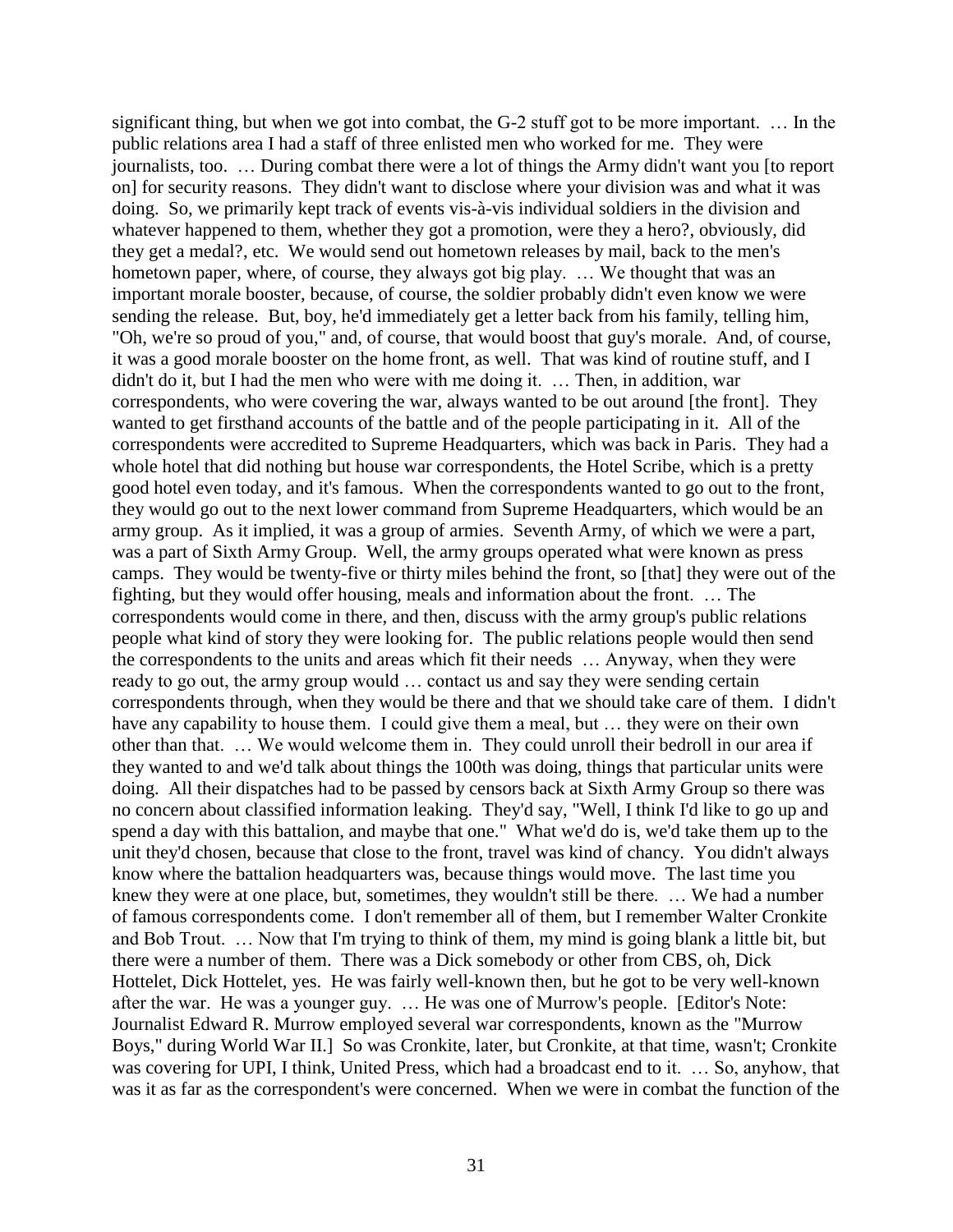G-2 Section, and of all the Gs was to help the commanding general. They really gave him eyes and ears to enable him to do the things that he needed to do to operate the division. He had to make decisions, but he had to have information so the G-2 and G-3 sections were the ones right at his elbows. They were in the forward command post with the commanding general, assistant commanding general, and chief of staff. The G-1, which was personnel, and the G-4, which was supply, were in the rear echelon, which was a few miles back, out of the fighting, … because they didn't need to be right where the fighting was. … So, in the case of the G-2 Section, and what I was involved in then is, we collected and analyzed information about what the enemy was doing in front of us. We would do that by collecting information from our own fighting units, through interrogating prisoners that we would take, by sending out scouting patrols through the front lines for brief scouting sorties, etc. This latter was almost always at night. They'd … go out and be back, say, in two to six hours. Their objective would be to work their way through the lines, then, make a little sweep behind the enemy lines and observe what was going on. … Particularly, you wanted to know, "Do they have reinforcements?" because, if they had reinforcements built up, it probably meant they were going to make an attack. If there were no reinforcements back there, the chances are they were in a holding action, and it was very important, of course, to know that. … Then, it was important to know which German units were there. If they had one of their crack fighting units there, you were probably in for a tough fight . If they had a run-of-the-mill unit in front of you things probably would be easier. Because the Germans were getting so hard put for troops toward the end of the war, they began drafting older men and young kids into what they called *volks* divisions. If you could find out that the division, or the troops, whoever they were, facing you were in one of those *volks* divisions that was almost an invitation to go ahead and attack, because they wouldn't be effective in defending. On the other hand, if the opposition, for instance, was a hardened *panzer* division, that was another story. And it was part of our job [to find that out]. We had to know; it's called the enemy order of battle. You have to know not only what kind of tactics the Germans used in fighting, but, also, you had to know their units by name, by number, etc. Armed with that information, you knew that the Second *Panzer* Division was really tough, but the Tenth *Panzer* Division was all beaten up and probably wouldn't be as tough. Obviously, if you could find out what division ... or what unit was out there in front of you, it gave you a feeling for what to expect as you tried to move forward. With that kind of information, from myriad sources, coming into the G-2 Section we maintained a big operations map and on it we had the frontline plotted. We'd have acetate covers, so [that] you could write with wax pencils. We'd also then mark in the different units of Germans that we were able to identify. The G-3 people, who handled operations were concerned with our units. We were concerned with the enemy's units.

#### SH: I see.

CP: … What would happen [was], the commanding general, or the assistant division commander, or others who needed it, would come in, particularly at night, because we kept this so-called war room operating twenty-four hours a day. There was always an officer on duty. So, no matter when they came, there was someone to answer their questions. … They'd ask for a briefing while standing there, looking at this map. Then they would ask questions: "Now, tell me; explain about that; tell me about this." Usually, the G-2 would give the briefing, unless he wasn't there for some reason then the assistant G-2s would fill in. … It became, really, an interpretation of [the data], translating from numbers on a map to realities on the ground. For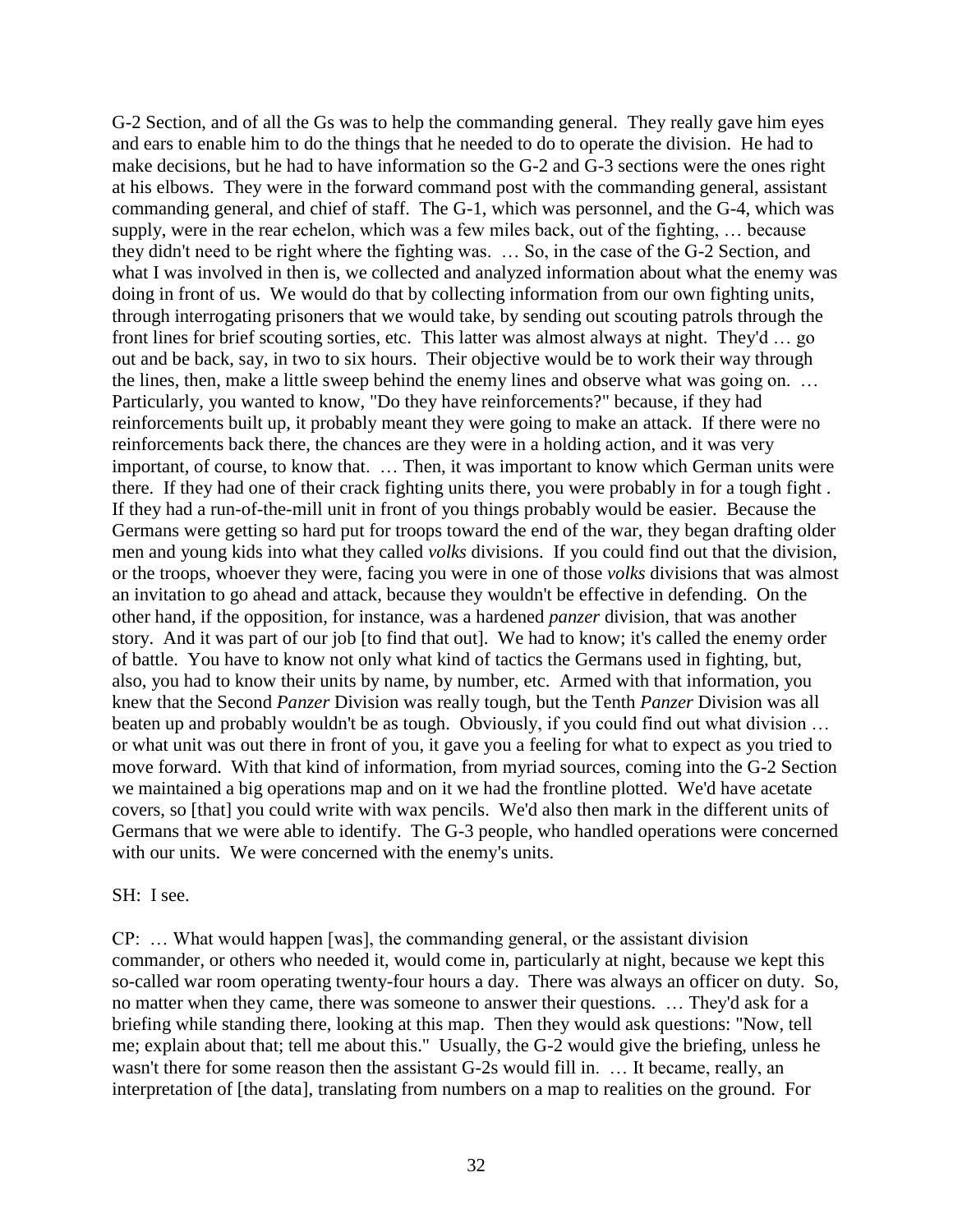instance, you could say things like, "Well, this German unit wasn't there yesterday. They've come in since then, and that may mean so-and-so and so-and-so." The G-3s would do a similar thing, because he'd keep track of our own units. … "This unit just got into position and they've been out of the line for two days, we've really got to give them a few hours to kind of settle down. They're all in a jumble right now," … or, "I would estimate it would take two hours to get this battalion from where it is to over where we want to use it, but … they have to use roads that are pretty narrow and it'll take awhile to get there." You know, that sort of thing. Nothing about combat is good. I mean, it was varying degrees of not so bad. I didn't have it as bad as the guys who were right in the frontlines. Depending on whether we were in a defensive mode or an offensive mode, Division Headquarters might be up close behind the frontlines or as much as a mile behind the frontlines, because you've got to leave room for the regiments and the battalions and all, and you try to allow depth, so that they can absorb blows without breaking. … Wherever it's located, division headquarters is still a lot better place than being in a foxhole, I tell you.

### SH: What was the closest call you think you ever had?

CP: I guess the toughest I had was, one time; … I don't know that it was a tough time, maybe it wasn't, but I didn't know it, and given those circumstances, it doesn't really matter. [laughter] I had been sent back to SHAEF Headquarters in Paris. I was just back there a couple days and [was about to] come back to the division. … During the time that I was there, … I knew the 100th Division had launched an offensive against the Maginot Line at Bitche to get up to the Rhine River. I had a jeep driver and we knew that in that kind of situation you always had the problem of finding your unit again, because the frontline is fluid things move fast. So, when we were coming back, we knew the offensive had just jumped off, but, of course, that wouldn't mean that anybody had moved at all. It depended on how successful that attack had been. … Anyway, when we got to Sixth Army Group headquarters, I stopped in at the G-3 Section, to find out if they could tell me where the 100th Division headquarters was. Of course, they had their big map, too, with troop dispositions on it. [laughter] ... They told me that, "We're not sure. It probably has moved, but we don't have the latest information. We suggest you stop at Seventh Army Headquarters and they'll have a closer touch on that." It was beginning to get kind of late. It was well after dark Seventh Army headquarters. I asked the same thing and they told me, "Yes, they have moved. They're not where they were. They've moved up toward the Rhine, but we're not sure just exactly where, [laughter] but they're up in this area." They showed us an area. What had happened was that the Germans, after the Battle of the Bulge, had essentially evacuated the area between where the frontline had been and the Rhine River. They were going to make another stand at the Rhine. So, they had pulled out, but, of course, our people didn't know that until they started to attack and they didn't find anybody there. In that kind of a situation, you've got a pell-mell rush. It stops being soldiers walking on foot; you climb into trucks and you leapfrog ahead, as far as you think you can get. … So, as a result of that, Alsace, which is where the Maginot Line was, was now, essentially, empty. ... So, anyhow, we got down, trying to follow the sketchy information Seventh Army had given us. You wouldn't believe it unless you experienced it, but, when a front moves fast like that, there becomes an absolute vacuum behind it, because the enemy is moving, withdrawing, and your troops are moving fast to keep the pressure on the enemy. There's nobody behind them, because the rear echelon people are still way back where they were before, and they don't come up to fight.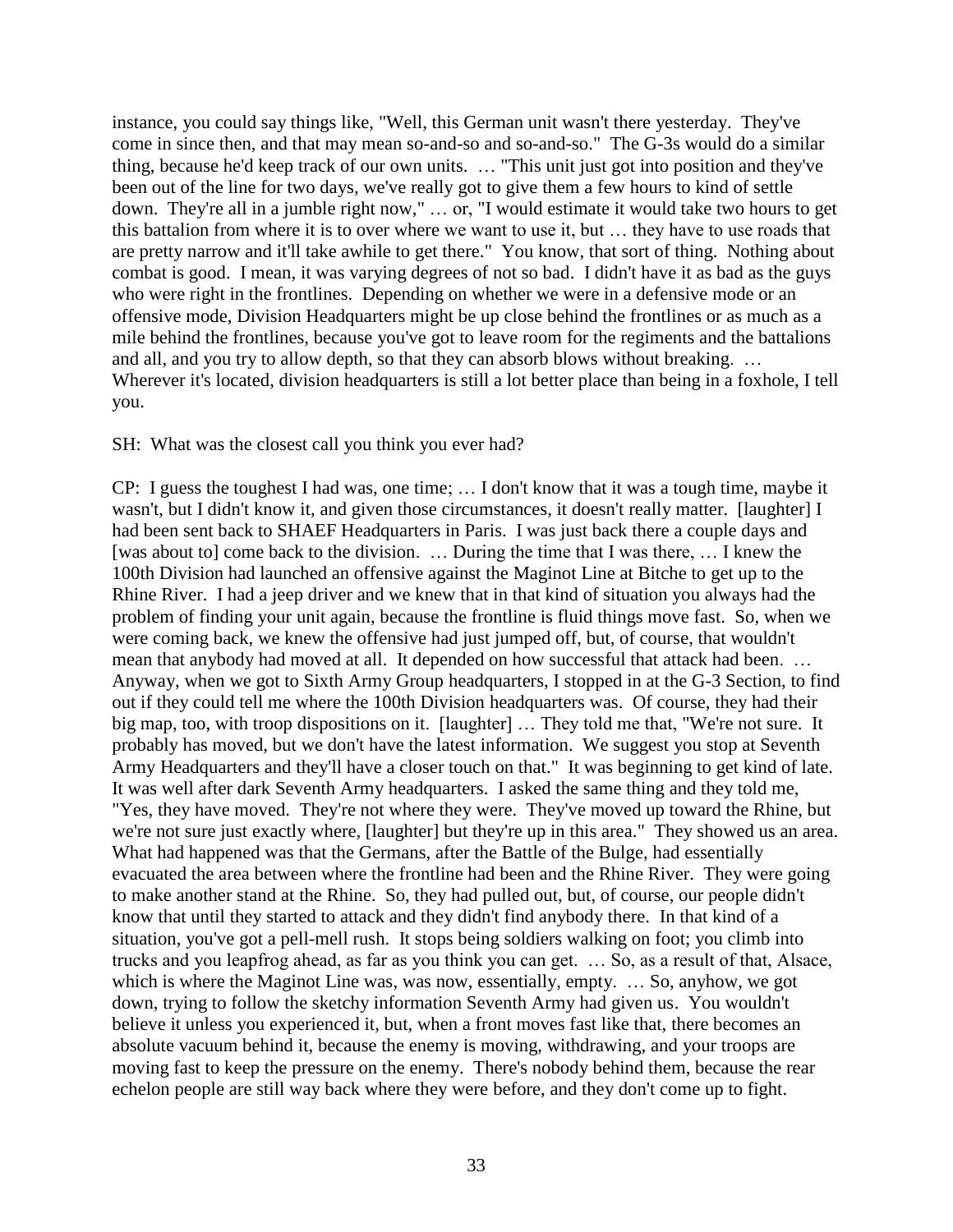[laughter] They come up later, after it's safe, and so, consequently, you're going through this absolute no man's land and, particularly, at night, there was not a living soul to be seen. It was something to being on the moon, I suspect. The people were all in their houses with their shutters closed, hoping they will not be injured. ... So, anyhow, we're driving through this area and I remember, … particularly, going through the city of Saarbrucken. It's moderately wellknown, but a city of, probably, a couple hundred thousand. Well, it was just … like a graveyard. I mean, there wasn't anything but rubble. When you're driving through an area that's been under battle that way, between the artillery bombings and the enemy blowing up bridges, as the Germans did as they retreated, you don't know where [you are]. … There's not a sign, because one of the standard things that every military does, particularly when they are evacuating an area, is take down all the road signs, because you don't want to make it easy for the enemy to find their way. … So, we came along in this jeep in this absolutely desolate area and all I had was a revolver, and the jeep driver had a revolver. We'd drive, drive; we'd think, "Well, we think there's a road ahead." We'd drive three or four miles up that road and we'd come to a blown up bridge. So, then, we'd have to turn around and go back to find another road that we thought would [work]. You know, it took forever, and going through Saarbrucken, which was really, mostly, rubble by that time. We had the same thing; you couldn't get through streets. You know, you'd come up and there'd be rubble blocking the street. Then, you'd have to go back around, try to find [a clear route], and always wondering if there were mines, … and, also, of course, never knowing whether some of the houses might be shielding Germans who slipped in there and were bypassed. … Here, they'd find us coming along and think it was a particularly good opportunity to get hold of a jeep, so [that] they could fool our troops. … So, I think maybe that was the hairiest event I was involved in. It was really a scary night. It took us practically the whole night to get through, and we eventually caught up with the division at daybreak. They were not quite up to the Rhine River, but near. … It wasn't dangerous in the way it worked out, but, on the other hand, we didn't know that. [laughter]

SH: Do you now look back and see how World War II impacted you as the man you are today?

CP: Oh, very much, always have, yes. I've often said, and I think it's true, if you survived it, war was one of the greatest experiences you could have. But, boy, I wouldn't want to do it again. [laughter] ... The things that you took part in, the things you saw were very maturing, and they were just exciting. I remember so clearly, when we were going overseas, we were part of a big convoy. Because of the German submarines, you had to have a big convoy. … They'd put all the troopships and supply ships together, and then, ring them with destroyers to fend off submarines. I remember standing on the deck one afternoon. It was about sunset. It was a clear, beautiful day, and the sun going down was glinting off the water, and there were ships as far as you could see, in all directions. I could not see ocean that didn't have ships in it and I remember thinking, "My God, what a sight." And, of course, you'd never see that except in wartime. When I came home, I came back on one little, old Victory ship, sailing all by itself, through the middle of a storm. [laughter] I didn't know whether it'd survive.

SH: Do you remember the name of the ship?

CP: That ship, no. It was a Victory ship. I don't remember its name. The one I went to Europe on was the *George Washington*, which had been a passenger ship, and was larger than most of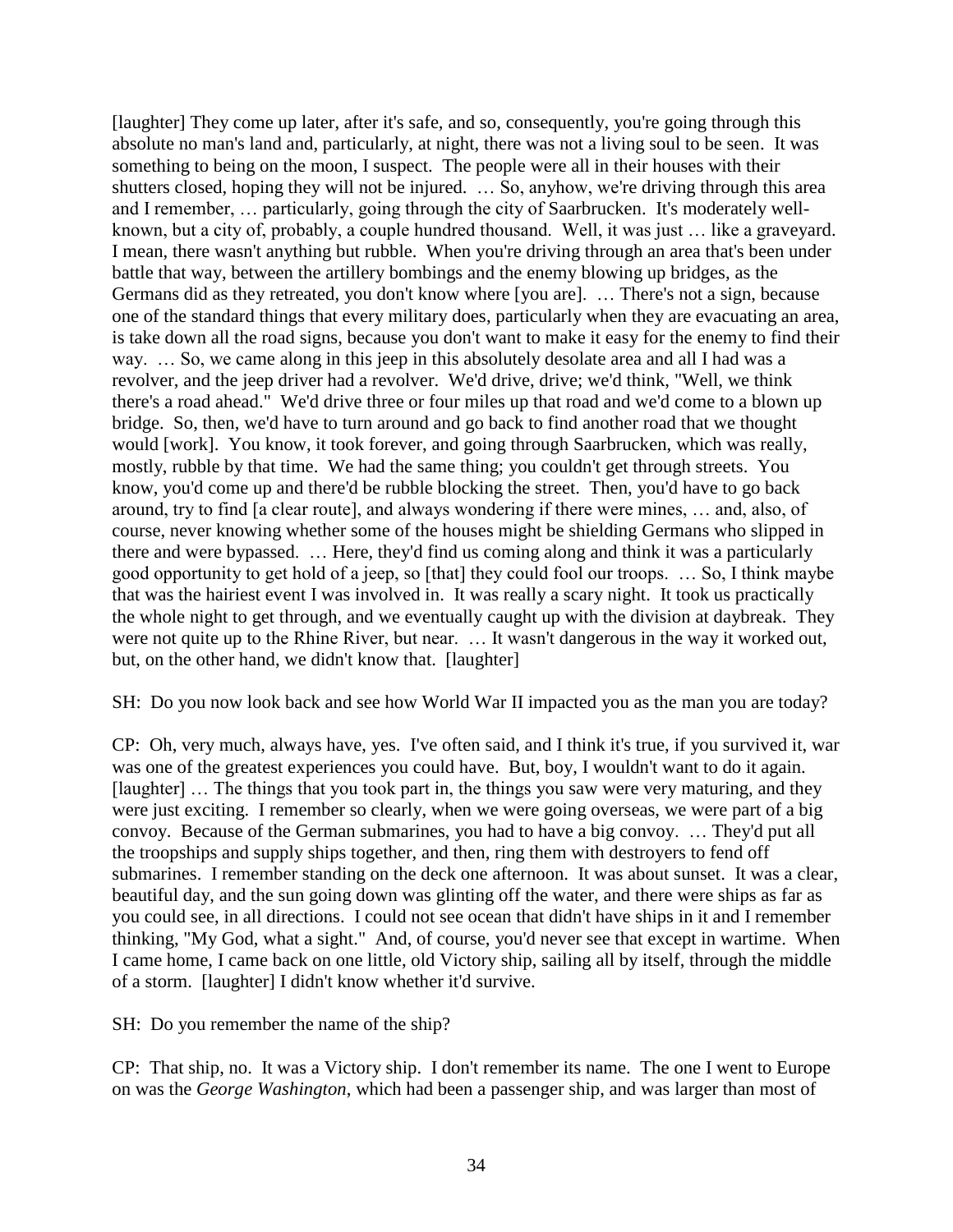the other troop ships. … It didn't hold the entire 100th Division, because it couldn't hold all of it. … It had been a cruise ship, or an ocean-going vessel, for a good many years. It was not new, but it was, of course, stripped down for troop movement, and the troops slept in hammocks. ... Coming back on that Victory ship, I often have remembered this. As I said, we went through a storm in the North Atlantic and, for two or three days, the sea was really rough. … I didn't get seasick, but I wasn't at all sure I might not. … When you were down below, in your cabin, the ship groaned something fierce. All the bolts, as the ship is tugged one way and then another, squeak and they grind, and it's kind of scary, but it's also kind of annoying. You want to get away from it, and particularly since I was afraid I might get seasick if I stayed below decks too long. I thought the better place would be up in the fresh air. So, I spent a good bit of time on deck. ... I can remember so clearly, I was on one of the upper decks, not the main deck, but looking out to the forward [area], and the sea, oh, the waves were just huge. … The ship would

… come to a big wave and it'd go, [imitates creaking], just shaking, you know, fighting its way, trying to get to the top, … and the bow would go under water. The ship would dive into the [wave], and then, to get it back up, there was this great shaking motion, or sensation, and, eventually, it would break through and we'd be up on top of the wave for a minute, and then, we'd plummet down to the bottom of the next wave. … I remember thinking to myself, "Boy, I hope this ship can hold together," and then, I thought, "Oh, that's silly. They're made for this sort of thing. It's all right." … Of course, it was all right and I got home without incident. A year or two later, after I was long gone from the Army, there was one of these old Victory ships that had been converted to commercial use that was coming from Europe to the US, and they got in a storm and the ship broke in half. … It got tremendous news play, because, … while the captain put the crew off in lifeboats he stayed with the ship. He stayed with the aft end of the ship, which was a little bigger, and I guess a little [more stable], after the bow broke off. He was there for a week or two. … I didn't know at the time, but it's something to do with the tradition of the sea, and, also, the ownership of the ship. If a ship breaks up, or is otherwise abandoned, it's fair game. Anybody who goes up to it and gets on and says, "This is my ship," it's their ship. It's a law of the sea. … There's a technical term for it, but, anyway, as long as the captain stayed on there, nobody else could take it. But, meanwhile, the press was covering this like mad. Airplanes were going out, taking pictures, so that it was big news in the papers, for at least a couple weeks. The only thing that kept going through my mind was, "My God, I'm glad I didn't know about this when I was coming home from Europe!" [laughter]

SH: For sure. We just have a few more minutes to talk.

CP: Okay, well, whatever fits your needs.

SH: I would like to quickly wrap up the interview with your post-war career and your family.

CP: Okay, well, my family, I told you about my wife, meeting and getting married. We celebrated our sixty-first wedding anniversary last Friday.

SH: Fantastic, congratulations.

CP: Happily, we live in a retirement community here. That's why we came to Hilton Head. We retired, originally, to Skidaway Island in Savannah, but, there was not a quality retirement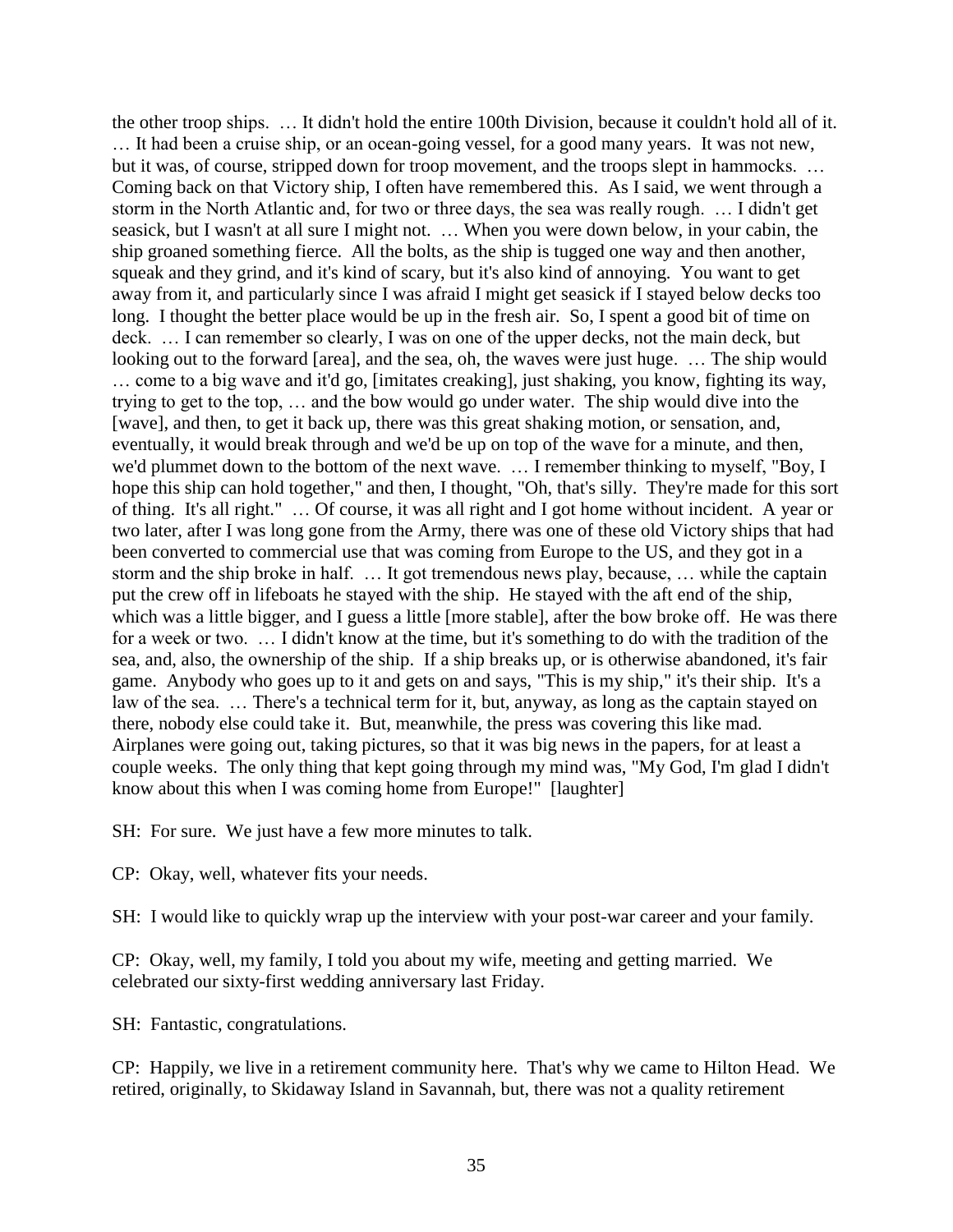community like this one here, the Cypress, and we moved here ten years ago. … One of the features of a retirement community, a good retirement [community], is that it has its own nursing facility, and that's true here. Unfortunately, my wife is now in the nursing facility, but we were able to go out and go to a restaurant and have dinner last night, and so, we had a nice time. … Anyway, we have one son, Jerry. He is a vice-president of FMC Corporation. I don't know whether you're familiar with it, but it's a large company. The initials originally stood for Food and Machinery Corporation, but, when they grew far beyond that, they went down to the initials, like IBM did and others. He is vice-president in charge of their Washington operations. … He and his wife live in Northern Virginia and have four sons. … Through his good effort, [laughter] we have a good-sized family.

SH: You just had the one son.

CP: Yes. As far as my post-war career goes, I returned to Vicks. They had done a very nice job of keeping in touch with the fellows who were in the military, and we got newsletters regularly, keeping us [abreast] of what was going on back in the office. So, I went back, because I liked Vicks and I wanted to work there. The executive training program I was in was designed to run for a year and I'd only been in it nine months. But they didn't try to pick up on that after the war. … They had a subsidiary in the prescription pharmaceutical industry, which they had acquired, in Cincinnati. A man from Vicks had gone out as head of that company and he had selected me to join him. I was there for about two-and-a-half years. I was still kind of a trainee, because, obviously, there was a lot I didn't know, but I learned. … Then, I was transferred back to New York, with Vicks, because the prescription pharmaceutical company had an international operation located with the Vicks people in New York. … I went to the international operation and I was there six years and it was an extremely interesting period. I became a market manager. If you think of the world, no one person can take care of everything, so, you have certain countries [assigned] to certain people, and I was the market manager for the Philippine Islands and for Puerto Rico. … Apart from being a very stimulating business experience, and learning a tremendous amount while doing [it], … of course, that was the kind of thing that I really wanted to go to Vicks for in the first place. …

---------------------------END OF TAPE TWO, SIDE TWO-----------------------------------

SH: This is tape three of an interview with Charles Prout. Please, continue about your career. We got cut off with the last tape.

CP: Okay. Well, I think I was talking about the responsibilities I had in the international area and the stimulation, that that was one of the things that originally had made me want to go to Vicks. … I felt I got some great training, and particularly since I had not studied business in college, I was starting a little behind. … Anyway, I did that and, at the end of six years there, I made a shift. I took a job with Mead Johnson & Company, which is also in the pharmaceutical business, and infant nutritional products, most famous for Pablum, and Poly-Vi-Sol and Metracal are some of the more famous ones. They were headquartered in Evansville, Indiana, and I went there as director of public relations. That was the angle that I got in through, but my marketing experience served me in great good stead while I was there. I did a lot of marketing. … Anyway, I was … at Mead Johnson for nine years, and, again, had a tremendously interesting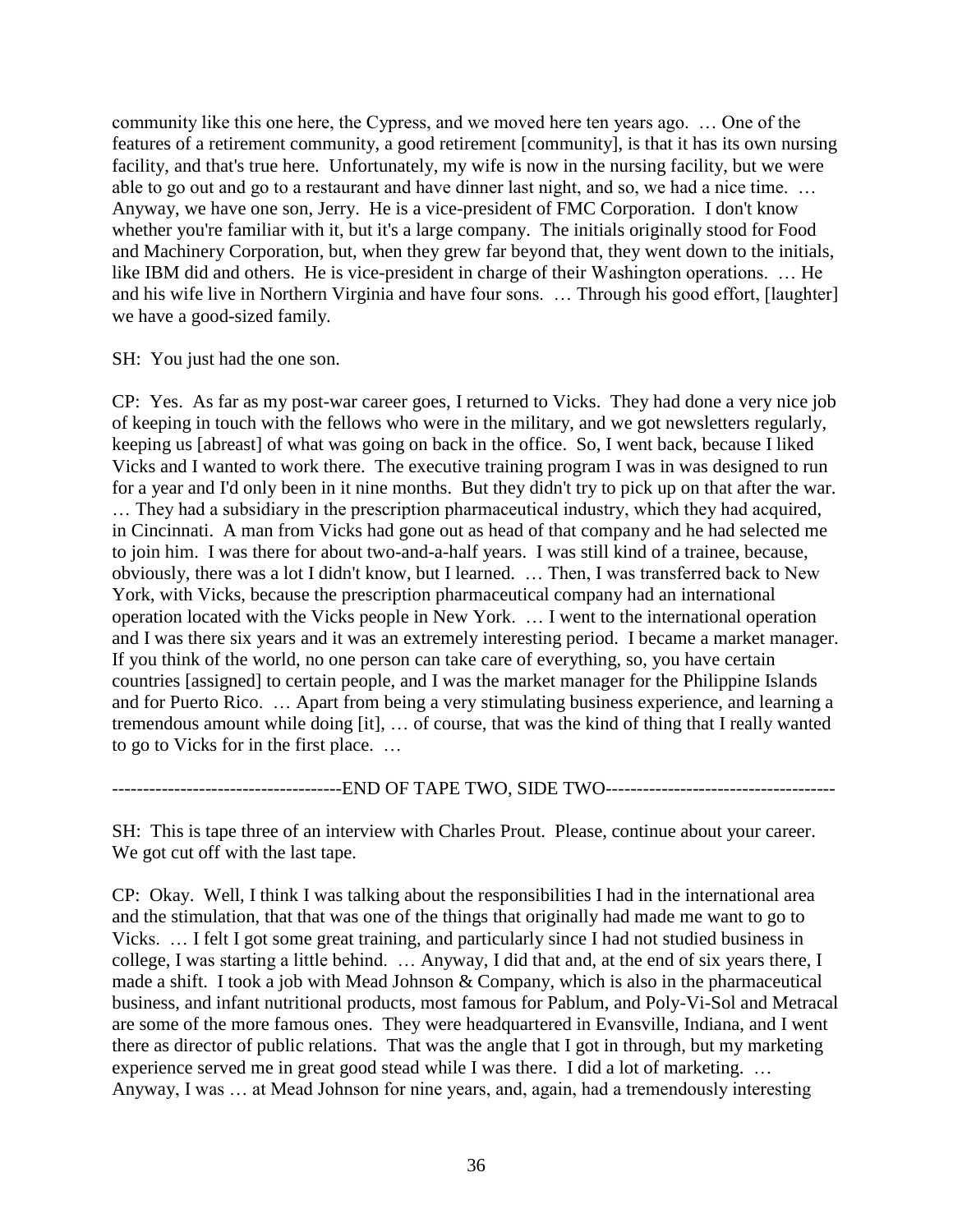and rewarding experience, doing lots of things that I never dreamed I'd get to do, that worked very well. … Then, I took a job with Cutler Hammer Incorporated, which was an industry shift for me. I had previously been in the drug industry and Cutler Hammer is in the electrical and electronics industry. But, of course, what I was doing by that time was general management. It wasn't important for me to know the product technicalities because there were all kinds of people around who knew the technical side but the people who run the whole affair have to have some broader skills. Anyway, I went to Cutler Hammer, which is headquartered in Milwaukee. I went there as director of corporate relations and, about five years later, was promoted to vicepresident, and, also, corporate secretary. … My range of activities was broad. I got back into international business, to a degree, and did a lot of traveling around the world on business. … Then, Cutler Hammer was acquired by the Eaton Corporation in Cleveland. To give you a scale, Mead Johnson was about a two-hundred-million-dollar-a-year sales company. Cutler Hammer was about a five-hundred-million-dollar business, and, while I was there, we grew to about eight hundred million, ... but, then, we were acquired by the Eaton Corporation, which is headquartered in Cleveland, and Eaton was about a four-billion-dollar company. Eaton was primarily in the automotive and truck components business. They were a very big, important factor in that industry. I could bore you with the kinds of things you find on your car that are made by Eaton, but I won't. … At any rate, we were acquired by Eaton because they wanted to diversify into the electrical field. I moved to Cleveland with Eaton, becoming a vice-president of Eaton. I was near retirement by this time, and so, I went there with the idea of being there about three years. … I was vice-president of communications while I was there, and then, I retired, and that's when I moved … south to Savannah, and, later, here. My wife was an awfully good sport all through the years … we lived in the North. She was always cold, but she was very nice about it. When we lived in Milwaukee, she just was cold all the time, but it was exciting and the snow was exciting. It's a lot more exciting in a place like Wisconsin than it is in New Jersey. You know, in New Jersey, it snows and turns to slush. In Wisconsin, it stays white on the ground and it keeps piling up and is continuously beautiful. At any rate, she likes to say that, all the time we were living in the North and the Midwest, I'd always promised that, when we retired, we'd go south. I don't really remember ever promising, [laughter] but it was certainly a thing that I wanted, too, because, you know, … I wasn't interested in staying in that cold weather, either. We've had twenty-two years now that we've been living in this area.

SH: I am glad you kept your promise. [laughter]

CP: Yes.

SH: Thank you so much for taking time to do this.

CP: Well, you're very kind, and I apologize if I've run over.

SH: Not at all.

CP: I'll now mount my pony and get out of here. [laughter]

--------------------------------------------END OF INTERVIEW--------------------------------------------